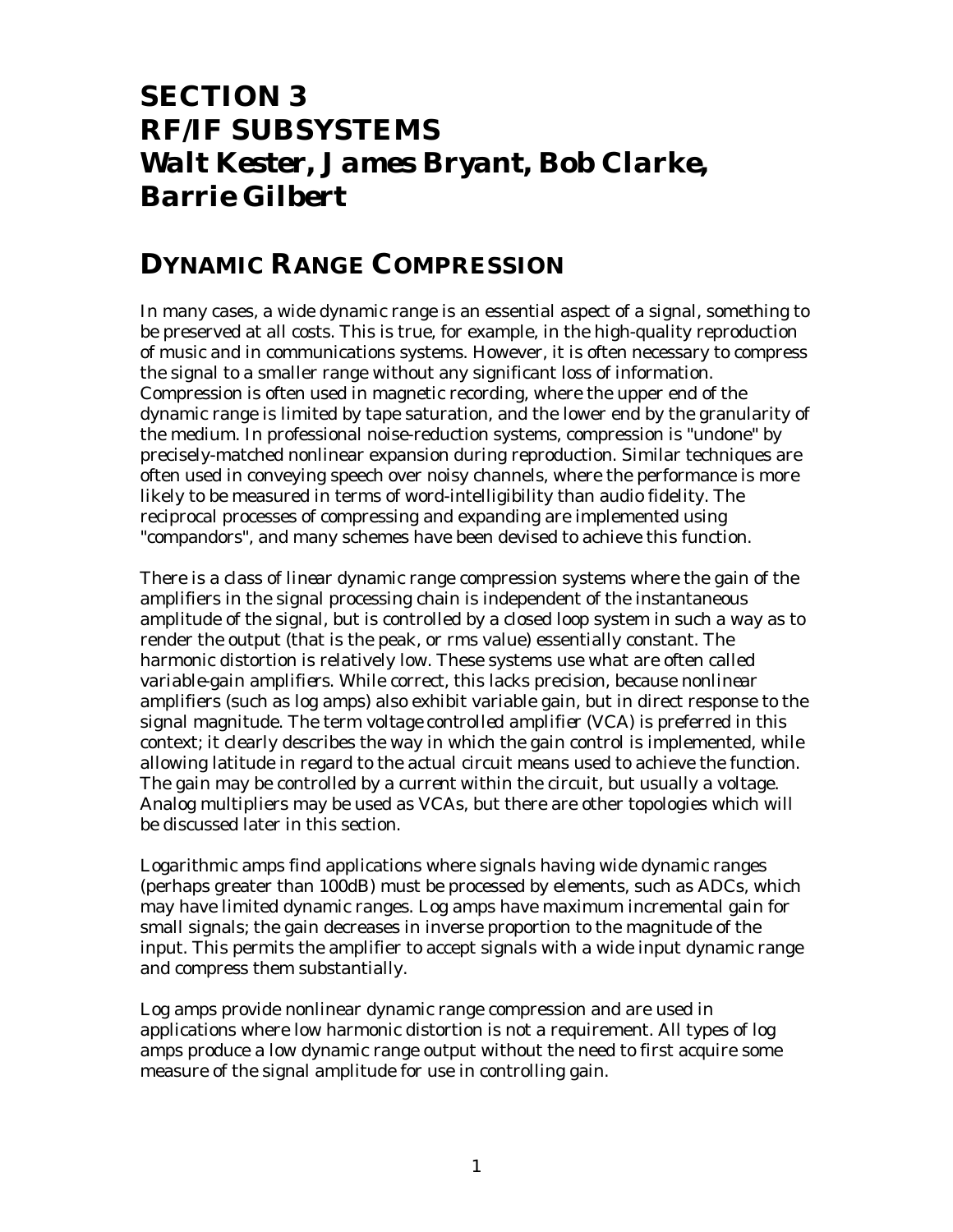We will first examine *linear* compression techniques using voltage-controlled amplifiers within automatic-gain-control (AGC) loops. *Nonlinear* signal compression using log amps is then discussed.

Both AGC loops using VCAs and log amps make excellent building blocks for highly integrated RF/IF subsystems for signal processing in communications systems as will be demonstrated.

# **RF / IF SUBSYSTEM BUILDING BLOCKS**

- **Signal Dynamic Range Compression Techniques** 
	- ◆ Linear: Automatic Gain Control Loop (AGC) using **Voltage Controlled Amplifier (VCA) and Detector**
	- u **Non-Linear: Demodulating / Limiting Logarithmic Amplifiers**
- **n** Modulation / Demodulation: In-Phase and Quadrature (I/Q)  **and Polar (Amplitude and Phase)**
	- **Dynamic Range Compression Required**
	- IF Subsystems: AGC, Log / Limiting, RSSI, Mixers

# **ANALOG**<br>DEVICES

**3.1**

# **AUTOMATIC GAIN CONTROL (AGC) AND VOLTAGE-CONTROLLED AMPLIFIERS (VCAS)**

In radio systems, the received energy exhibits a large dynamic range due to the variability of the propagation path, requiring dynamic-range compression in the receiver. In this case, the wanted information is in the modulation envelope (whatever the modulation mode), not in the absolute magnitude of the carrier. For example, a 1MHz carrier modulated at 1kHz to a 30% modulation depth would convey the same information, whether the received carrier level is at 0dBm or – 120dBm. Some type of automatic gain control (AGC) in the receiver is generally utilized to restore the carrier amplitude to some normalized reference level, in the presence of large input fluctuations. AGC circuits are dynamic-range compressors which respond to some metric of the signal – often its mean amplitude – acquired over an interval corresponding to many periods of the carrier. Consequently, they require time to adjust to variations in received signal level. The time required to respond to a sudden increase in signal level can be reduced by using peak detection methods, but with some loss of robustness, since transient noise peaks can now activate the AGC detection circuits. Nonlinear filtering and the concept of "delayed AGC" can be useful in optimizing an AGC system. Many tradeoffs are found in practice; Figure 3.2 shows a basic system.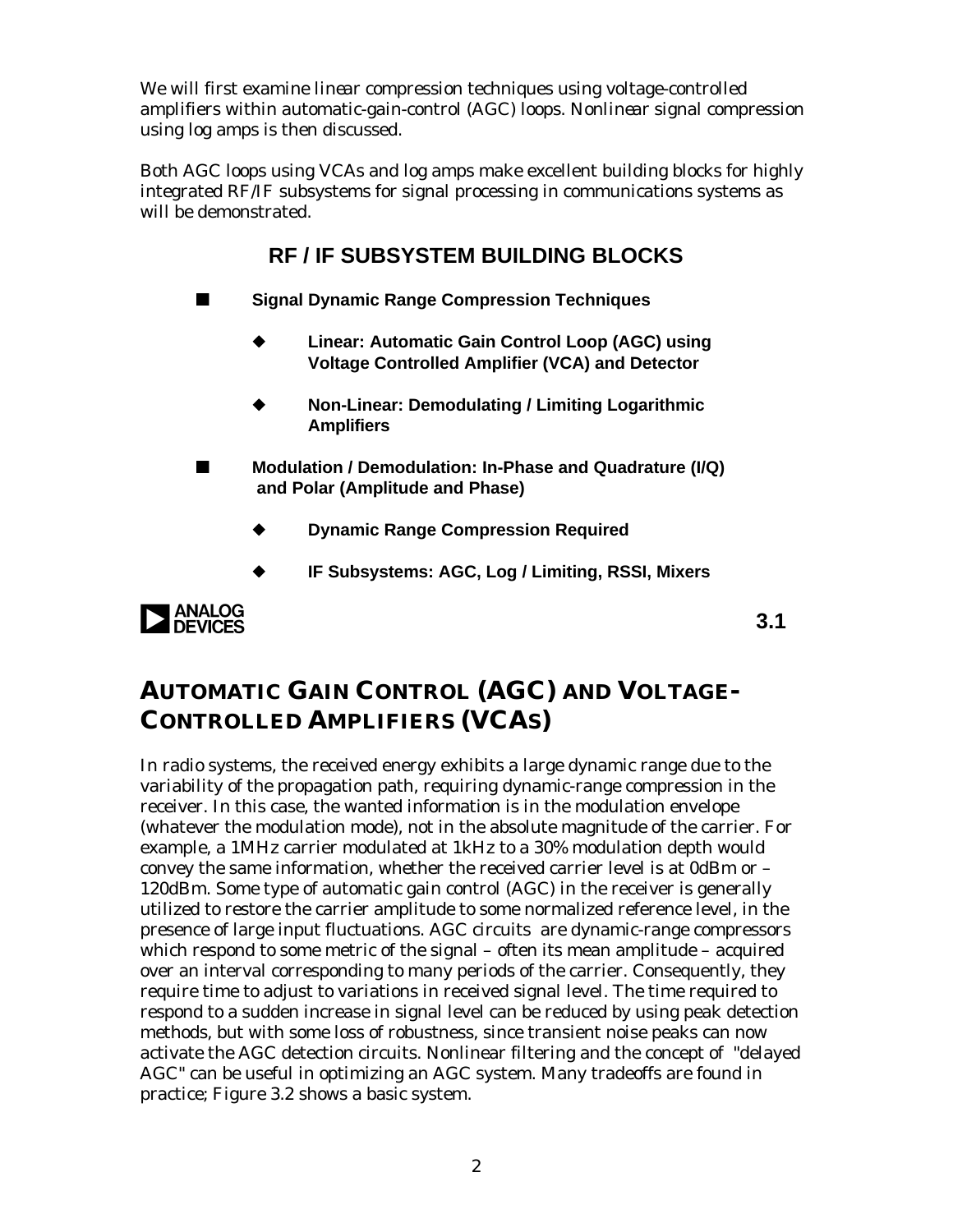### **A TYPICAL AUTOMATIC GAIN CONTROL (AGC) SYSTEM**





It is interesting to note that an AGC loop actually has two outputs. The obvious output is the amplitude-stabilized signal. The less obvious output is the control voltage to the VCA, which is in reality, a measure of the average amplitude of the input signal. If the system is precisely scaled, the control voltage may be used as a measure of the input signal, sometimes referred to as a *received signal strength indicator* (RSSI).

### **VOLTAGE CONTROLLED AMPLIFIERS (VCAS)**

An analog multiplier can be used as a variable-gain amplifier as shown in Figure 3.3. The control voltage is applied to one input, and the signal to the other. In this configuration, the gain is directly proportional to the control voltage.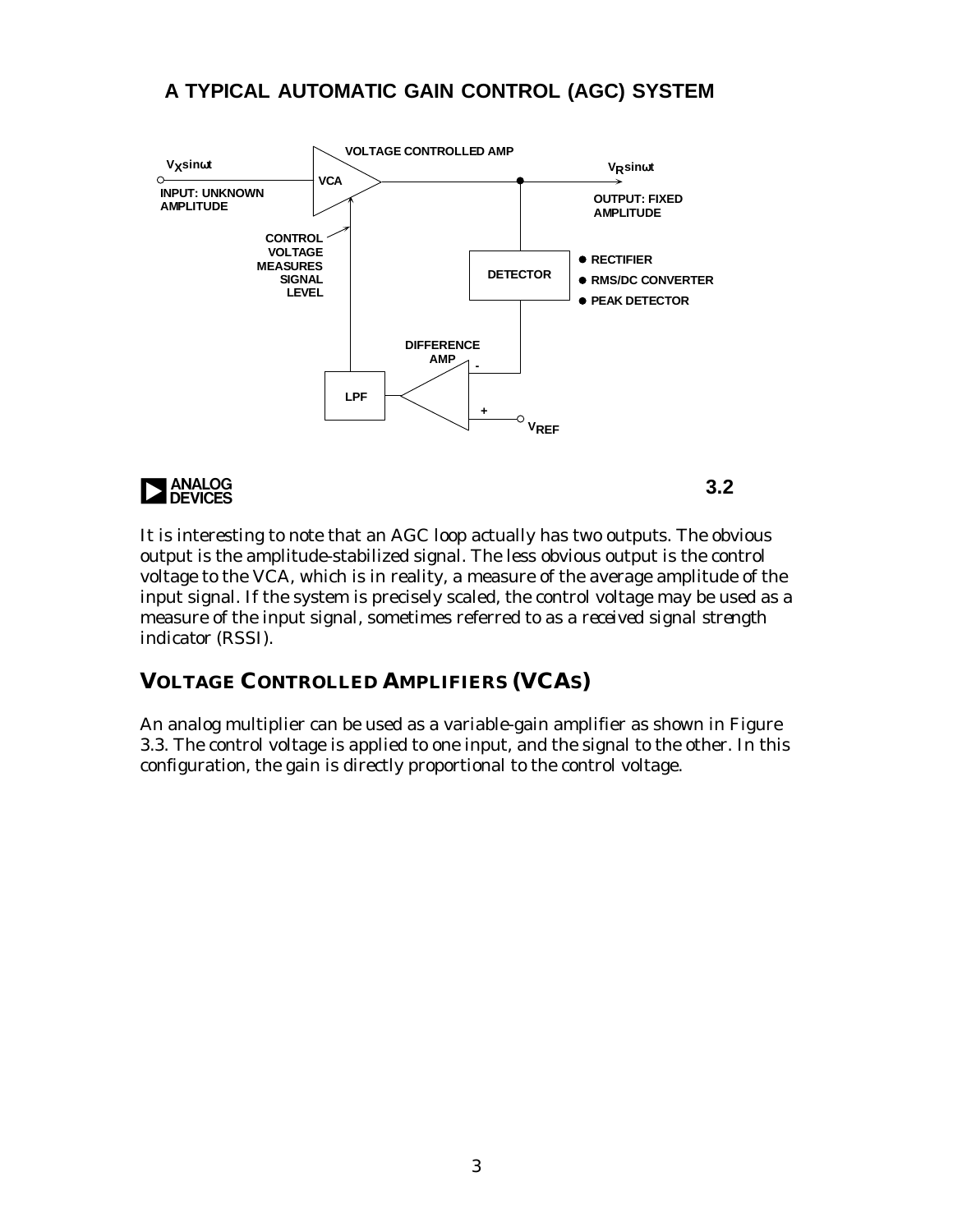### **USING A MULTIPLIER AS A VOLTAGE-CONTROLLED AMPLIFIER (VCA)**





Most VCAs made with analog multipliers have gain which is *linear in volts* with respect to the control voltage, and they tend to be noisy. There is a demand, however, for a VCA which combines a wide gain range with constant bandwidth and phase, low noise with large signal-handling capabilities, and low distortion with low power consumption, while providing accurate, stable, *linear-in-dB* gain. The AD600, AD602, and AD603 achieve these demanding and conflicting objectives with a unique and elegant solution - the X-AMP™ (for *exponential amplifier*). The concept is simple: a fixed-gain amplifier follows a passive, broadband attenuator equipped with special means to alter its attenuation under the control of a voltage (see Figure 3.4). The amplifier is optimized for low input noise, and negative feedback is used to accurately define its moderately high gain (about 30 to 40dB) and minimize distortion. Since this amplifier's gain is fixed, so also are its ac and transient response characteristics, including distortion and group delay; since its gain is high, its input is never driven beyond a few millivolts. Therefore, it is always operating within its small signal response range.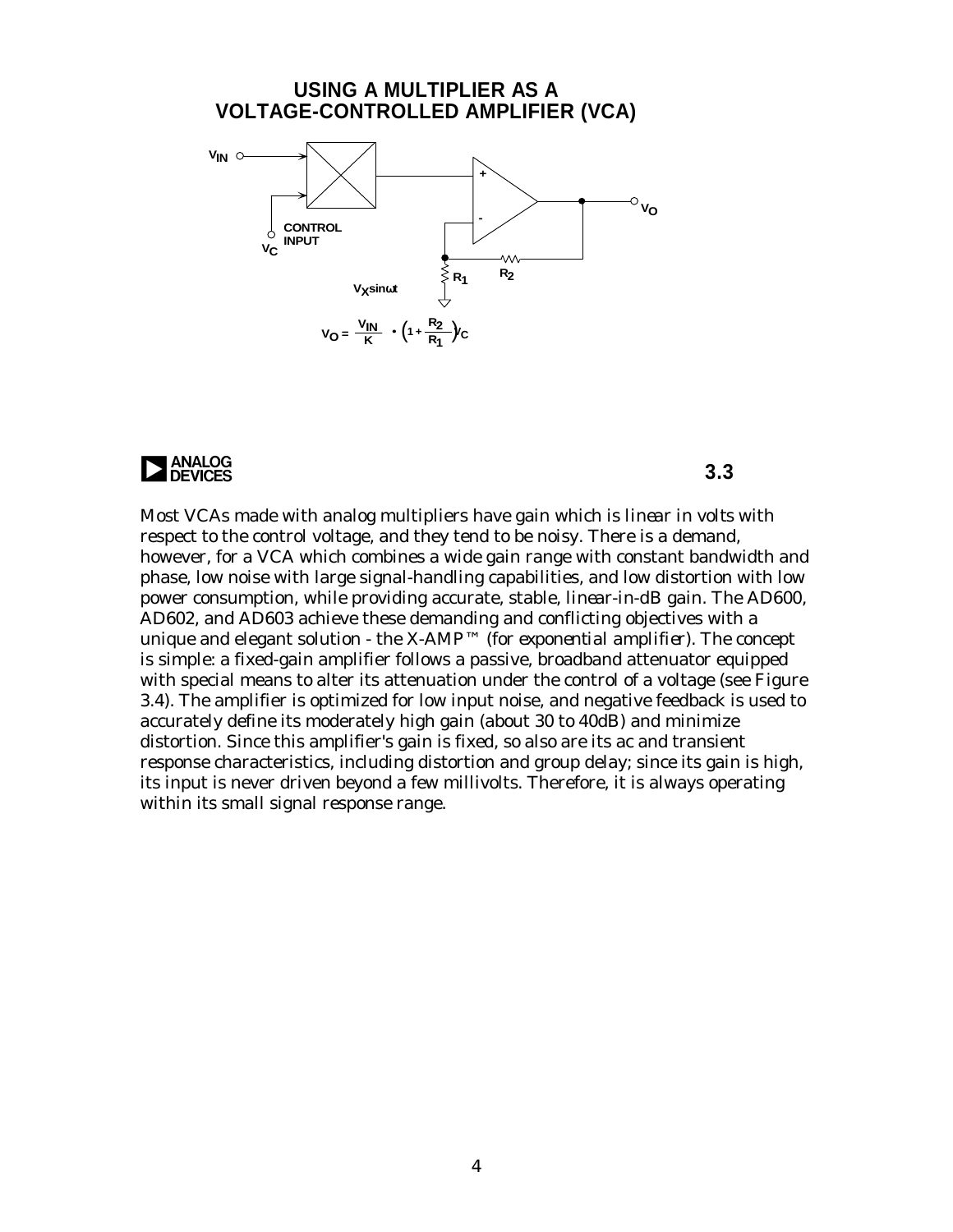

**analog 3.4**<br>**3.4** 

The attenuator is a 7-section (8-tap) R-2R ladder network. The voltage ratio between all adjacent taps is exactly 2, or 6.02dB. This provides the basis for the precise linear-in-dB behavior. The overall attenuation is 42.14dB. As will be shown, the amplifier's input can be connected to any one of these taps, or even *interpolated* between them, with only a small deviation error of about ±0.2dB. The overall gain can be varied all the way from the fixed (maximum) gain to a value 42.14dB less. For example, in the AD600, the fixed gain is 41.07dB (a voltage gain of 113); using this choice, the full gain range is –1.07dB to +41.07dB. The gain is related to the control voltage by the relationship G<sub>dB</sub> =  $32V_G + 20$  where  $V_G$  is in volts. For the AD602, the fixed gain is 31.07dB (a voltage gain of 35.8), and the gain is given by  $G<sub>dB</sub> = 32V<sub>G</sub> + 10.$ 

The gain at  $V_G = 0$  is laser trimmed to an absolute accuracy of  $\pm 0.2$ dB. The gain scaling is determined by an on-chip bandgap reference (shared by both channels), laser trimmed for high accuracy and low temperature coefficient. Figure 3.5 shows the gain versus the differential control voltage for both the AD600 and the AD602.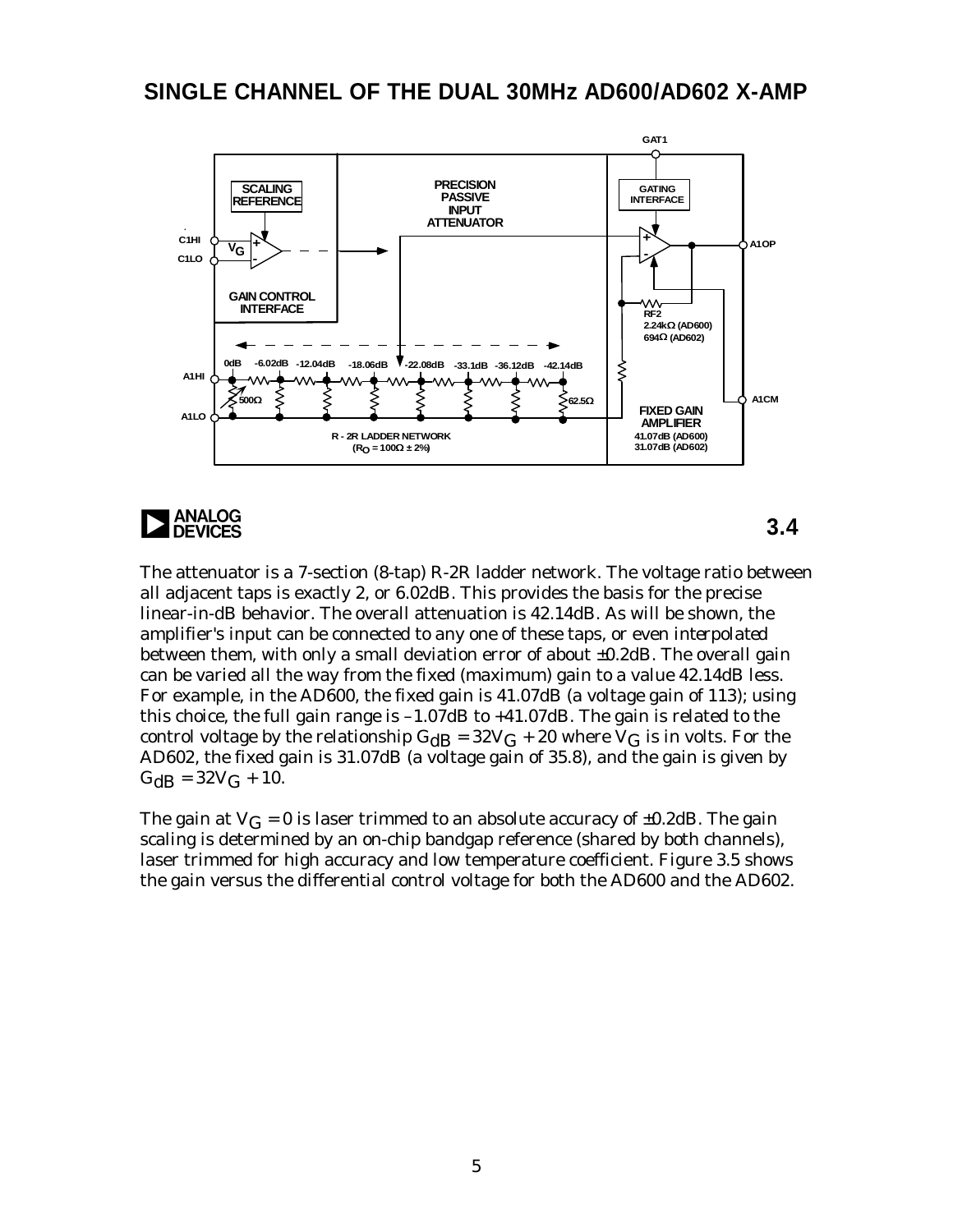



In order to understand the operation of the X-AMP, consider the simplified diagram shown in Figure 3.6. Notice that each of the eight taps is connected to an input of one of eight bipolar differential pairs, used as current-controlled transconductance  $(g_m)$  stages; the other input of all these  $g_m$  stages is connected to the amplifier's gain-determining feedback network,  $R_{F1}/R_{F2}$ . When the emitter bias current, I<sub>E</sub>, is directed to one of the 8 transistor pairs (by means not shown here), it becomes the input stage for the complete amplifier.

# **CONTINUOUS INTERPOLATION BETWEEN TAPS IN THE X-AMP IS PERFORMCE WITH CURRENT-CONTROLLED gm STAGES**



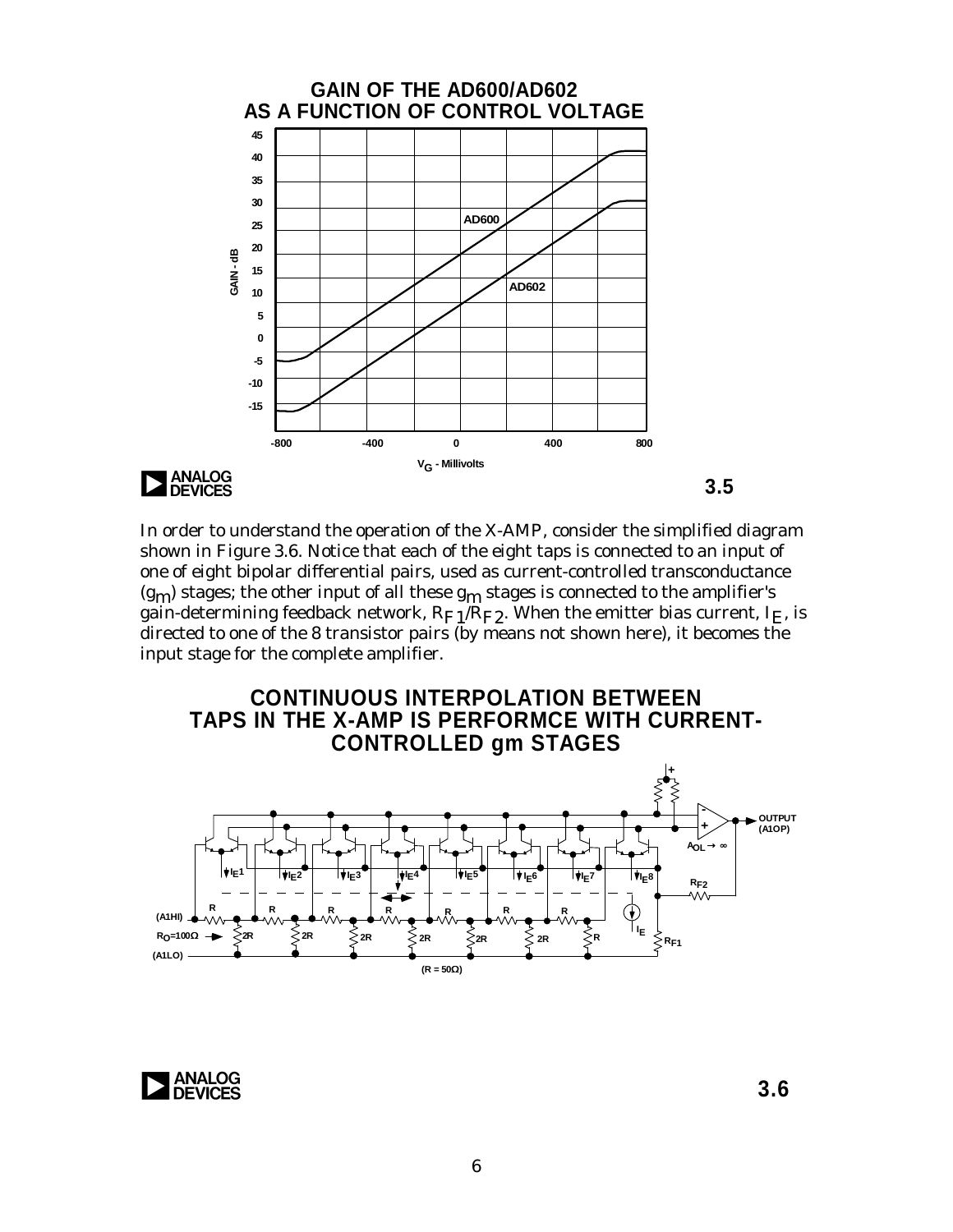When  $I_{\rm E}$  is connected to the pair on the left-hand side, the signal input is connected directly to the amplifier, giving the maximum gain. The distortion is very low, even at high frequencies, due to the careful open-loop design, aided by the negative feedback. If  $I_F$  were now to be abruptly switched to the second pair, the overall gain would drop by exactly 6.02dB, and the distortion would remain low, because only one g<sub>m</sub> stage remains active.

In reality, the bias current is *gradually* transferred from the first pair to the second. When  $I_F$  is equally divided between two gm stages, both are active, and the situation arises where we have an op amp with two input stages fighting for control of the loop, one getting the full signal, and the other getting a signal exactly half as large.

Analysis shows that the effective gain is reduced, not by 3dB, as one might first expect, but rather by 20log1.5, or 3.52dB. This error, when divided equally over the whole range, would amount to a gain ripple of  $\pm 0.25$ dB; however, the interpolation circuit actually generates a Gaussian distribution of bias currents, and a significant fraction of  $I<sub>E</sub>$  always flows in adjacent stages. This smoothes the gain function and actually lowers the ripple (see Reference 12). As  $I<sub>E</sub>$  moves further to the right, the overall gain progressively drops.

The total input-referred noise of the X-AMP<sup>™</sup> is 1.4nV/ $\forall$ Hz; only slightly more than the thermal noise of a 100 $\Omega$  resistor which is 1.29nV/ $\forall$ Hz at 25°C. The inputreferred noise is constant regardless of the attenuator setting, therefore the output noise is always constant and independent of gain. For the AD600, the amplifier gain is 113 and the output noise spectral density is therefore 1.4nV/ $\forall$ Hz $\times$ 113, or 158nV/ $\forall$ Hz. Referred to its maximum output of 2V rms, the signal-to-noise ratio would be 82dB in a 1MHz bandwidth. The corresponding signal-to-noise ratio of the AD602 is 10dB greater, or 92dB. Key features of the AD600/AD602 are summarized in Figure 3.7

### **KEY FEATURES OF THE AD600/AD602 X-AMPS**

- **n** Precise Decibel-Scaled Gain Control
- **Accurate Absolute Gain Calibration**
- n **Low Input-Referred Noise (1.4nV/**√**Hz)**
- Constant Bandwidth (dc to 35MHz)
- Low Distortion: –60dBc THD at ±1V Output
- Stable Group Delay (±2ns Over Gain Range)
- Response Time: Less than 1µs for 40dB Gain Change
- Low Power (125mW per channel maximum)
- **n** Differential Control Inputs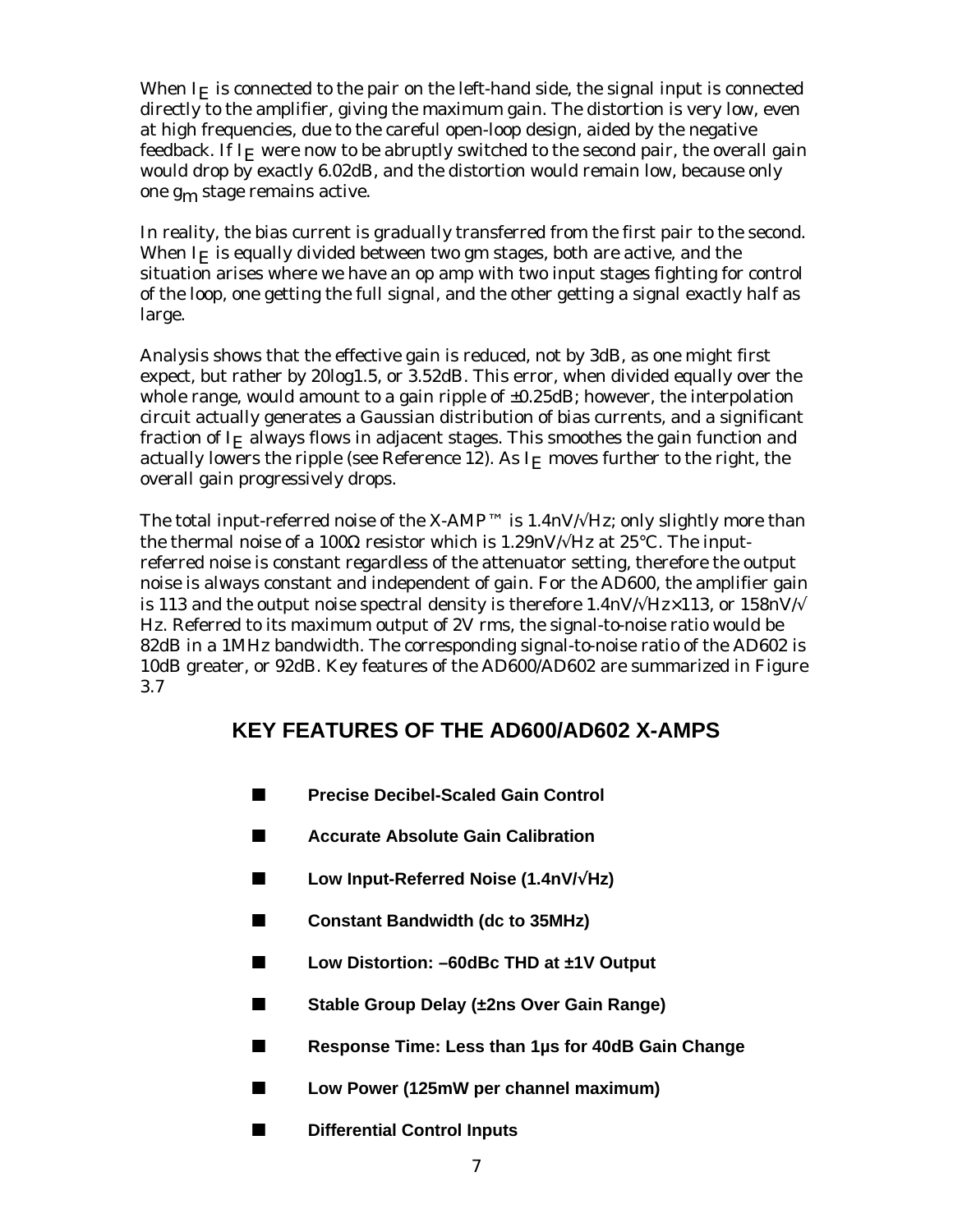

The AD603 X-AMP is a single version of the AD600/AD602 which provides 90MHz bandwidth. There are two pin-programmable gain ranges: –11dB to +31dB with 90MHz bandwidth, and +9dB to +51dB with 9MHz bandwidth. Key specifications for the AD603 are summarized in Figure 3.8.

# **KEY FEATURES OF THE AD603 X-AMP**

**n** Precise "Linear in dB" Gain Control **n** Pin Programmable Gain Ranges: **–11dB to +31dB with 90MHz Bandwidth +9dB to + 51dB with 9MHz Bandwidth E** Bandwidth Independent of Variable Gain n **Low Input-Referred Noise (1.3nV/**√**Hz)** ■ **±0.5dB Typical Gain Accuracy** ■ Low Distortion: –60dBc, 1V rms Output @ 10MHz **N** Low Power (125mW) **n** 8-pin Plastic SOIC or Ceramic DIP



**3.8**

### **AN 80 dB RMS-LINEAR-dB MEASUREMENT SYSTEM**

RMS/DC converters provide a means to measure the rms value of an arbitrary waveform. They also may provide a low-accuracy logarithmic ("decibel-scaled") output. However, they have a fairly small dynamic range – typically only 50dB. More troublesome is that the bandwidth is roughly proportional to the signal level; for example, the AD636 provides a 3dB bandwidth of 900kHz for an input of 100mV rms, but only a 100kHz bandwidth for an input of 10mV rms. Its "raw" logarithmic output is unbuffered, uncalibrated, and not stable over temperature, requiring considerable support circuitry, including at least two adjustments and a special high-TC resistor.

All of these problems can be eliminated using an RMS/DC converter (i.e.,AD636) merely as *the detector element* in an AGC loop, in which the difference between the rms output of the AD636 and a fixed DC reference is nulled in a loop integrator. The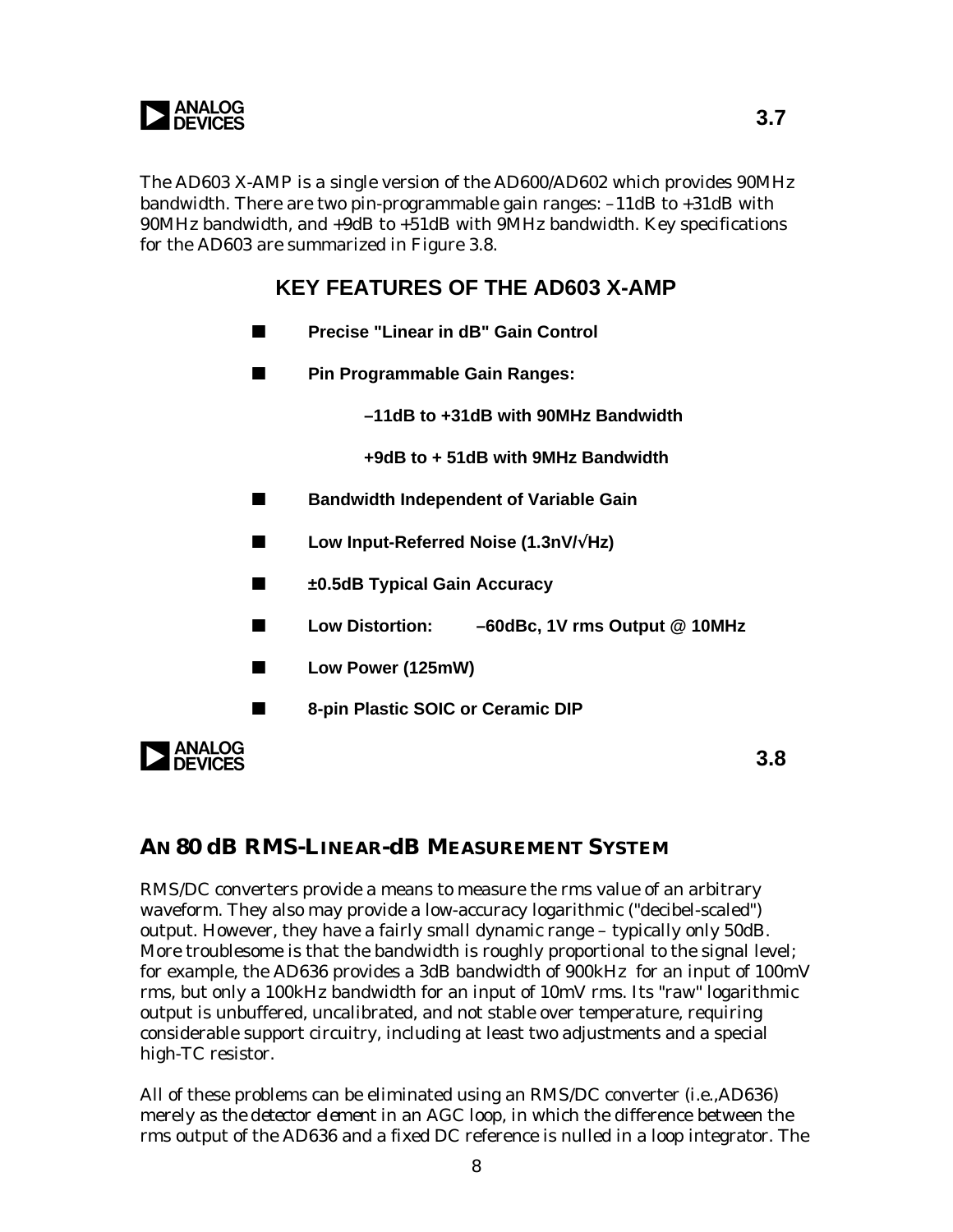dynamic range and the accuracy with which the signal can be determined are now entirely dependent on the amplifier used in the AGC system. Since the input to the RMS/DC converter is forced to a constant amplitude, close to its maximum input capability, the bandwidth is no longer signal-dependent. If the amplifier has a precise exponential ("linear-dB") gain-control law, its control voltage is forced by the AGC loop to have the general form

$$
V_{LOG} = V_S \log_{10} \frac{V_{IN(RMS)}}{V_Z}
$$

where  $V_S$  is the logarithmic slope and  $V_Z$  is the logarithmic intercept, that is, the value of  $V_{IN}$  for which  $V_{I,OG}$  is zero.

Figure 3.9 shows a practical wide-dynamic-range rms measurement system using the AD600. It can handle inputs from  $100\mu$ V to 1V rms (4 decades) with a constant measurement bandwidth of 20Hz to 2MHz, limited primarily by the AD636 RMS/DC converter. Its logarithmic output is a buffered voltage, accurately-calibrated to 100mV/dB, or 2V per decade, which simplifies the interpretation of the reading when using a DVM, and is arranged to be  $-4V$  for an input of  $100\mu V$  rms input, zero for 10mV, and  $+4V$  for a 1V rms input. In terms of the above equation,  $V_S$  is 2V and  $V_Z$  is 10mV.

### **A COMPLETE 80dB RMS-LINEAR-dB MEASUREMENT SYSTEM**





Note that the peak "log-output" of  $\pm 4V$  requires the use of  $\pm 6V$  supplies for the dual op-amp U3 (AD712), although lower supplies would suffice for the AD600 and AD636. If only ±5V supplies are available, it will either be necessary to use a reduced value for  $V_S$  (say, 1V, in which case the peak output would be only  $\pm 2V$ ), or to restrict the dynamic range of the signal to about 60dB.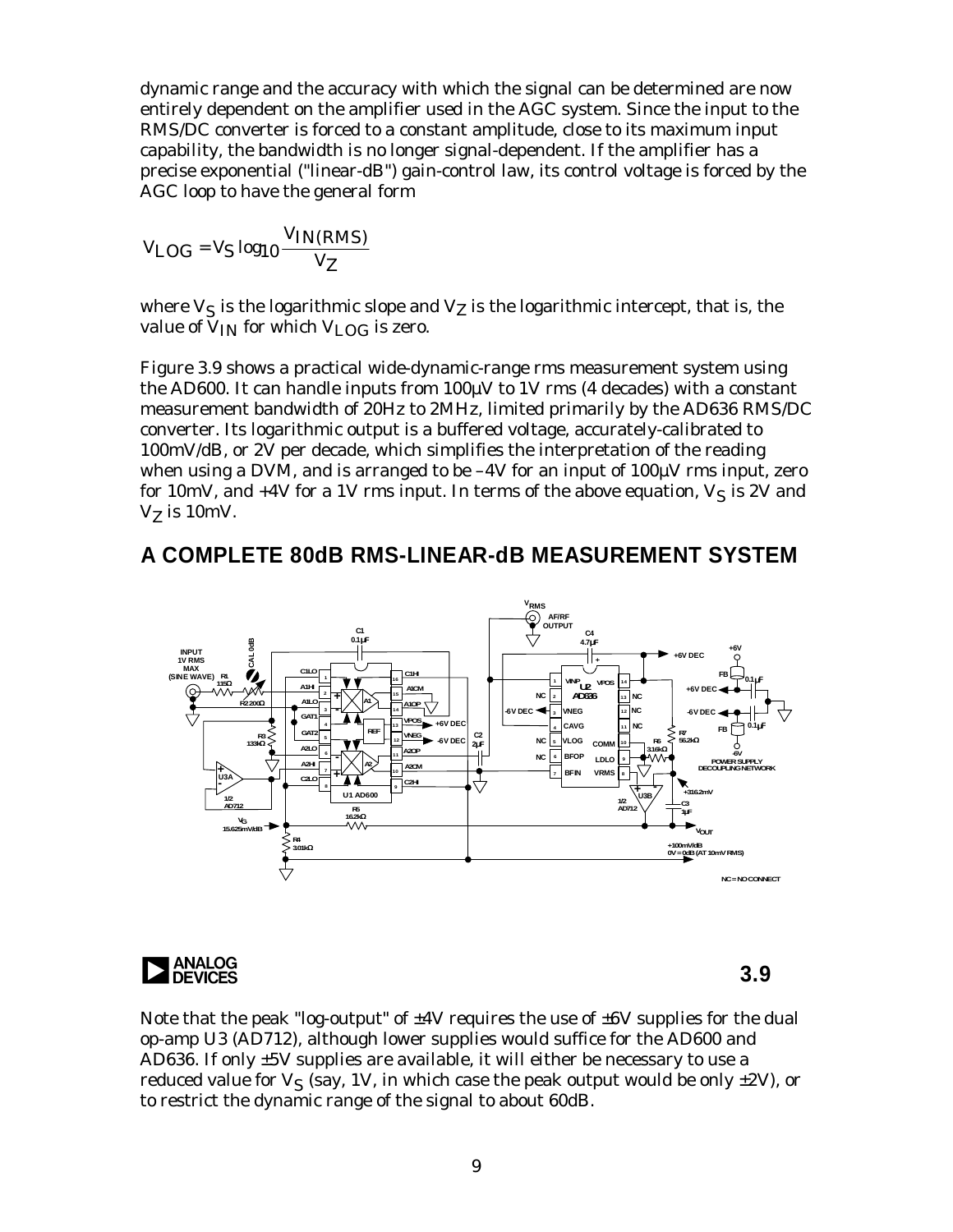The two amplifiers of the AD600 are used in cascade. The modest bandwidth of the unity-gain buffer U3A acts as a low pass filter, thus eliminating the risk of instability at the highest gains. The buffer also allows the use of a high-impedance coupling network (C1/R3) which introduces a high-pass corner at about 12Hz. An input attenuator of 10dB ( $\times$  0.316) is now provided by R1 + R2 operating in conjunction with the AD600's input resistance of 100Ω. The adjustment provides exact calibration of  $\rm V_Z$  in critical applications, but R1 and R2 may be replaced by a fixed resistor of 215 $\Omega$  if very close calibration is not needed, since the input resistance of the AD600 (and all the other key parameters of it and the AD636) are already laser-trimmed for accurate operation. This attenuator allows inputs as large as  $\pm$ 4V to be accepted, that is, signals with an rms value of 1V combined with a crest-factor of up to 4.

The output of A2 is AC-coupled via another 12Hz high-pass filter formed by C2 and the 6.7kΩ input resistance of the AD636. The averaging time-constant for the RMS/DC converter is determined by C4. The unbuffered output of the AD636 (at pin 8) is compared with a fixed voltage of +316mV set by the positive supply voltage of +6V and resistors R6 and R7. (V $_{\rm Z}$  is proportional to this voltage, and systems requiring greater calibration accuracy should replace the supply-dependent reference with a more stable source. However, V<sub>S</sub> is independent of the supply voltages, being determined by the band-gap reference in the X-AMP.) Any difference in these voltages is integrated by the op-amp U3B, with a time-constant of 3ms formed by the parallel sum of R6/R7 and C3.

If the gain of the AD600 is too high,  $V_{\text{OUT}}$  will be greater than the "set-point" of 316mV, causing the output of U3B – that is,  $V_{LOG}$  – to ramp up (note that the integrator is non-inverting). A fraction of  $V_{LOG}$  is connected to the *inverting* gaincontrol inputs of the AD600, causing the gain to be reduced, as required, until  $V_{\text{OUT}}$ is equal to 316mV (DC), at which time the AC voltage at the output of A2 is forced to exactly 316mV (rms). This fraction is set by R4 and R5 such that a 15.625mV change in the control voltages of A1 and A2 – which would change the gain of the two cascaded amplifiers by 1 dB – requires a change of 100mV at  $V_{\text{LOC}}$ . Since A2 is forced to operate well below its limiting level, waveforms of high crest-factor can be tolerated throughout the amplifier.

To verify the operation, assume an input of 10mV rms is applied to the input, resulting in a voltage of 3.16mV rms at the input to A1 (due to the 10dB attenuator). If the system performs as claimed,  $V_{L,OG}$  (and hence  $V_G$ ) should be zero. This being the case, the gain of both A1 and A2 will be 20dB and the output of the AD600 will be 100 times (40dB) greater than its input, 316mV rms. This is the input required at the AD636 to balance the loop, confirming the basic operation. Note that unlike most AGC circuits, (which often have a high gain/temperature coefficient due to the internal "kT/q" scaling), the voltages and thus the output of this measurement system are very stable over temperature. This behavior arises directly from the exact exponential calibration of the ladder attenuator.

Typical results are shown for a sinewave input at 100kHz. Figure 3.10 shows that the output is held very close to the set-point of 316mV rms over an input range in excess of 80dB.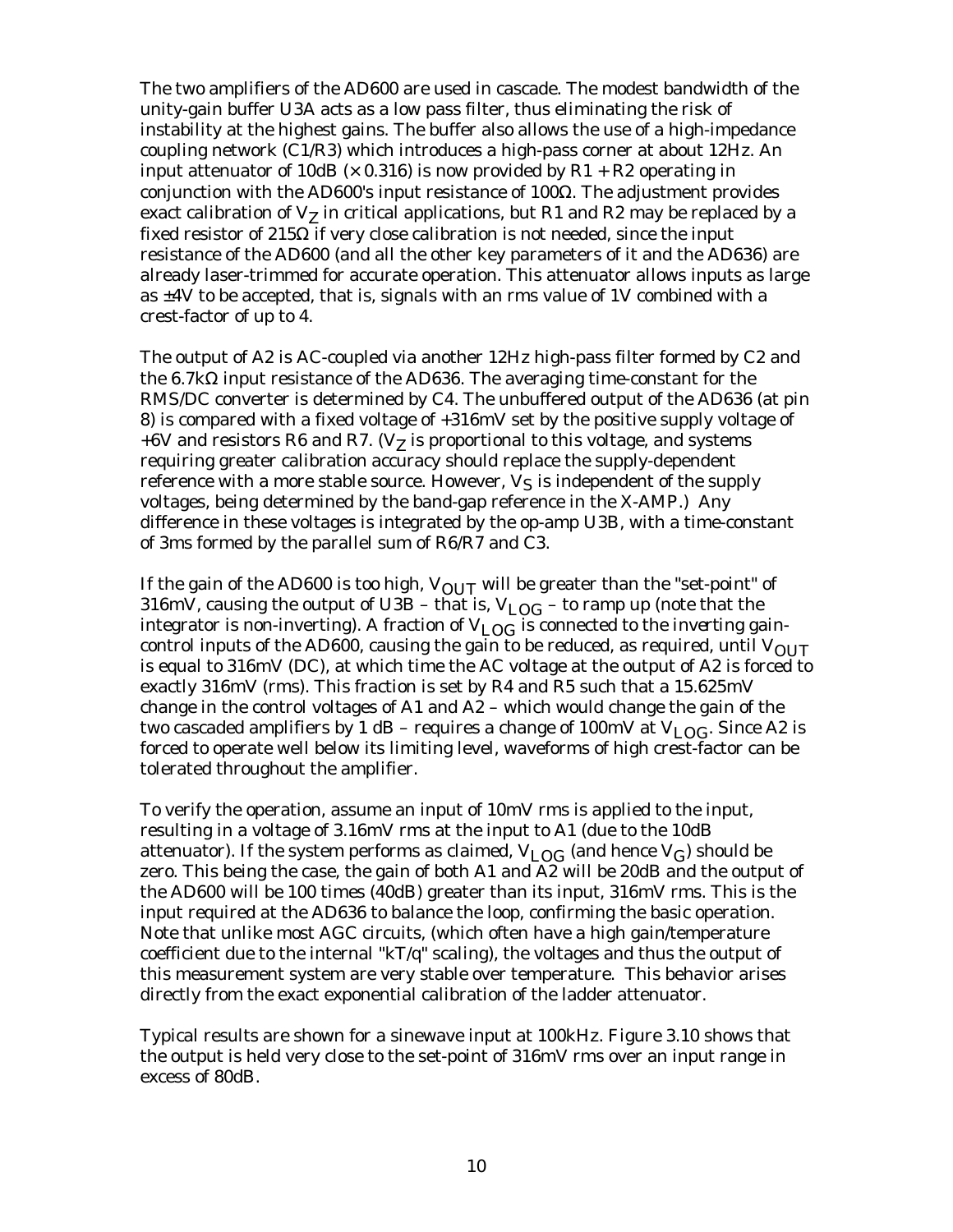# **SIGNAL OUTPUT VOUT VERSUS INPUT LEVEL**





Figure 3.11 shows the "decibel" output voltage, VLOG, and Figure 3.12 shows that the *deviation* from the ideal output logarithmic output is within ±1 dB for the 80dB range from 80µV to 800mV.



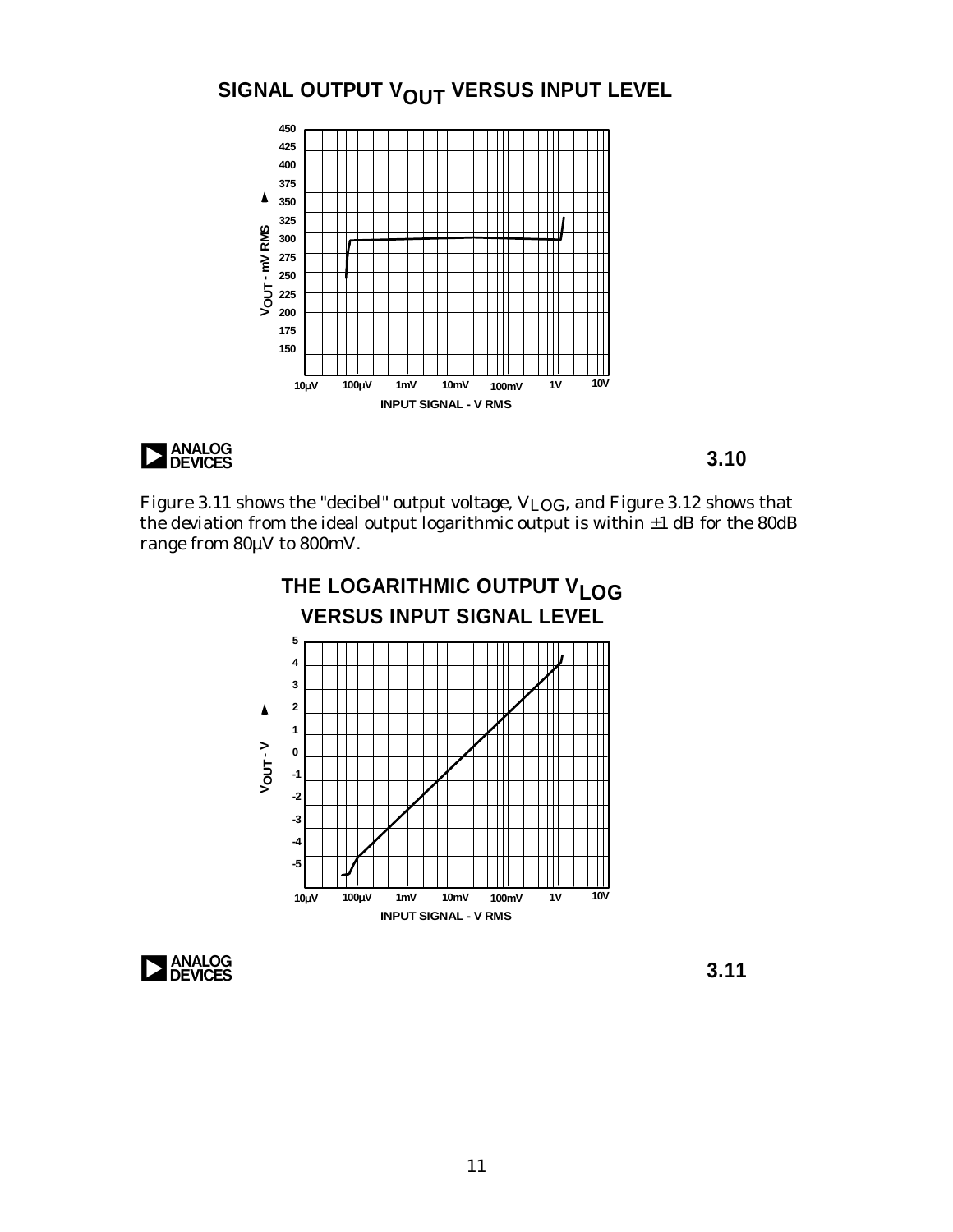



By suitable choice of the input attenuator,  $R1+R2$ , this could be centered to cover any range from 25μV to 250mV to, say, 1mV to 10V, with appropriate correction to the value of V<sub>Z</sub>. (Note that V<sub>S</sub> is not affected by the changes in the range). The gain ripple of ±0.2dB seen in this curve is the result of the finite interpolation error of the X-AMP. It occurs with a periodicity of 12dB – twice the separation between the tap points in each amplifier section.

This ripple can be canceled whenever the X-AMP stages are cascaded by introducing a 3dB offset between the two pairs of control voltages. A simple means to achieve this is shown in Figure 3.13: the voltages at C1HI and C2HI are "split" by  $\pm 46.875$ mV, or  $\pm 1.5$ dB. Alternatively, either one of these pins can be individually offset by 3dB, and a 1.5dB gain adjustment made at the input attenuator  $(R1+R2)$ . The error curve shown in Figure 3.14 demonstrates that over the central portion of the range, the output voltage can be maintained very close to the ideal value. The penalty for this modification is higher errors at both ends of the range.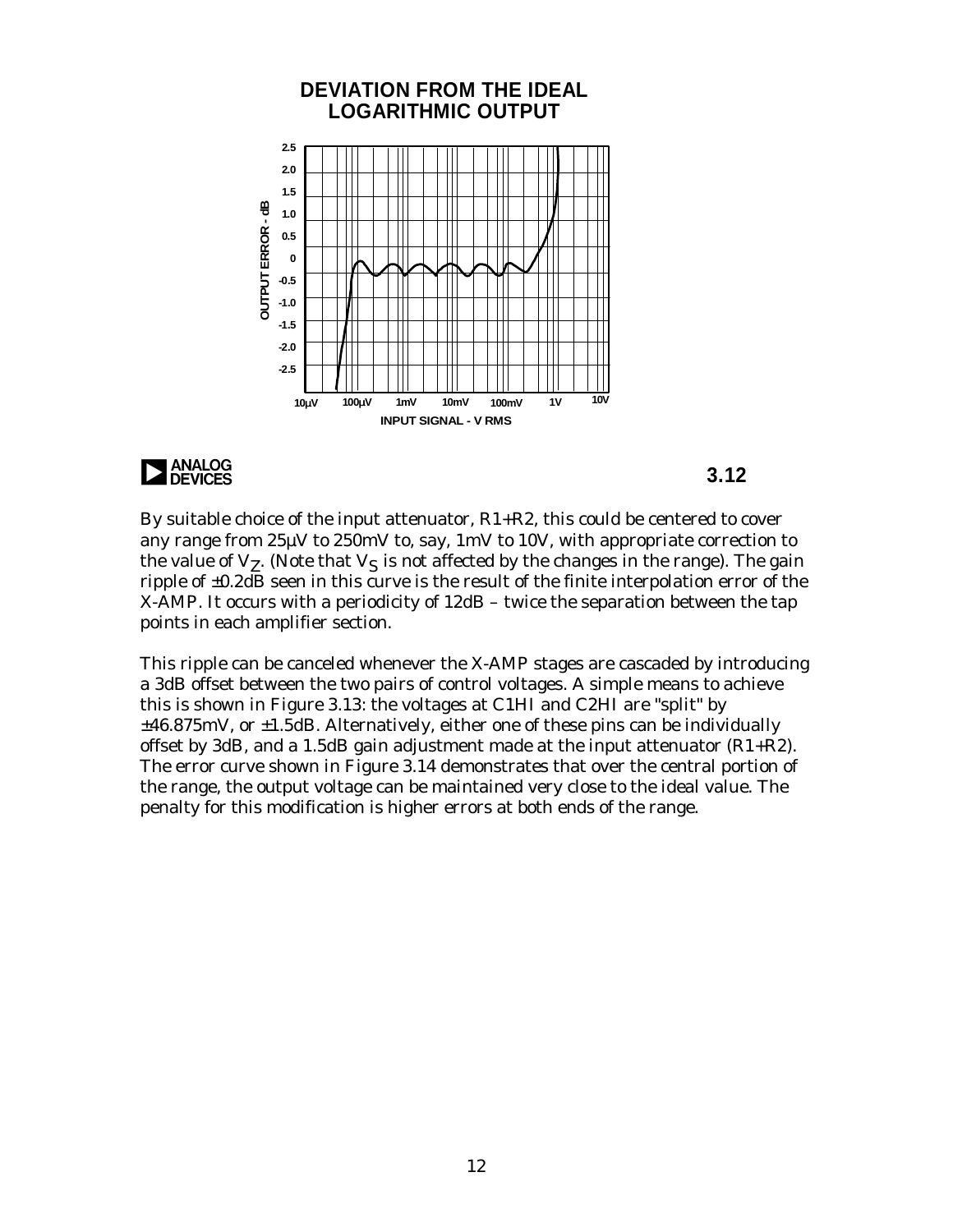



Figure 3.15 shows the ease with which the AD603 (90MHz X-AMP) can be used as a high speed AGC amplifier. The circuit uses few parts, has a linear-in-dB gain, operates from a single supply, uses two cascaded amplifiers in sequential gain mode for maximum S/N ratio (see the data sheet for the AD600/AD602, or AD603 for a complete description of the methods for cascading X-AMPS), and external resistor programs each amplifier's gain. It also uses a simple temperature-compensated detector.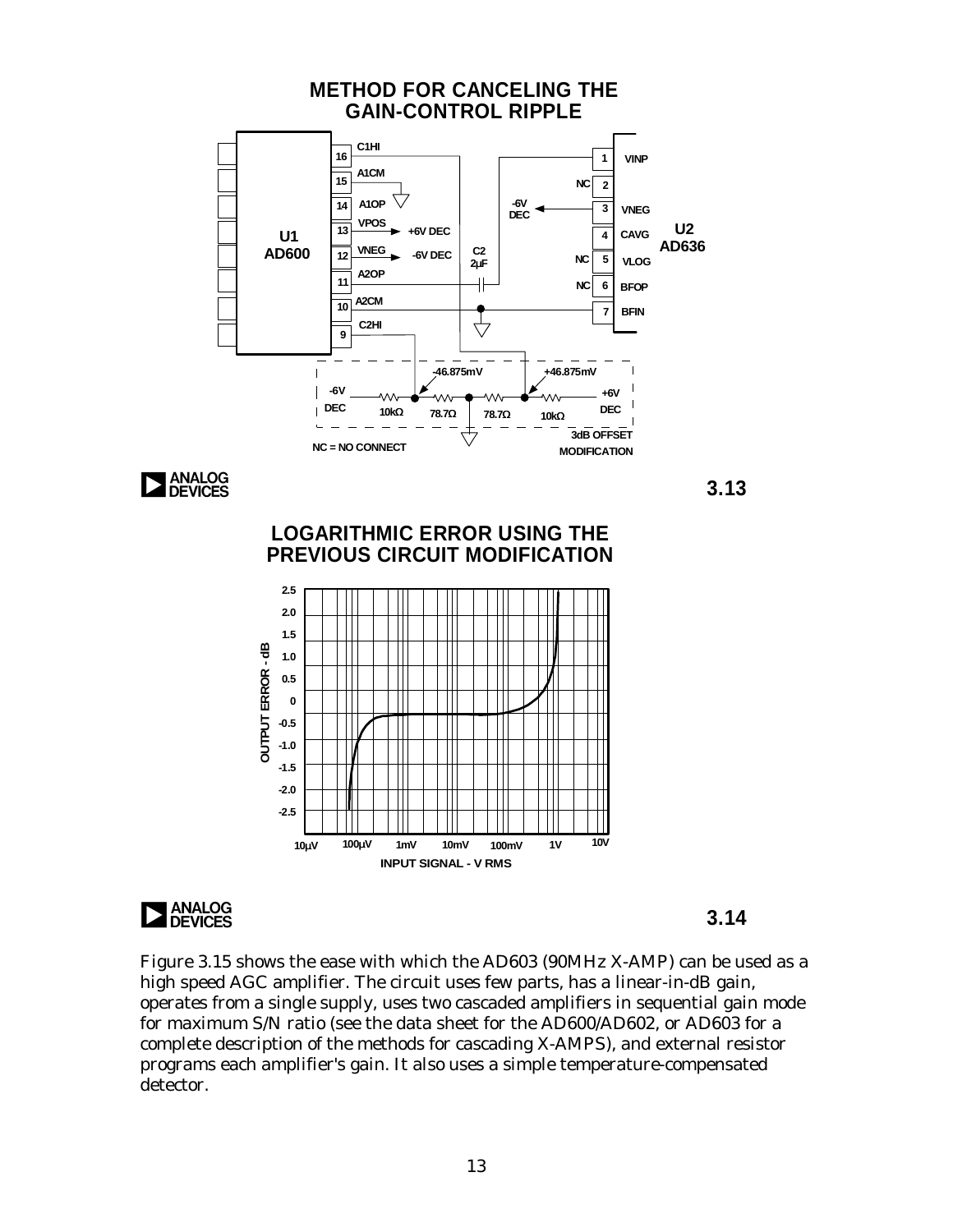### **A 40MHz, 80dB, LOW-NOISE AGC AMPLIFIER USING THE AD603 R9 1.54k**Ω **C11 THIS CAPACITOR SETS AGC TIME CONSTANT R10 0.1**μ**F 1.24k**Ω **Q2 VAGC 2N3906 C7 +10V R11 0.1**μ**F C8 3.83k**Ω **0.1**μ**F +10V R13 CAV C1 Q1 2.49k**Ω **8 0.1**μ**F 0.1**μ**F 2N3904 R14 R12 J1 C2 6 C9 2.49k**Ω **3 0.1**μ**F 8 A1 5 4.99k**Ω **0.1**μ**F RT R8 +10V 6 AD603 7 806**Ω **100**Ω १ **3 A2 5 2 +10V 4 AD603 R1 7 J2 2.49k**Ω **2 1 R3 4 C10 0.1**μ**F 2.49k**Ω **1 C4 C3 R2 0.1**μ**F 100**μ**F 2.49kΩ** | <u>L+</u> c5 **+ C6 R4 2.49k**Ω **100**μ**F 0.1**μ**F AGC LINE 1V OFFSET FOR R5 5.49k**Ω **SEQUENTIAL GAIN R7 3.48k**Ω ᄿ  $\bigcap_{k}$ 10V **5.5V R6 6.5V 1.05k**Ω **NOTES: <sup>1</sup> RT PROVIDES <sup>A</sup> <sup>50</sup>**Ω**INPUT IMPEDANCE 2 C3 AND C5 ARE TANTALUM**



The circuit operates from a single +10V supply. Resistors R1, R2 and R3, R4 bias the common pins of A1 and A2 at 5V. This pin is a low impedance point and must have a low impedance path to ground, provided by the 100µF tantalum capacitor and the 0.1µF ceramic capacitors.

The cascaded amplifiers operate in sequential gain. The offset voltage between the pins 2 (GNEG) of A1 and A2 is  $1.05V$  (42.14dB x  $25mV$ /dB), provided by a voltage divider consisting of resistors R5, R6, and R7. Using standard values, the offset is not exact but is not critical for this application.

The gain of both A1 and A2 is programmed by resistors R13 and R14, respectively, to be about 42dB; thus the maximum gain of the circuit is twice that, or 84dB. The gain-control range can be shifted up by as much as 20dB by appropriate choices of R13 and R14.

The circuit operates as follows. A1 and A2 are cascaded. Capacitor C1 and the 100 $\Omega$ of resistance at the input of A1 form a time-constant of 10µs. C2 blocks the small DC offset voltage at the output of A1 (which might otherwise saturate A2 at its maximum gain) and introduces a high-pass corner at about 16kHz, eliminating low frequency noise.

A half-wave detector is used based on Q1 and R8. The current into capacitor  $C_{AV}$  is the difference between the collector current of Q2 (biased to be 300µA at 27°C, 300K) and the collector current of Q1, which increases with the amplitude of the output signal. The automatic gain control voltage,  $V_{AGC}$ , is the time-integral of this error current. In order for  $V_{\text{AGC}}$  (and thus the gain) to remain insensitive to shortterm amplitude fluctuations in the output signal, the rectified current in Q1 must,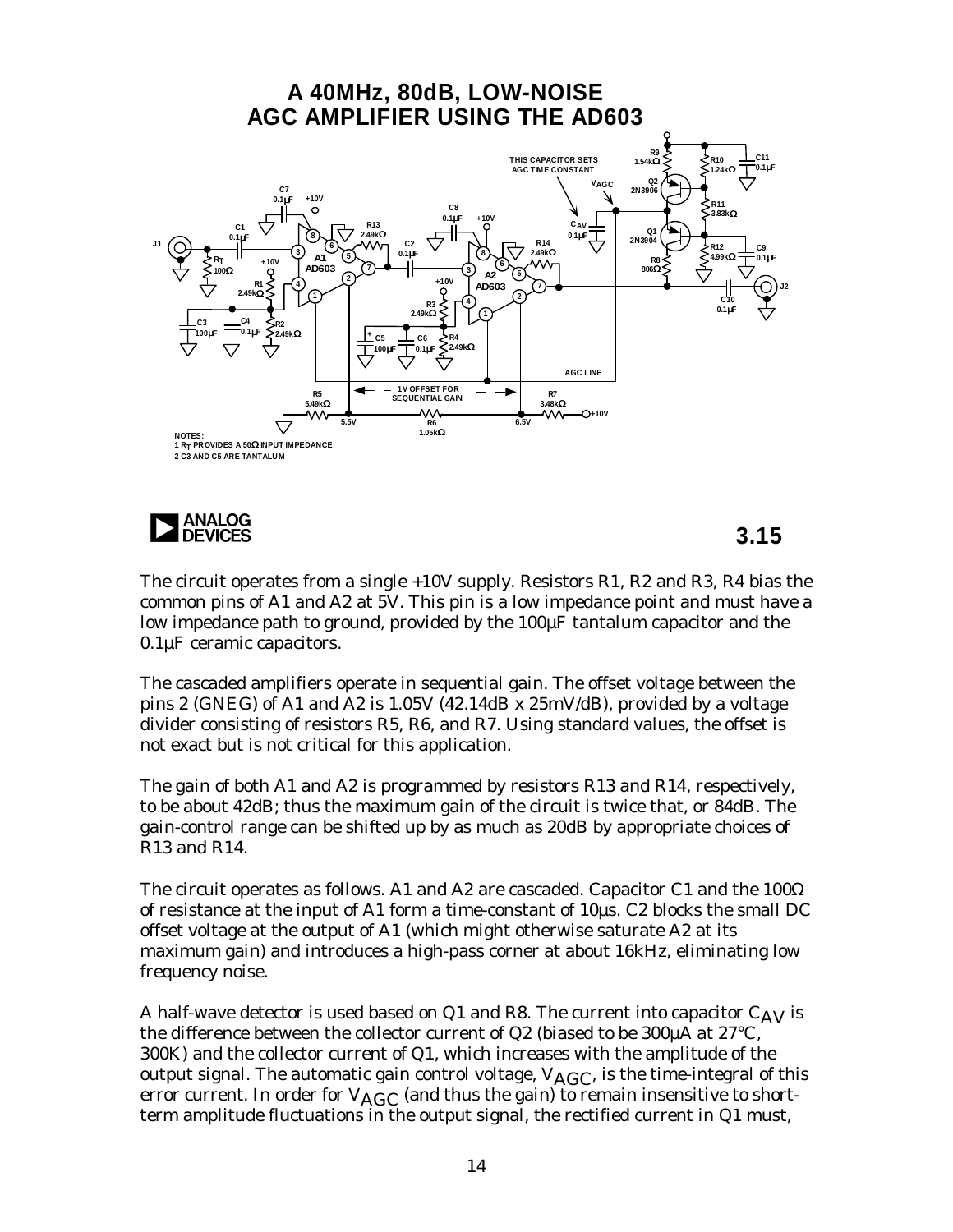on average, exactly balance the current in Q2. If the output of A2 is too small to do this,  $V_{\text{AGC}}$  will increase, causing the gain to increase, until Q1 conducts sufficiently.

Consider the case where R8 is zero and the output voltage  $V_{\text{OUT}}$  is a square wave at, say 455kHz, that is, well above the corner frequency of the control loop.

During the time  $V_{\text{OUT}}$  is negative with respect to the base voltage of Q1, Q1 conducts; when  $V_{\text{OUT}}$  is positive, it is cut off. Since the average collector current of Q1 is forced to be 300µA, and the square wave has a duty cycle of 1:1, Q1's collector current when conducting must be 600µA. With R8 omitted, the peak amplitude of VOUT is forced to be just the VBE of Q1 at 600µA, typically about 700mV, or  $2V_{\text{BE}}$ peak-to-peak. This voltage, hence the amplitude at which the output stabilizes, has a strong negative temperature coefficient (TC), typically  $-1.7 \text{mV}$ °C. Although this may not be troublesome in some applications, the correct value of R8 will render the output stable with temperature.

To understand this, first note that the current in Q2 is made to be proportional to absolute temperature (PTAT). For the moment, continue to assume that the signal is a square wave.

When Q1 is conducting,  $V_{\text{OUT}}$  is now the sum of  $V_{BE}$  and a voltage which is PTAT and which can be chosen to have an equal but opposite TC to that of  $V_{BE}$ . This is actually nothing more than an application of the "bandgap voltage reference" principle. When R8 is chosen such that the sum of the voltage across it and the  $V_{\rm BE}$ of Q1 is close to the bandgap voltage of about 1.2V,  $V_{\text{OUT}}$  will be stable over a wide range of temperatures, provided, of course, that Q1 and Q2 share the same thermal environment.

Since the average emitter current is 600µA during each half-cycle of the square wave, a resistor of 833 $\Omega$  would add a PTAT voltage of 500mV at 300K, increasing by 1.66mV/°C. In practice, the optimum value will depend on the type of transistor used, and, to a lesser extent, on the waveform for which the temperature stability is to be optimized; for the inexpensive 2N3904/2N3906 pair and sine wave signals, the recommended value is 806Ω.

This resistor also serves to lower the peak current in Q1 when more typical signals (usually sinusoidal) are involved, and the 1.8kHz lowpass filter it forms with  $C_{AV}$ helps to minimize distortion due to ripple in  $V_{\text{AGC}}$ . Note that the output amplitude under sine wave conditions will be higher than for a square wave, since the average value of the current for an ideal rectifier would be 0.637 times as large, causing the output amplitude to be 1.2V/0.637=1.88V, or 1.33V rms. In practice, the somewhat nonideal rectifier results in the sine wave output being regulated to about 1.4Vrms, or 3.6V p-p.

The bandwidth of the circuit exceeds 40MHz. At 10.7MHz, the AGC threshold is  $100\mu$ V (–67dBm) and its maximum gain is 83dB, 20log( $1.4$ V/ $100\mu$ V). The circuit holds its output at 1.4V rms for inputs as low as  $-67$ dBm to  $+15$ dBm (82dB), where the input signal exceeds the AD603's maximum input rating. For a +10dBm input at 10.7MHz, the second harmonic is 34dB down from the fundamental, and the third harmonic is 35dB down.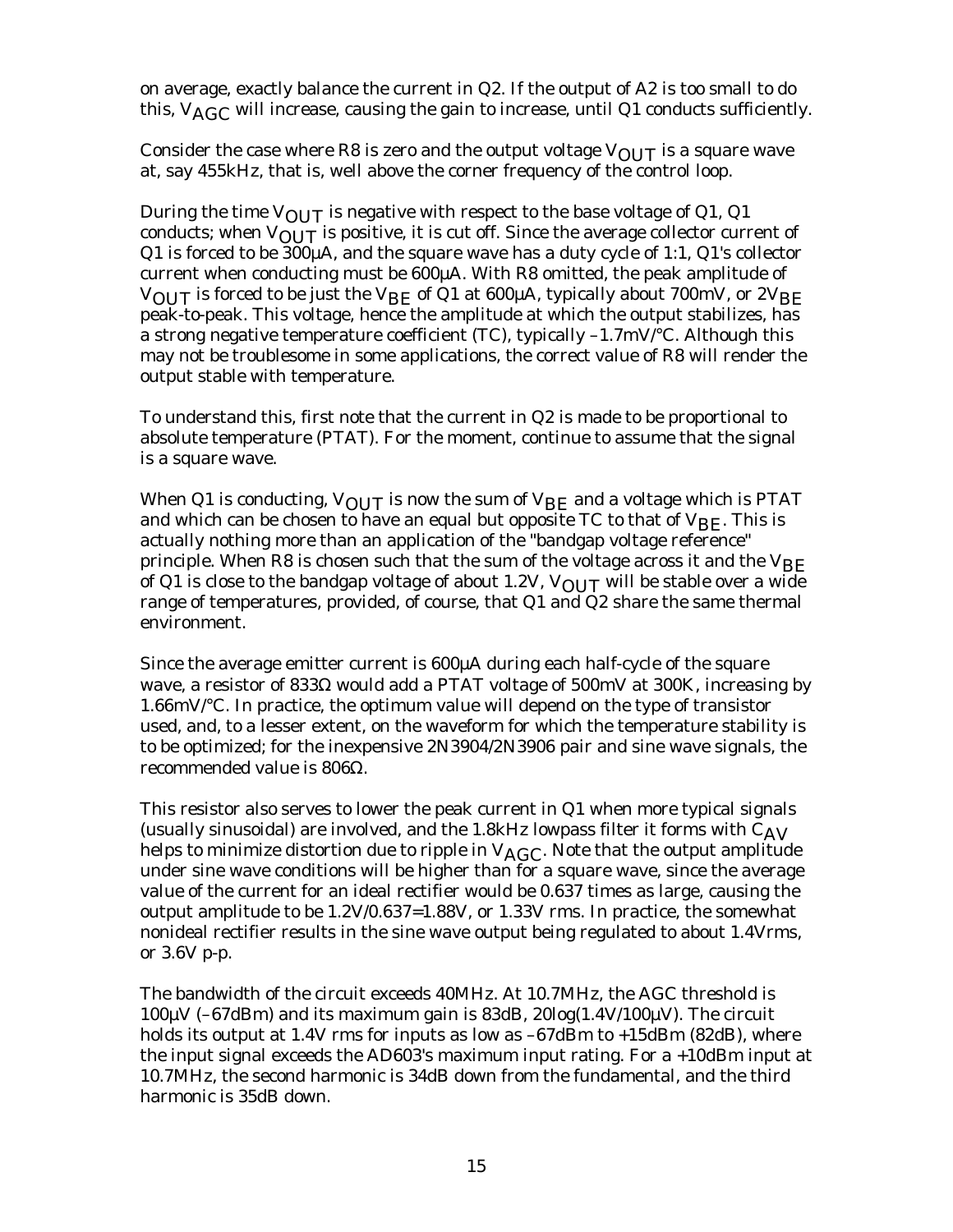# **LOGARITHMIC AMPLIFIERS**

The term "Logarithmic Amplifier" (generally abbreviated to "log amp") is something of a misnomer, and "Logarithmic Converter" would be a better description. The conversion of a signal to its equivalent logarithmic value involves a nonlinear operation, the consequences of which can be confusing if not fully understood. It is important to realize that many of the familiar concepts of linear circuits are irrelevant to log amps. For example, the incremental gain of an ideal log amp approaches infinity as the input approaches zero, and a change of offset at the output of a log amp is equivalent to a change of amplitude at its input - not a change of input offset.

For the purposes of simplicity in our initial discussions, we shall assume that both the input and the output of a log amp are voltages, although there is no particular reason why logarithmic current, transimpedance, or transconductance amplifiers should not also be designed.

If we consider the equation  $y = log(x)$  we find that every time x is multiplied by a constant A, y increases by another constant A1. Thus if  $log(K) = K1$ , then  $log(AK) =$  $K1 + A1$ ,  $log(A^2K) = K1 + 2A1$ , and  $log(K/A) = K1 - A1$ . This gives a graph as shown in Figure 3.16, where y is zero when x is unity, y approaches minus infinity as x approaches zero, and which has no values for x for which y is negative.



# **and Seconds** 2.16

On the whole, log amps do not behave in this way. Apart from the difficulties of arranging infinite negative output voltages, such a device would not, in fact, be very useful. A log amp must satisfy a transfer function of the form

 $V_{\text{out}} = V_y \log(V_{\text{in}}/V_x)$ 

over some range of input values which may vary from 100:1 (40dB) to over 1,000,000:1 (120dB).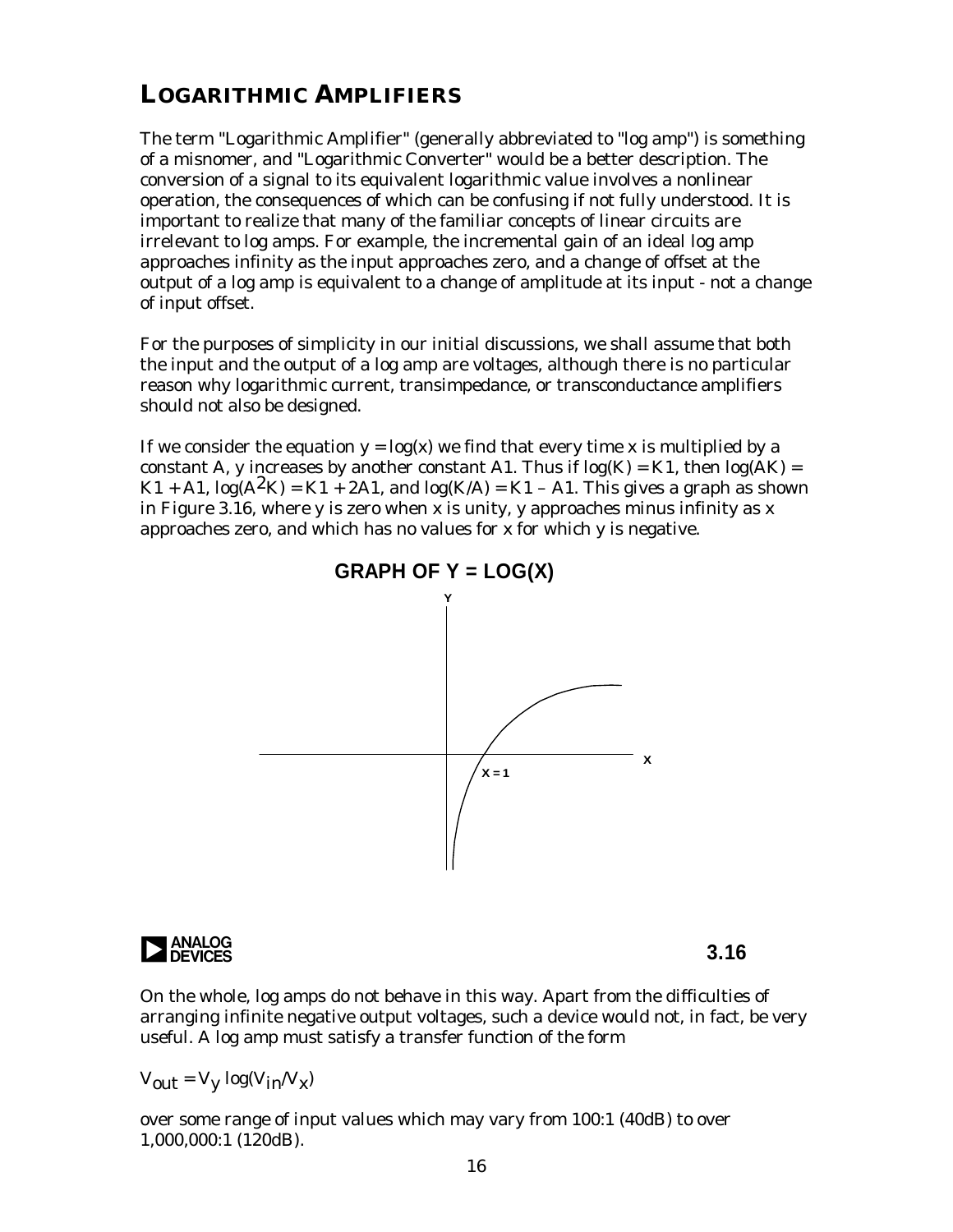With inputs very close to zero, log amps cease to behave logarithmically, and most then have a linear  $V_{in}/V_{out}$  law. This behavior is often lost in device noise. Noise often limits the dynamic range of a log amp. The constant,  $\mathrm{V}_{\mathbf{y}}$ ,has the dimensions of voltage, because the output is a voltage. The input,  $\rm V_{in}$ , is divided by a voltage,  $\rm V_{\rm X}$ , because the argument of a logarithm must be a simple dimensionless ratio.

A graph of the transfer characteristic of a log amp is shown in Figure 3.17. The scale of the horizontal axis (the input) is logarithmic, and the ideal transfer characteristic is a straight line. When  $V_{\text{in}} = V_{\textbf{x}}$ , the logarithm is zero (log 1 = 0).  $V_{\textbf{x}}$  is therefore known as the *intercept voltage* of the log amp because the graph crosses the horizontal axis at this value of  $V_{in}$ .



### **LOG AMP TRANSFER FUNCTION**

The slope of the line is proportional to  $\mathrm{V_{y}}.$  When setting scales, logarithms to the base 10 are most often used because this simplifies the relationship to decibel values:  $\text{ when } V_{\text{in}} = 10 V_{\text{X}}$ , the logarithm has the value of 1, so the output voltage is V<sub>y</sub>. When V<sub>in</sub> = 100V<sub>x</sub>, the output is 2V<sub>y</sub> ,and so forth. V<sub>y</sub> can therefore be viewed either as the "slope voltage" or as the "volts per decade factor."

The logarithm function is indeterminate for negative values of x. Log amps can respond to negative inputs in three different ways: (1) They can give a fullscale negative output as shown in Figure 3.18. (2) They can give an output which is proportional to the log of the absolute value of the input and disregards its sign as shown in Figure 3.19. This type of log amp can be considered to be a full-wave detector with a logarithmic characteristic, and is often referred to as a *detecting* log amp. (3) They can give an output which is proportional to the log of the absolute value of the input and has the same sign as the input as shown in Figure 3.20. This type of log amp can be considered to be a video amp with a logarithmic characteristic, and may be known as a *logarithmic video* (*log video*) amplifier or, sometimes, a *true log amp* (although this type of log amp is rarely used in videodisplay-related applications).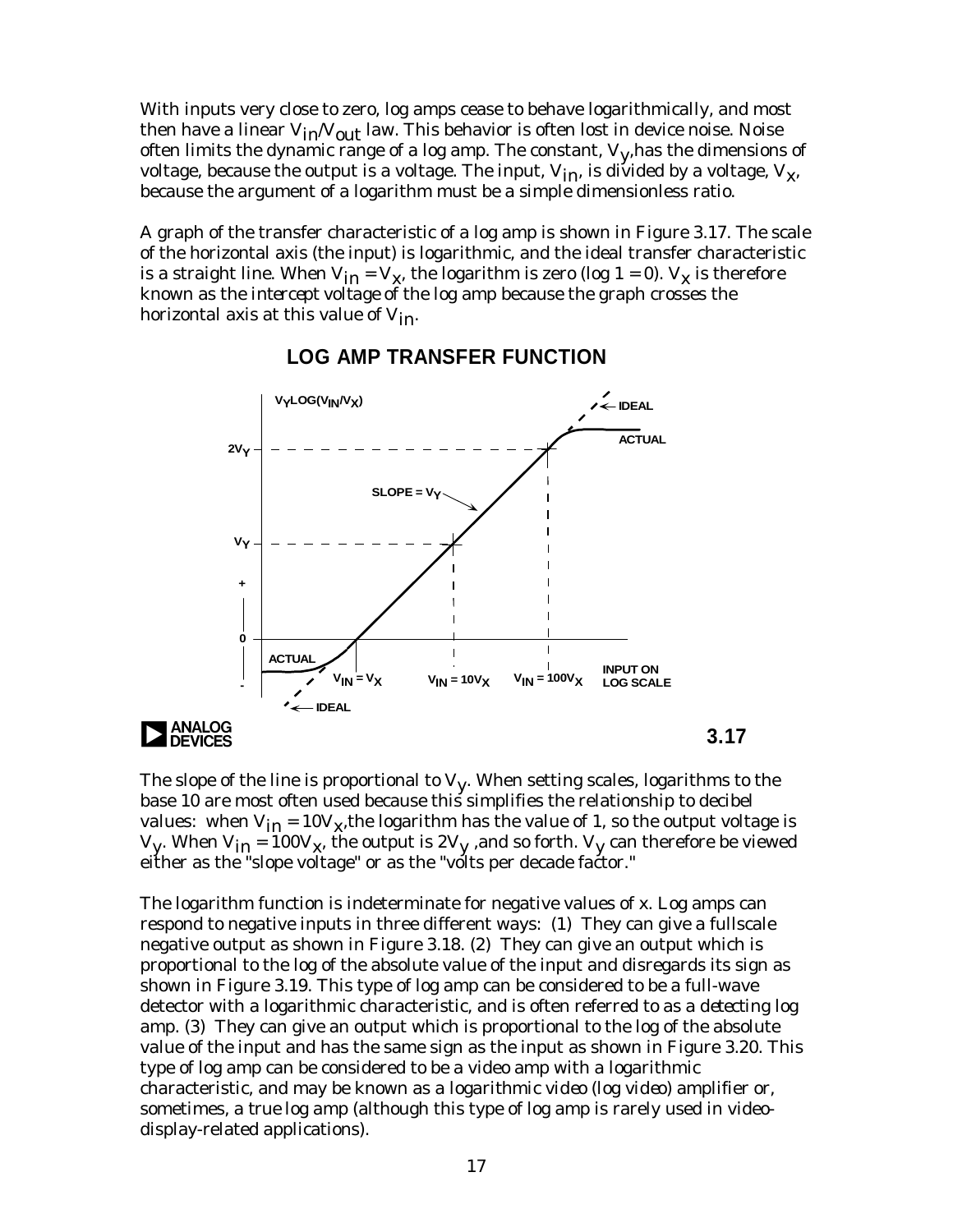

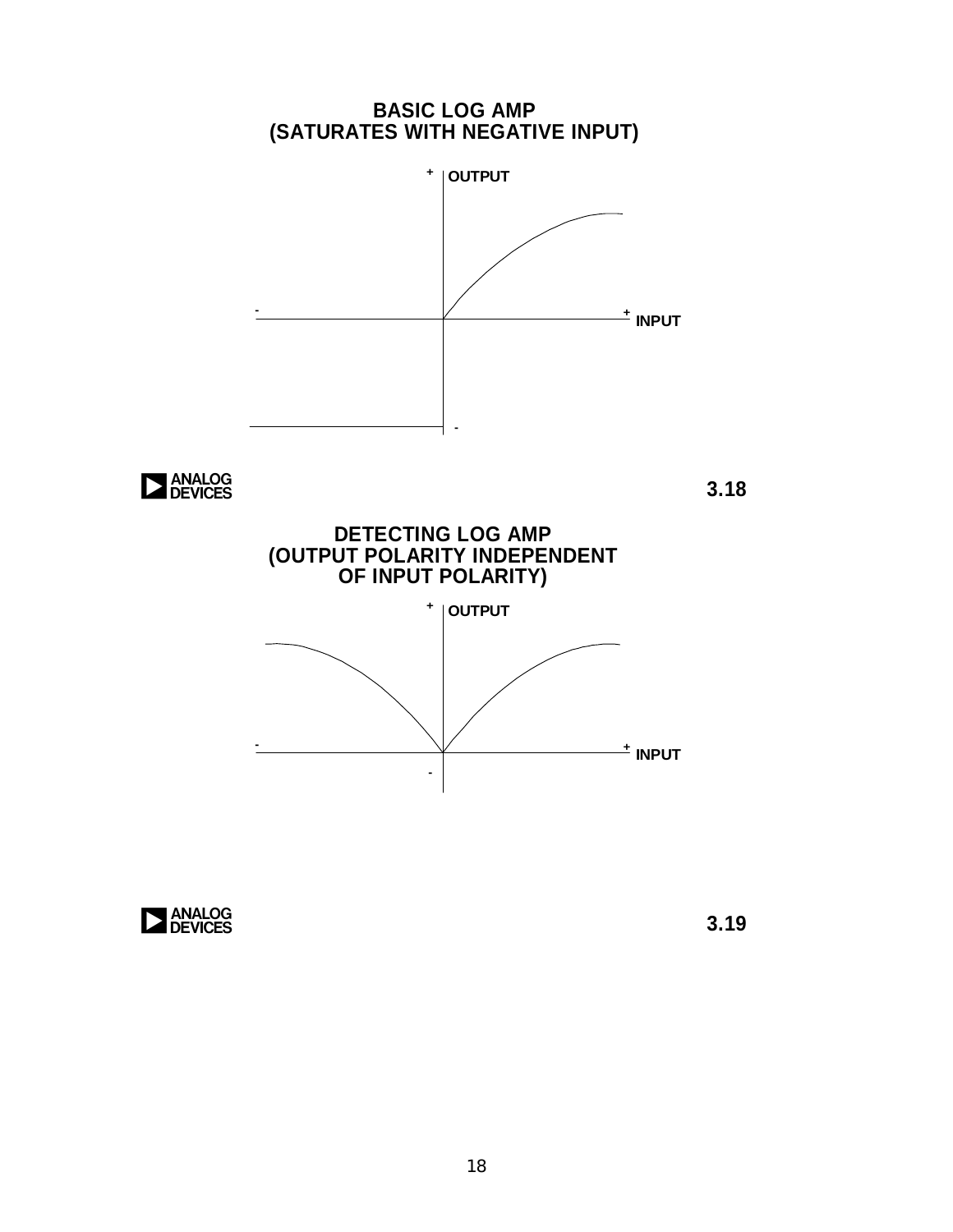



There are three basic architectures which may be used to produce log amps: the *basic diode log amp*, the *successive detection log amp*, and the *"true log amp"* which is based on cascaded semi-limiting amplifiers.

The voltage across a silicon diode is proportional to the logarithm of the current through it. If a diode is placed in the feedback path of an inverting op-amp, the output voltage will be proportional to the log of the input current as shown in Figure 3.21. In practice, the dynamic range of this configuration is limited to 40-60dB because of non-ideal diode characteristic, but if the diode is replaced with a diodeconnected transistor as shown in Figure 3.22, the dynamic range can be extended to 120dB or more. This type of log amp has three disadvantages: (1) both the slope and intercept are temperature dependent; (2) it will only handle unipolar signals; and (3) its bandwidth is both limited and dependent on signal amplitude.

Where several such log amps are used on a single chip to produce an analog computer which performs both log and antilog operations, the temperature variation in the log operations is unimportant, since it is compensated by a similar variation in the antilogging. This makes possible the AD538, a monolithic analog computer which can multiply, divide, and raise to powers. Where actual logging is required, however, the AD538 and similar circuits require temperature compensation (Reference 7). The major disadvantage of this type of log amp for high frequency applications, though, is its limited frequency response - which cannot be overcome. However carefully the amplifier is designed, there will always be a residual feedback capacitance  $\textsf{C}_\textsf{C}$  (often known as Miller capacitance), from output to input which limits the high frequency response.

What makes this Miller capacitance particularly troublesome is that the impedance of the emitter-base junction is inversely proportional to the current flowing in it - so that if the log amp has a dynamic range of 1,000,000:1, then its bandwidth will also vary by 1,000,000:1. In practice, the variation is less because other considerations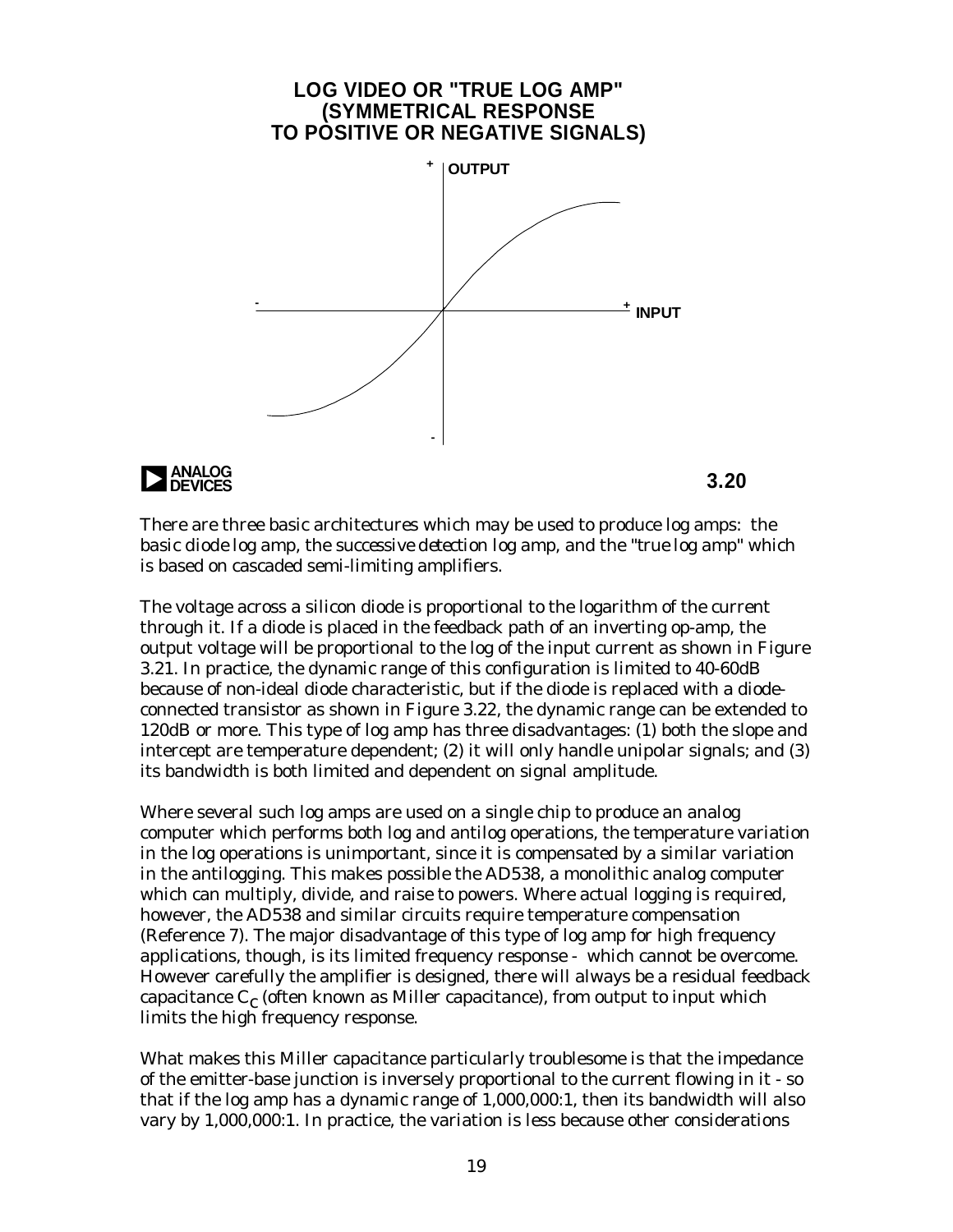limit the large signal bandwidth, but it is very difficult to make a log amp of this type with a small-signal bandwidth greater than a few hundred kHz.

### **THE DIODE / OP-AMP LOG AMP**



**and Secure 2018** and 3.21 and 3.21 and 3.21 and 3.21 and 3.21 and 3.21 and 3.21 and 3.21 and 3.21 and 3.21 and 3.21 and 3.21 and 3.21 and 3.21 and 3.21 and 3.21 and 3.21 and 3.21 and 3.21 and 3.21 and 3.21 and 3.21 and 3.







For high frequency applications, therefore, *detecting* and *true log* architectures are used. Although these differ in detail, the general principle behind their design is common to both: instead of one amplifier having a logarithmic characteristic, these designs use a number of similar cascaded linear stages having well-defined large signal behavior.

Consider N cascaded limiting amplifiers, the output of each driving a summing circuit as well as the next stage (Figure 3.23). If each amplifier has a gain of A dB,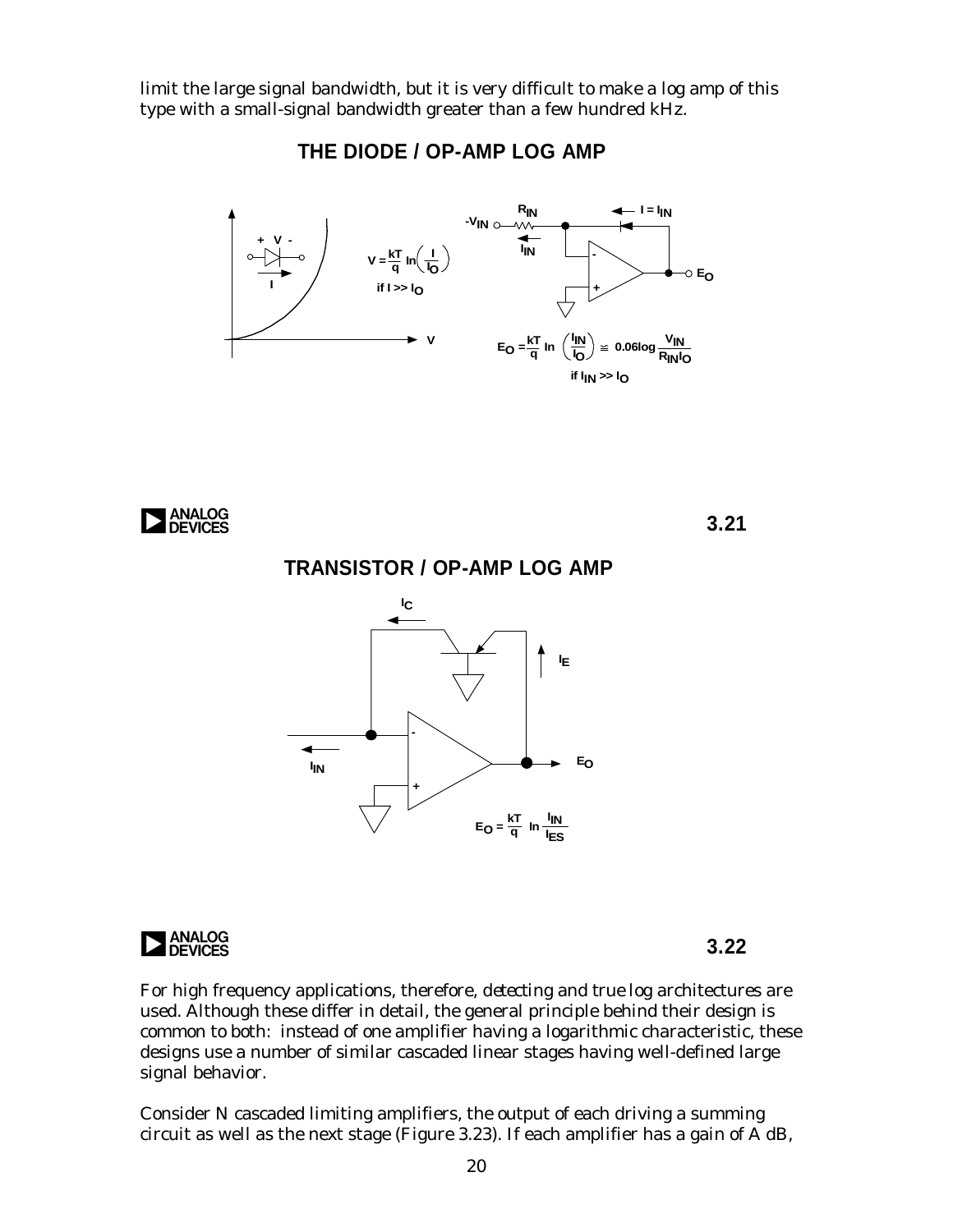the small signal gain of the strip is NA dB. If the input signal is small enough for the last stage not to limit, the output of the summing amplifier will be dominated by the output of the last stage.

### **BASIC MULTI-STAGE LOG AMP ARCHITECTURE**





As the input signal increases, the last stage will limit. It will now make a fixed contribution to the output of the summing amplifier, but the incremental gain to the summing amplifier will drop to (N-1)A dB. As the input continues to increase, this stage in turn will limit and make a fixed contribution to the output, and the incremental gain will drop to (N-2)A dB, and so forth - until the first stage limits, and the output ceases to change with increasing signal input.

The response curve is thus a set of straight lines as shown in Figure 3.24. The total of these lines, though, is a very good approximation to a logarithmic curve, and in practical cases, is an even better one, because few limiting amplifiers, especially high frequency ones, limit quite as abruptly as this model assumes.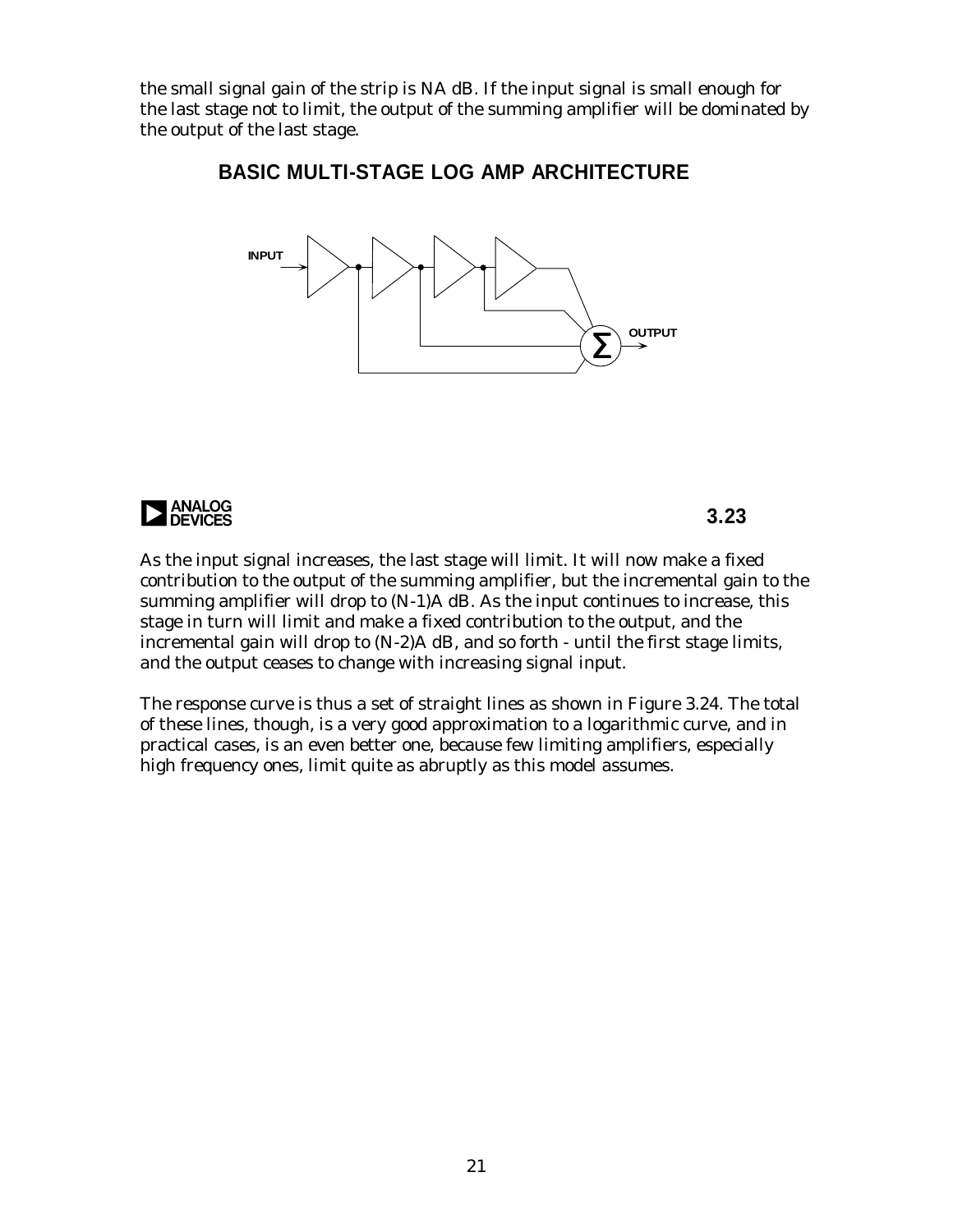### **BASIC MULTI-STAGE LOG AMP RESPONSE (UNIPOLAR CASE)**





The choice of gain, A, will also affect the log linearity. If the gain is too high, the log approximation will be poor. If it is too low, too many stages will be required to achieve the desired dynamic range. Generally, gains of 10 to 12dB (3x to 4x) are chosen.

This is, of course, an ideal and very general model - it demonstrates the principle, but its practical implementation at very high frequencies is difficult. Assume that there is a delay in each limiting amplifier of t nanoseconds (this delay may also change when the amplifier limits but let's consider first order effects!). The signal which passes through all N stages will undergo delay of Nt nanoseconds, while the signal which only passes one stage will be delayed only t nanoseconds. This means that a small signal is delayed by Nt nanoseconds, while a large one is "smeared", and arrives spread over Nt nanoseconds. A nanosecond equals a foot at the speed of light, so such an effect represents a spread in position of Nt feet in the resolution of a radar system-which may be unacceptable in some systems (for most log amp applications this is not a problem).

A solution is to insert delays in the signal paths to the summing amplifier, but this can become complex. Another solution is to alter the architecture slightly so that instead of limiting gain stages, we have stages with small signal gain of A and large signal (incremental) gain of unity (0dB). We can model such stages as two parallel amplifiers, a limiting one with gain, and a unity gain buffer, which together feed a summing amplifier as shown in Figure 3.25.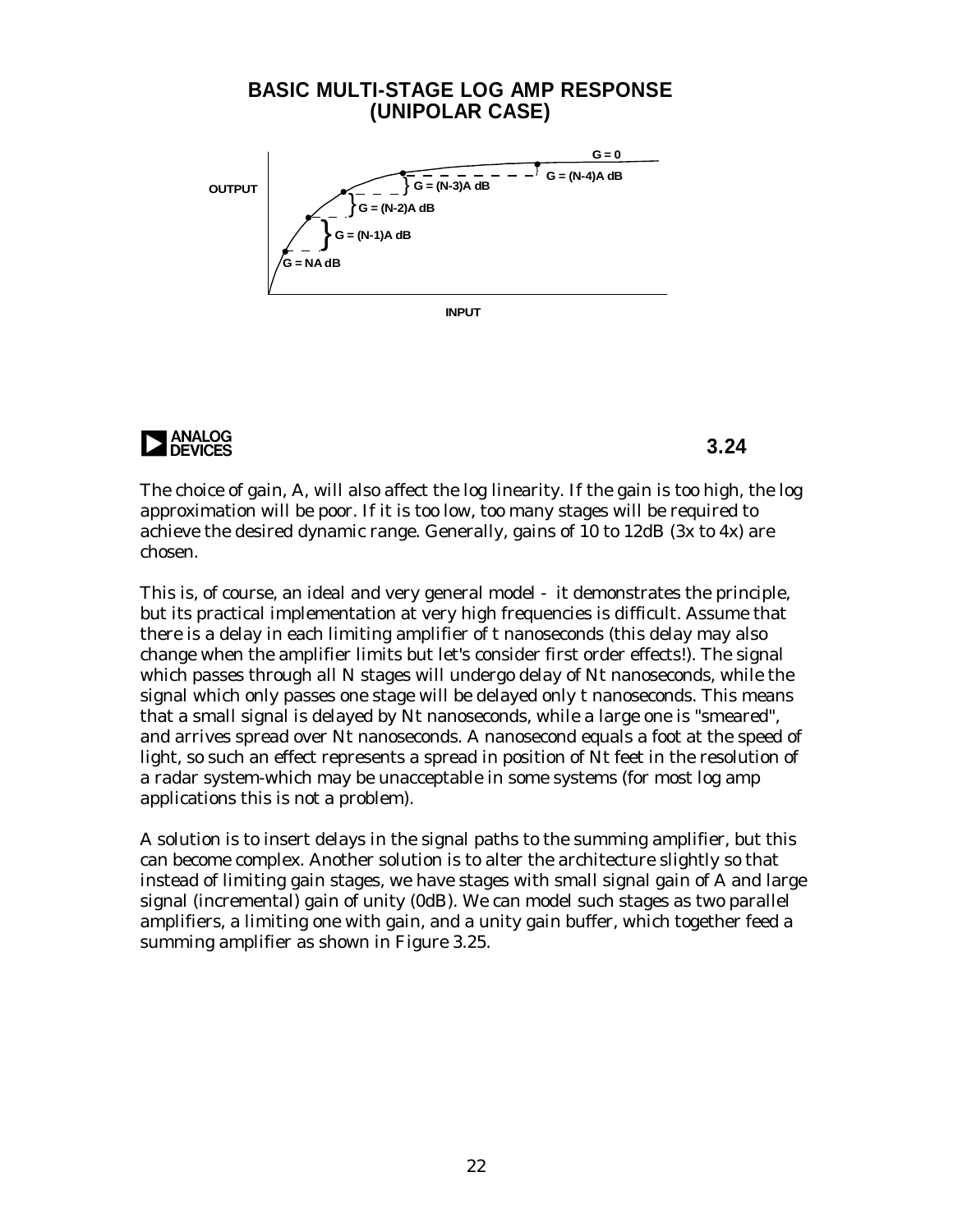### **STRUCTURE AND PERFORMANCE OF "TRUE" LOG AMP ELEMENT AND OF A LOG AMP FORMED BY SEVERAL SUCH ELEMENTS**





Figure 3.25 shows that such stages, cascaded, form a log amp without the necessity of summing from individual stages. Both the multi-stage architectures described above are *video* log amplifiers, or *true log* amplifiers, but the most common type of high frequency log amplifier is the *successive detection* log amp architecture shown in Figure 3.26.

### **SUCCESSIVE DETECTION LOGARITHMIC AMPLIFIER WITH LOG AND LIMITER OUTPUTS**



The *successive detection* log amp consists of cascaded limiting stages as described above, but instead of summing their outputs directly, these outputs are applied to detectors, and the detector outputs are summed as shown in Figure 3.26. If the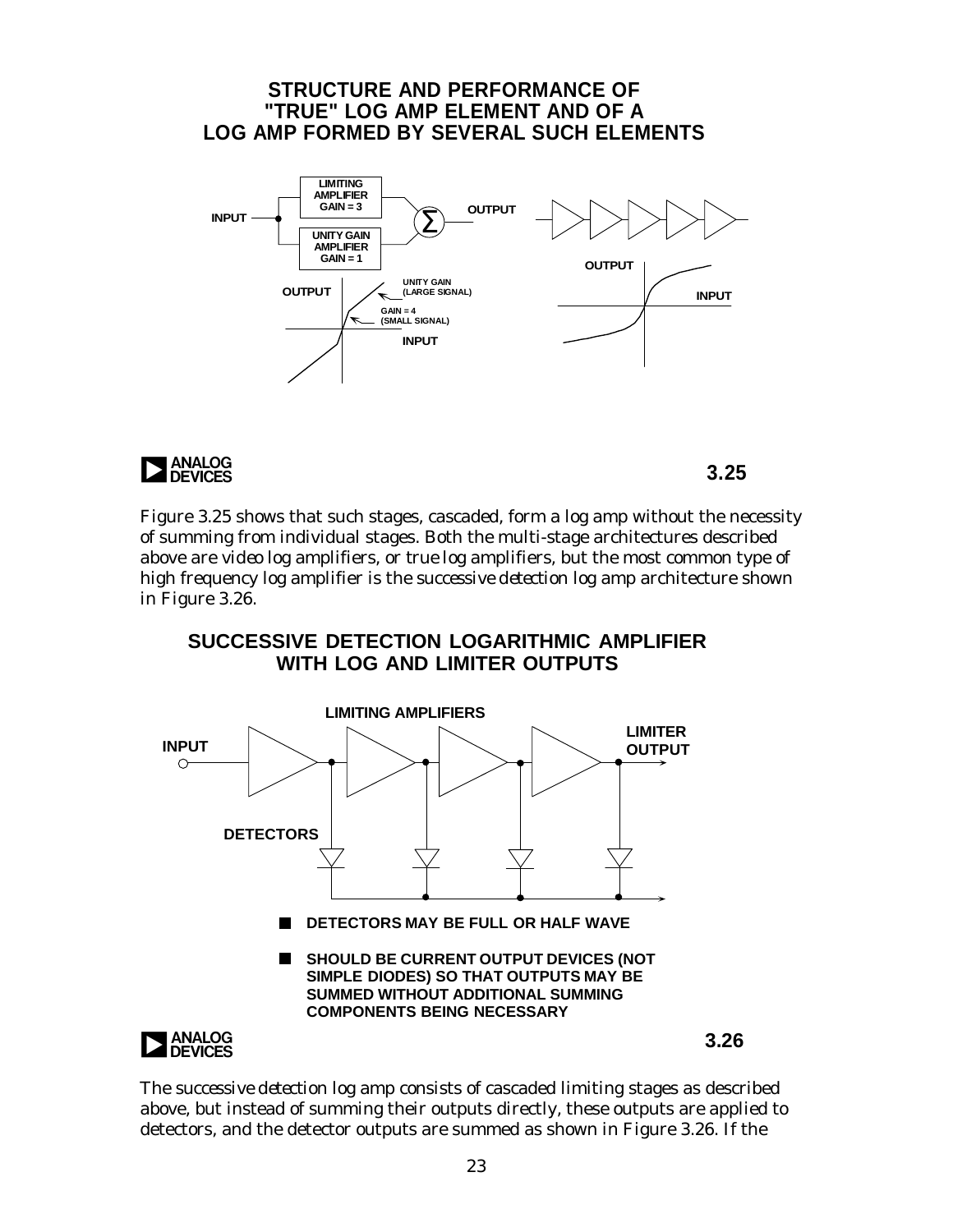detectors have current outputs, the summing process may involve no more than connecting all the detector outputs together.

Log amps using this architecture have two outputs: the log output and a limiting output. In many applications, the limiting output is not used, but in some (FM receivers with "S"-meters, for example), both are necessary. The limited output is especially useful in extracting the phase information from the input signal in polar demodulation techniques.

The log output of a successive detection log amplifier generally contains amplitude information, and the phase and frequency information is lost. This is not necessarily the case, however, if a half-wave detector is used, and attention is paid to equalizing the delays from the successive detectors - but the design of such log amps is demanding.

The specifications of log amps will include *noise*, *dynamic range*, *frequency response* (some of the amplifiers used as successive detection log amp stages have low frequency as well as high frequency cutoff), the *slope of the transfer characteristic* (which is expressed as V/dB or mA/dB depending on whether we are considering a voltage- or current-output device), the *intercept point* (the input level at which the output voltage or current is zero), and the *log linearity*. (See Figures 3.27 and 3.28)

# **KEY PARAMETERS OF LOG AMPS**

- NOISE: The Noise Referred to the Input (RTI) of the Log Amp. **It May Be Expressed as a Noise Figure or as a Noise Spectral Density (Voltage, Current, or Both) or as a Noise Voltage, a Noise Current, or Both**
- **Netcherry DYNAMIC RANGE: Range of Signal Over Which the Amplifier Behaves in a Logarithmic Manner (Expressed in dB)**
- **N** FREQUENCY RESPONSE: Range of Frequencies Over Which **the Log Amp Functions Correctly**
- n **SLOPE: Gradient of Transfer Characteristic in V/dB or mA/dB**
- **N INTERCEPT POINT: Value of Input Signal at Which Output is Zero**
- LOG LINEARITY: Deviation of Transfer Characteristic (Plotted on **log/lin Axes) from a Straight Line (Expressed in dB)**



**3.27**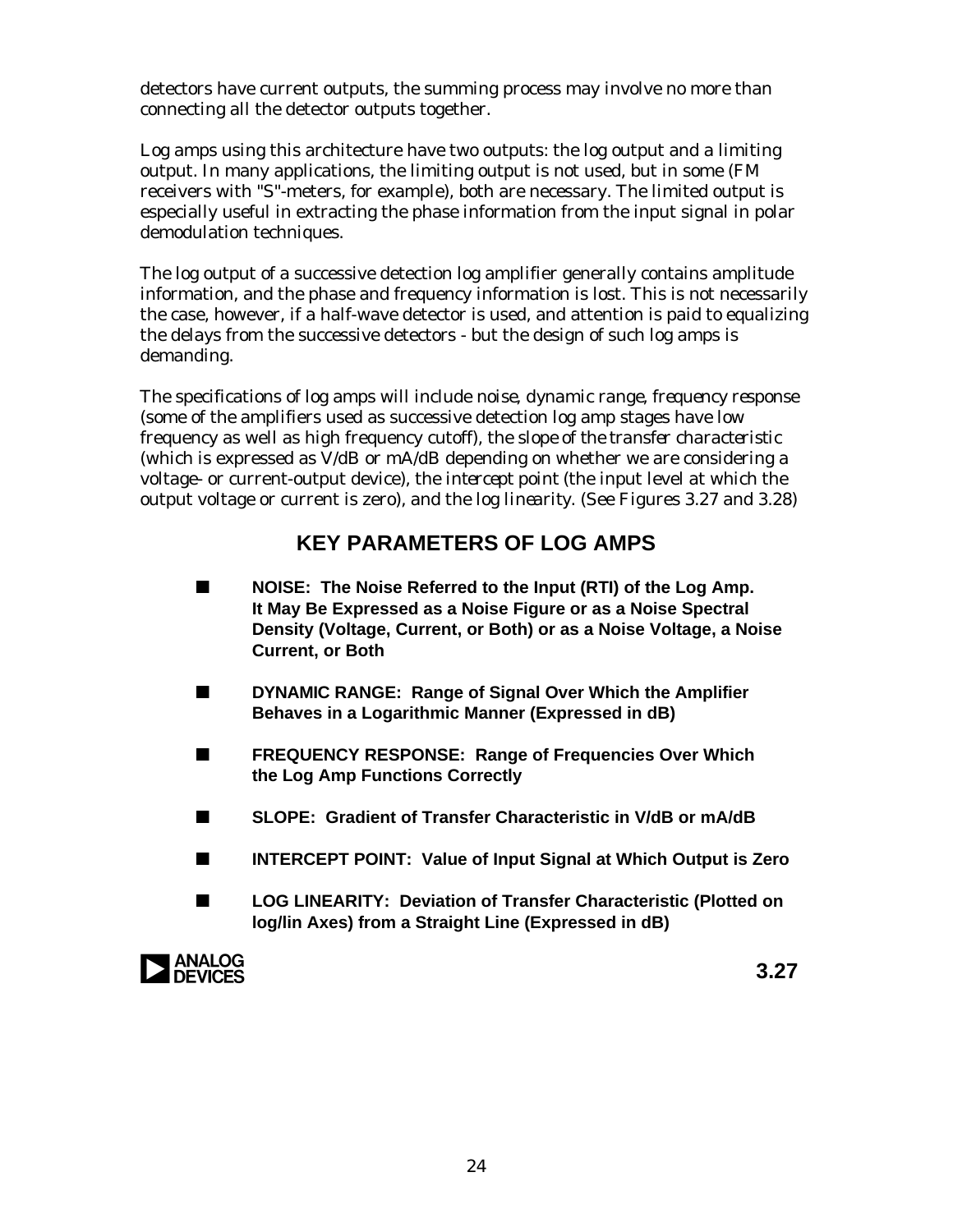### **LOG LINEARITY**





**I**<br>A **SALES**<br>I DEVICES **3.28** 

In the past, it has been necessary to construct high performance, high frequency successive detection log amps (called log strips) using a number of individual monolithic limiting amplifiers such as the Plessey SL-1521-series (see Reference 16). Recent advances in IC processes, however, have allowed the complete log strip function to be integrated into a single chip, thereby eliminating the need for costly hybrid log strips.

The AD641 log amp contains five limiting stages (10dB per stage) and five full-wave detectors in a single IC package, and its logarithmic performance extends from dc to 250MHz. Furthermore, its amplifier and full-wave detector stages are balanced so that, with proper layout, instability from feedback via supply rails is unlikely. A block diagram of the AD641 is shown in Figure 3.29. Unlike many previous integrated circuit log amps, the AD641 is laser trimmed to high absolute accuracy of both slope and intercept, and is fully temperature compensated. Key features of the AD641 are summarized in Figure 3.30. The transfer function for the AD641 as well as the log linearity is shown in Figure 3.31.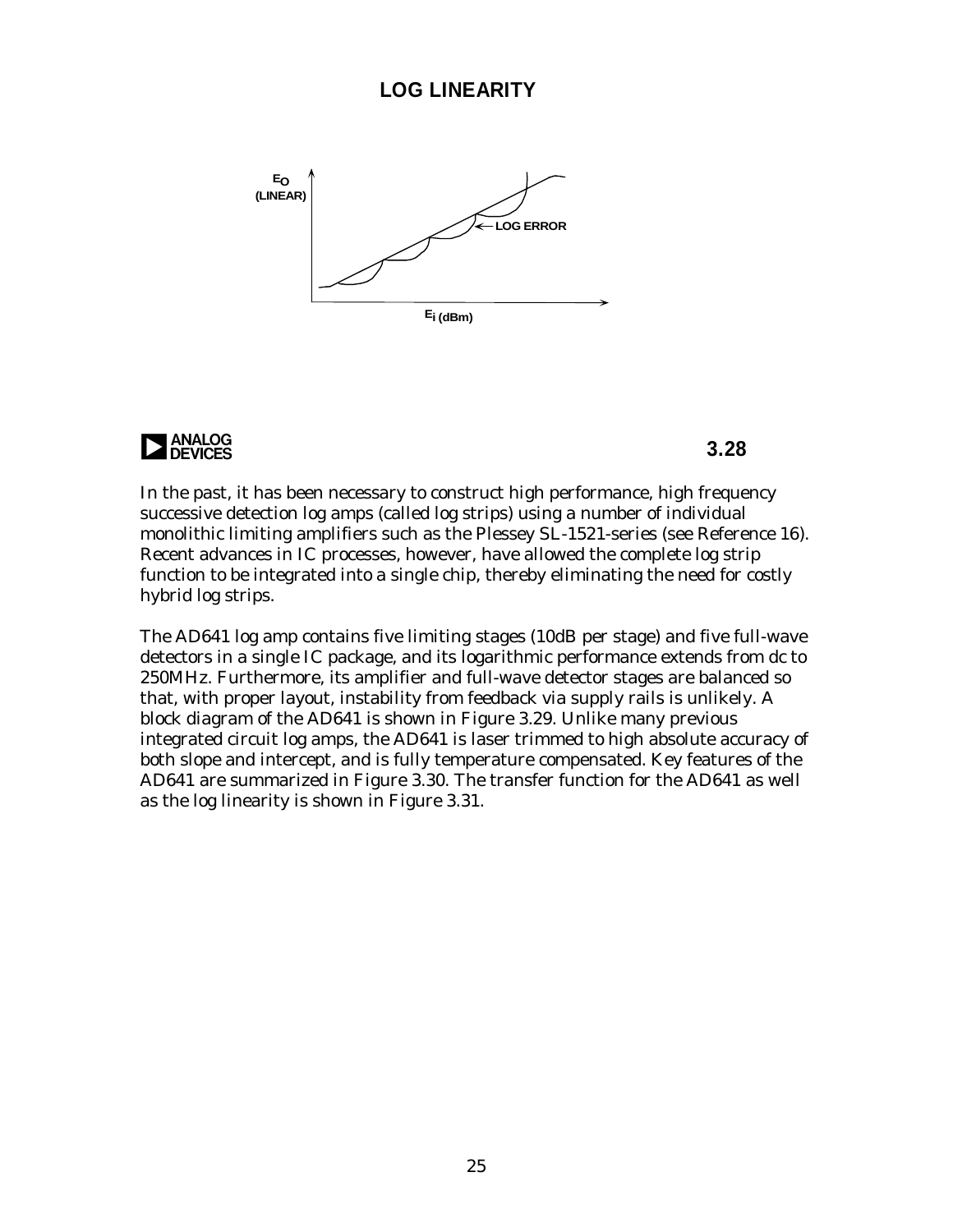# **BLOCK DIAGRAM OF THE AD641 MONOLITHIC LOG AMP**





# **AD641 KEY FEATURES**

- $\blacksquare$  44dB Dynamic Range
- **N** Bandwidth dc to 250MHz
- **■** Laser-Trimmed Slope of 1mA/decade Temperature Stable
- Laser-Trimmed Intercept of 1mV Temperature Stable
- **n** Less than 2dB Log Non-Linearity
- Limiter Output: ±1.6dB Gain Flatness, ±2° Phase Variation **for -44dBm to 0dBm inputs @ 10.7MHz**
- $\blacksquare$  Balanced Circuitry for Stability
- Minimal External Component Requirement



**3.30**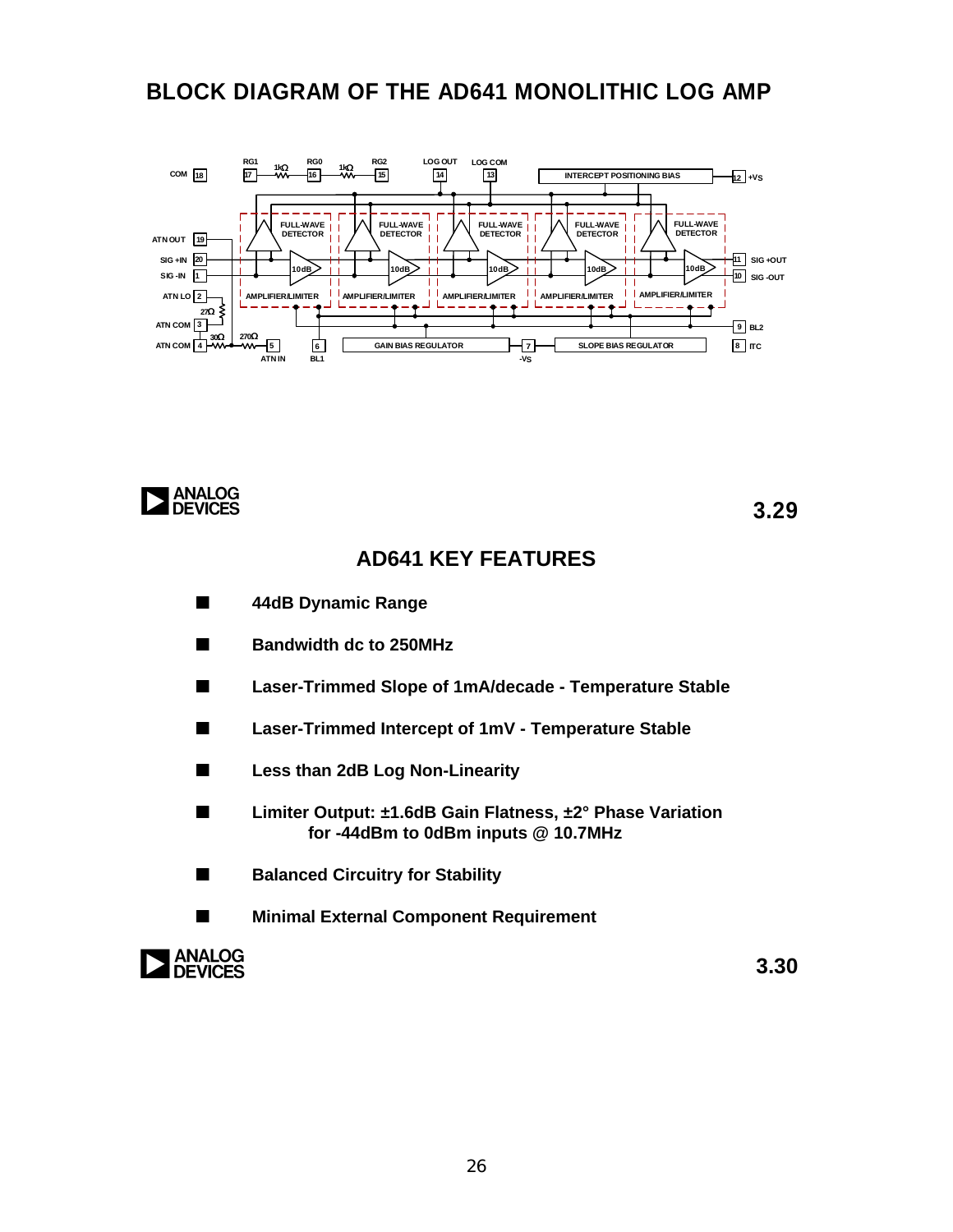### **DC LOGARITHMIC TRANSFER FUNCTION AND ERROR CURVE FOR SINGLE AD641**





Because of its high accuracy, the actual waveform driving the AD641 must be considered when calculating responses. When a waveform passes through a log function generator, the mean value of the resultant waveform changes. This does not affect the slope of the response, but the apparent intercept is modified according to Figure 3.32.

| <b>INPUT</b>          | <b>PEAK</b>   | <b>INTERCEPT</b>       | <b>ERROR (RELATIVE</b> |
|-----------------------|---------------|------------------------|------------------------|
| <b>WAVEFORM</b>       | <b>OR RMS</b> | <b>FACTOR</b>          | TO A DC INPUT)         |
| <b>Square Wave</b>    | <b>Either</b> | 1                      | 0.00dB                 |
| <b>Sine Wave</b>      | Peak          | $\mathbf{2}$           | $-6.02dB$              |
| <b>Sine Wave</b>      | <b>RMS</b>    | 1.414 $(\sqrt{2})$     | $-3.01dB$              |
| <b>Triwave</b>        | Peak          | $2.718$ (e)            | $-8.68dB$              |
| <b>Triwave</b>        | <b>RMS</b>    | 1.569 (e/ $\sqrt{3}$ ) | $-3.91dB$              |
| <b>Gaussian Noise</b> | <b>RMS</b>    | 1.887                  | $-5.52dB$              |

# **THE EFFECT OF WAVEFORM ON INTERCEPT POINT**

# **analog** 3.32

The AD641 is calibrated and laser trimmed to give its defined response to a DC level or a symmetrical 2kHz square wave. It is also specified to have an intercept of 2mV for a sinewave input (that is to say a 2kHz sinewave of amplitude 2mV peak [not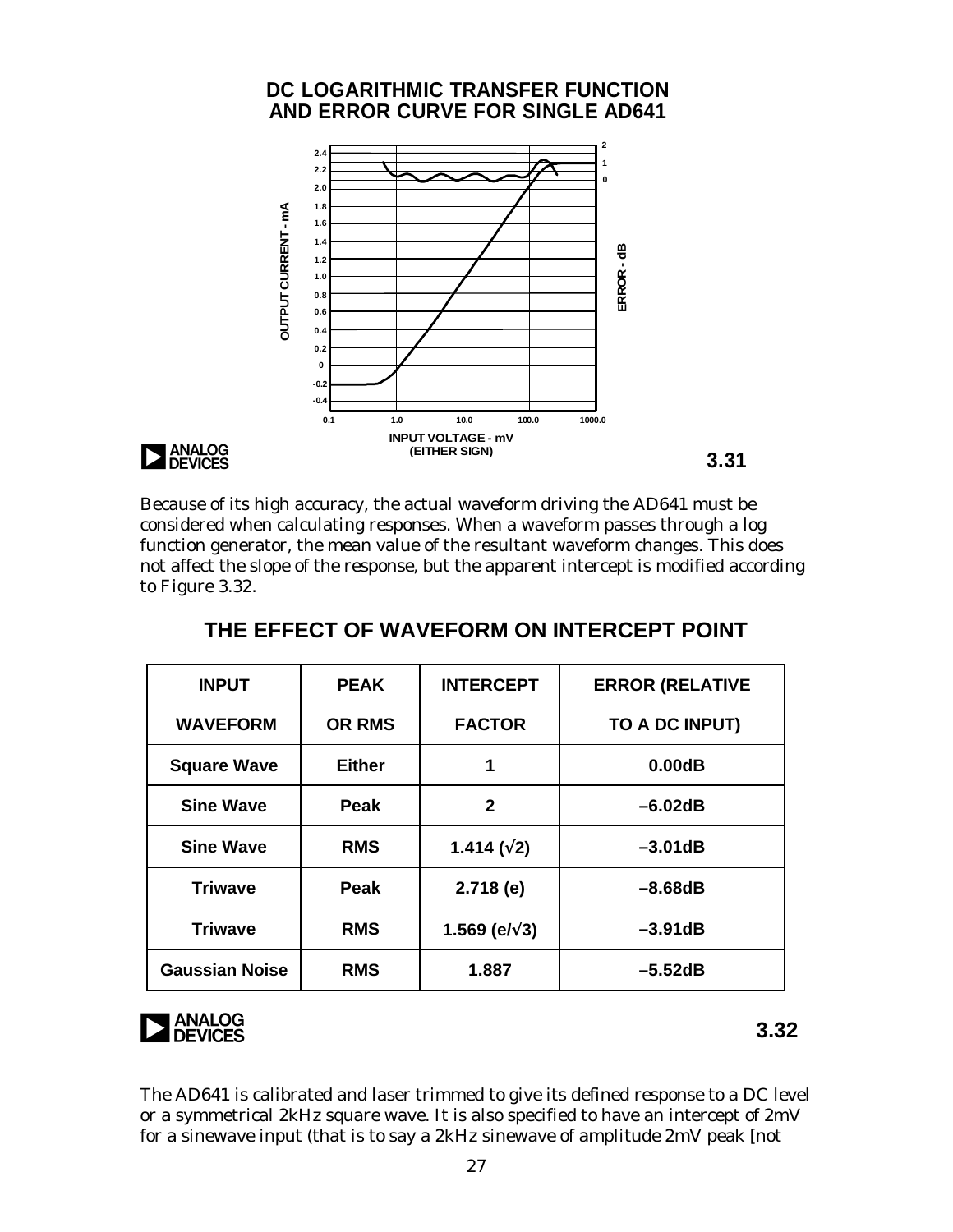peak-to-peak] gives the same mean output signal as a DC or square wave signal of 1mV).

The waveform also affects the ripple or nonlinearity of the log response. This ripple is greatest for DC or square wave inputs because every value of the input voltage maps to a single location on the transfer function, and thus traces out the full nonlinearities of the log response. By contrast, a general time-varying signal has a continuum of values within each cycle of its waveform. The averaged output is thereby "smoothed" because the periodic deviations away from the ideal response, as the waveform "sweeps over" the transfer function, tend to cancel. As is clear in Figure 3.33, this smoothing effect is greatest for a triwave.

### **2 0 -2 -4 -6 -8 -10 -80 -70 -60 -50 -40 -30 -20 -10 SQUARE WAVE INPUT SINE WAVE INPUT TRIWAVE INPUT DEVIATIO N FR O M EX AC T LO G A RIT H MIC TRANSFER FU NCTIO N - dB INPUT AMPLITUDE IN dB ABOVE 1V, AT 10kHz**

### **THE EFFECT OF WAVEFORM ON AD641 LOG LINEARITY**



Each of the five stages in the AD641 has a gain of 10dB and a full-wave detected output. The transfer function for the device was shown in Figure 3.21 along with the error curve. Note the excellent log linearity over an input range of 1 to 100mV (40dB). Although well suited to RF applications, the AD641 is dc-coupled throughout. This allows it to be used in LF and VLF systems, including audio measurements, sonar, and other instrumentation applications requiring operation to low frequencies or even dc.

The limiter output of the AD641 has better than 1.6dB gain flatness (-44dBm to 0dBm @ 10.7MHz) and less than 2° phase variation, allowing it to be used as a polar demodulator

The AD606 is a complete monolithic 50MHz bandwidth log amp using 9 stages of successive detection, and is shown in Figure 3.34. Key specifications are summarized in Figure 3.35. Seven of the amplifier/detector stages handle inputs from  $-80$ dBm (32µV rms) up to about  $-14$ dBm (45mV rms). The noise floor is about  $-83$ dBm (18 $\mu$ V rms). Another two parallel stages receive the input attenuated by 22.3dB, and respond to inputs up to  $+10$ dBm (707mV rms). The gain of each stage is 11.15dB and is accurately stabilized over temperature by a precise biasing system.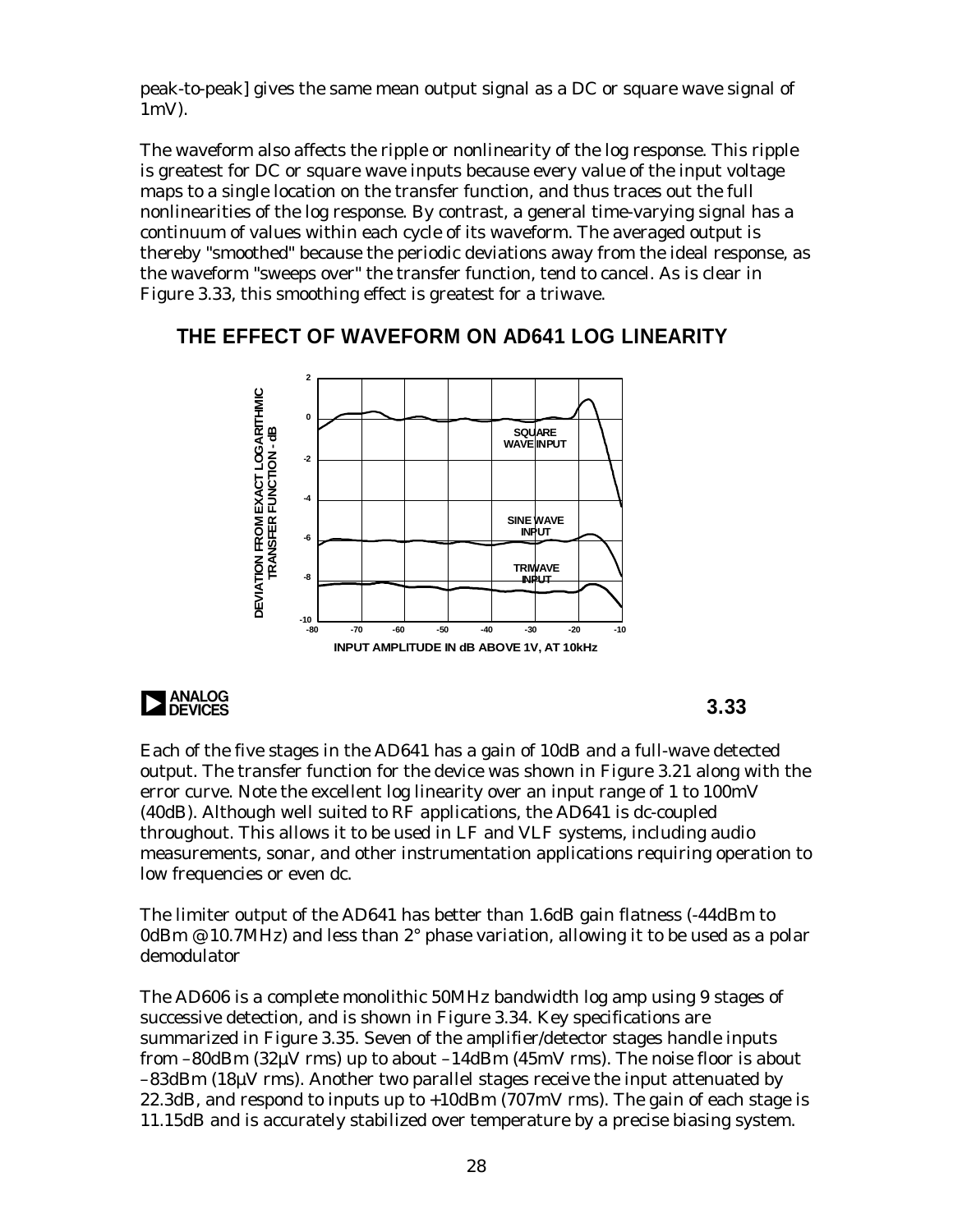The AD606 provides both logarithmic and limited outputs. The logarithmic output is from a three-pole post-demodulation lowpass filter and provides an output voltage of  $+0.1V$  DC to  $+4V$  DC. The logarithmic scaling is such that the output is  $+0.5V$  for a sinusoidal input of –75dBm, and +3.5V at an input of +5dBm. Over this range, the log linearity is typically within  $\pm 0.4$ dB.

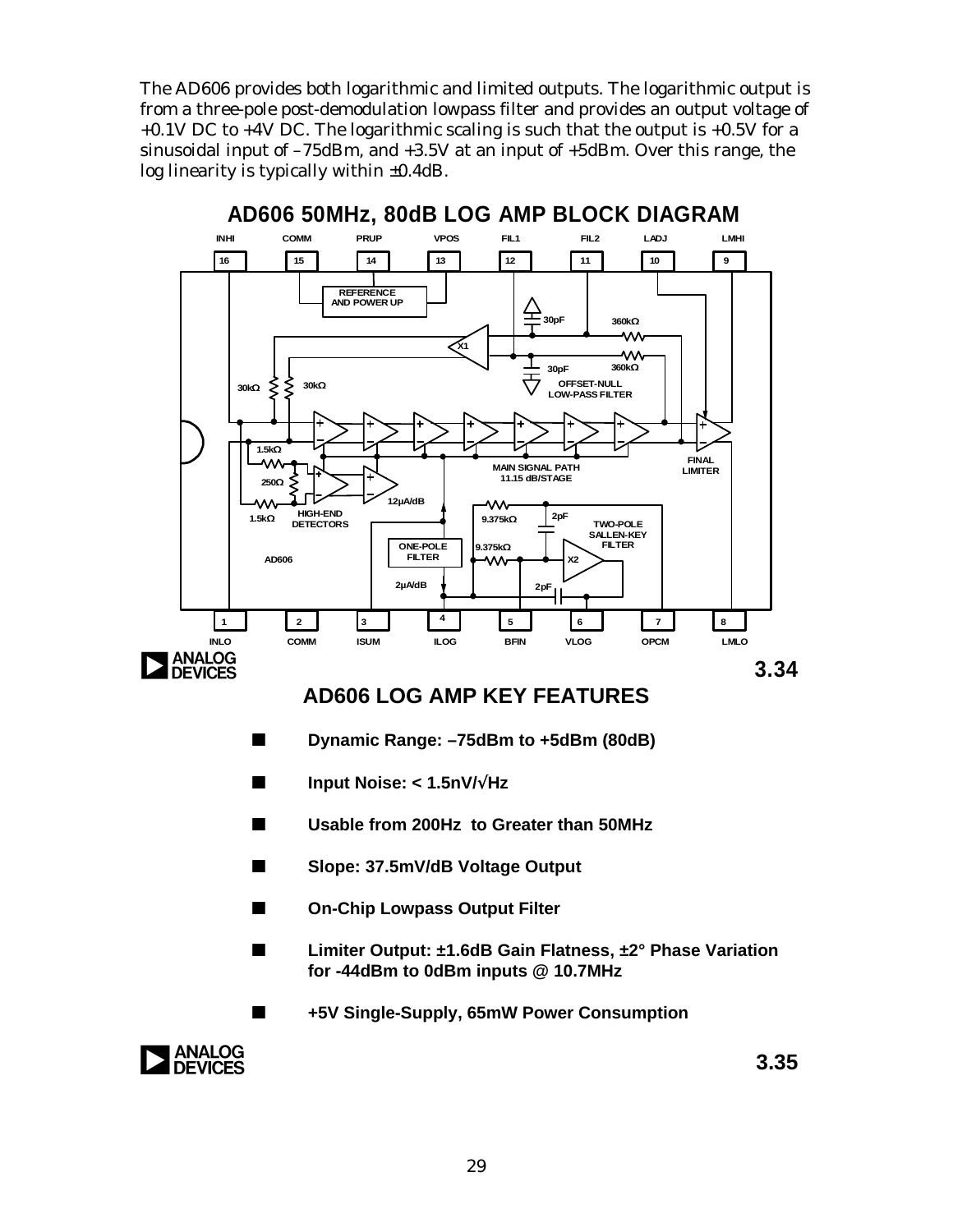The AD606 can operate above and below these limits, with reduced linearity, to provide as much as 90dB of conversion range. A second lowpass filter automatically nulls the input offset of the first stage down to the submicrovolt level.

The AD606's limiter output provides a hard-limited signal output as a differential current of  $\pm 1.2$ mA from open-collector outputs. In a typical application, both of these outputs are loaded by 200 $\Omega$  resistors to provide a voltage gain of more than 90dB from the input. This limiting amplifier has exceptionally low amplitude-to-phase conversion. The limiter output has  $\pm 1$ dB output flatness and  $\pm 3^{\circ}$  phase stability over an 80dB range at 10.7MHz.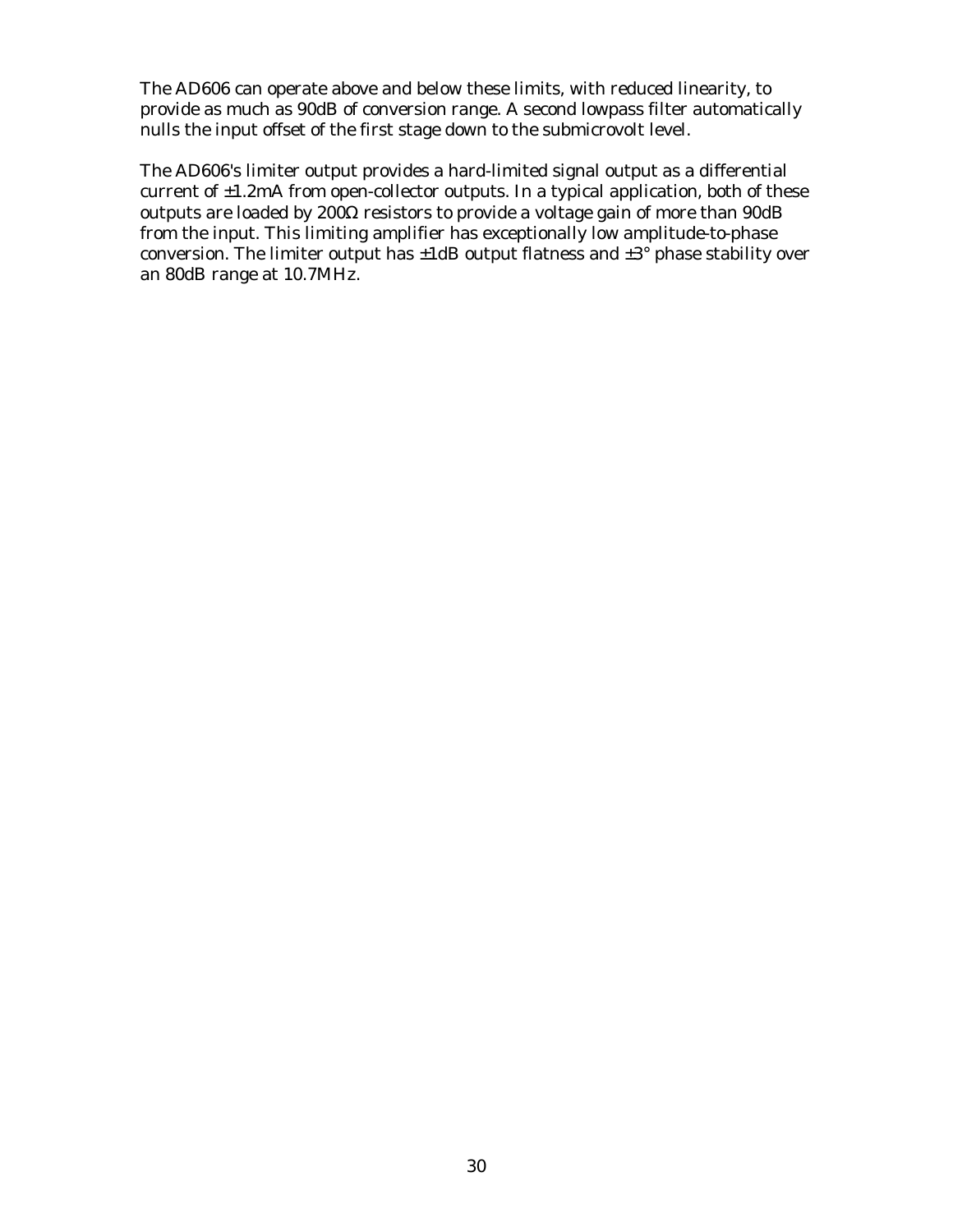# **RECEIVER OVERVIEW** *Walt Kester, Bob Clarke*

We will now consider how the previously discussed building blocks can be used in designing a receiver. First, consider the analog superheterodyne receiver invented in 1917 by Major Edwin H. Armstrong (see Figure 3.36). This architecture represented a significant improvement over single-stage direct conversion (homodyne) receivers which had previously been constructed using tuned RF amplifiers, a single detector, and an audio gain stage. A significant advantage of the superheterodyne receiver is that it is much easier and more economical to have the gain and selectivity of a receiver at fixed intermediate frequencies (IF) than to have the gain and frequencyselective circuits "tune" over a band of frequencies.

# **DUAL CONVERSION SUPERHET RECEIVER (EXAMPLE FREQUENCIES)**





**3.36**

The receiver shown is a dual conversion receiver with two intermediate frequency (IF) stages. The frequencies chosen are typical in digital mobile radio (DMR), but the principles apply to other systems as well. The 900MHz RF signal is mixed down to the first IF frequency of 240MHz. Tuning is accomplished by the first local oscillator (LO1). The LO1 frequency is chosen such that the output of the first mixer is at the first IF frequency, 240MHz. Choosing a relatively high first IF frequency eases the requirement on the image frequency rejection filter as will be discussed in the next section on mixers. The first IF is then mixed down to the second IF frequency of 10.7MHz, where it is demodulated (either using analog or digital techniques).

Because of the wide dynamic range of the RF signal, such a receiver requires the use of automatic gain control, voltage controlled amplifiers, and in some cases (depending on the type of demodulation), logarithmic amplifiers.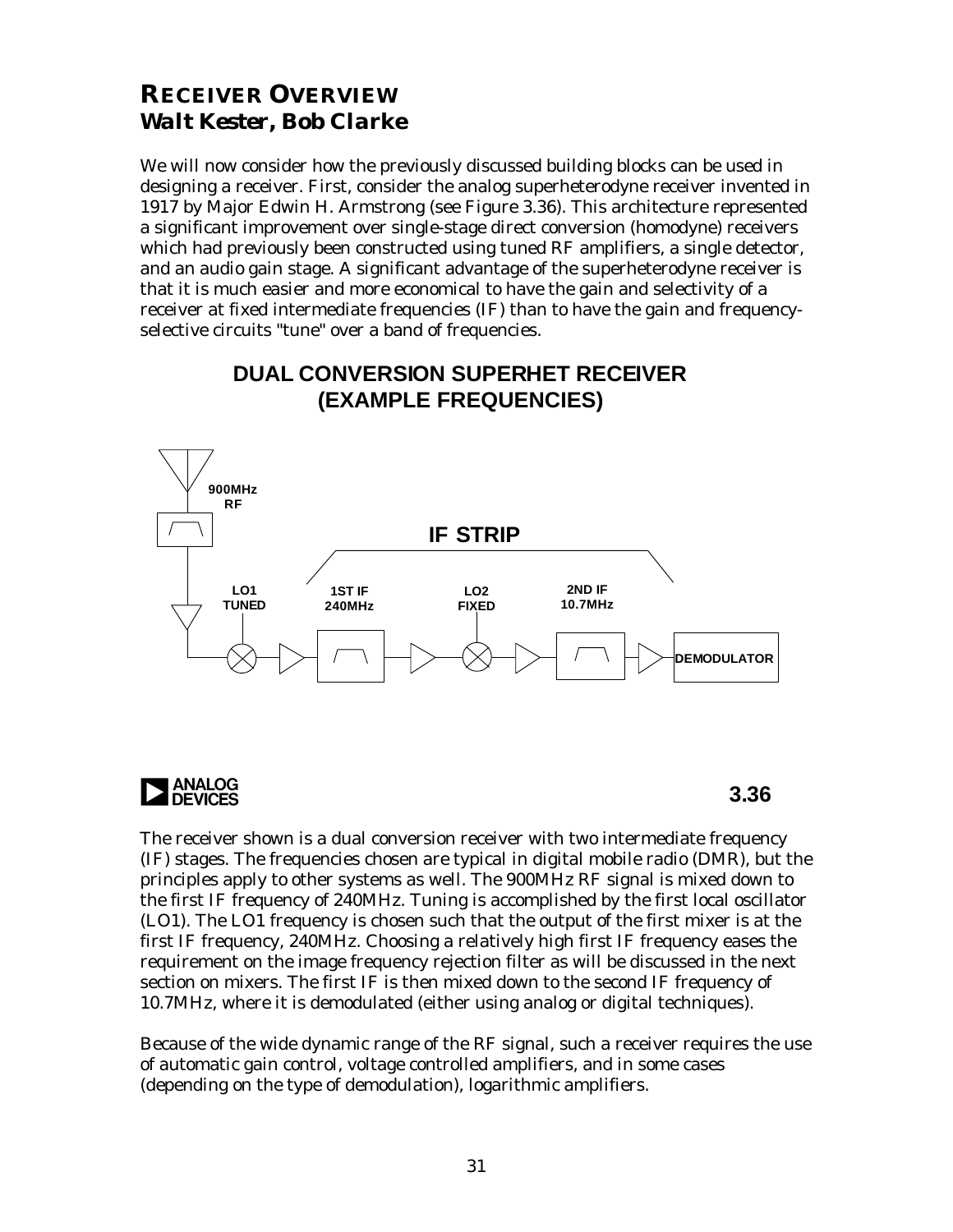Receiver design is a complicated art, and there are many tradeoffs that can be made between IF frequencies, single-conversion vs. double-conversion or triple conversion, filter cost and complexity at each stage in the receiver, demodulation schemes, etc. There are many excellent references on the subject, and the purpose of this section is only to acquaint the design engineer with some of the building block ICs which can make receiver design much easier.

Before we look at further details of a receiver, the subject of *mixing* requires further discussion.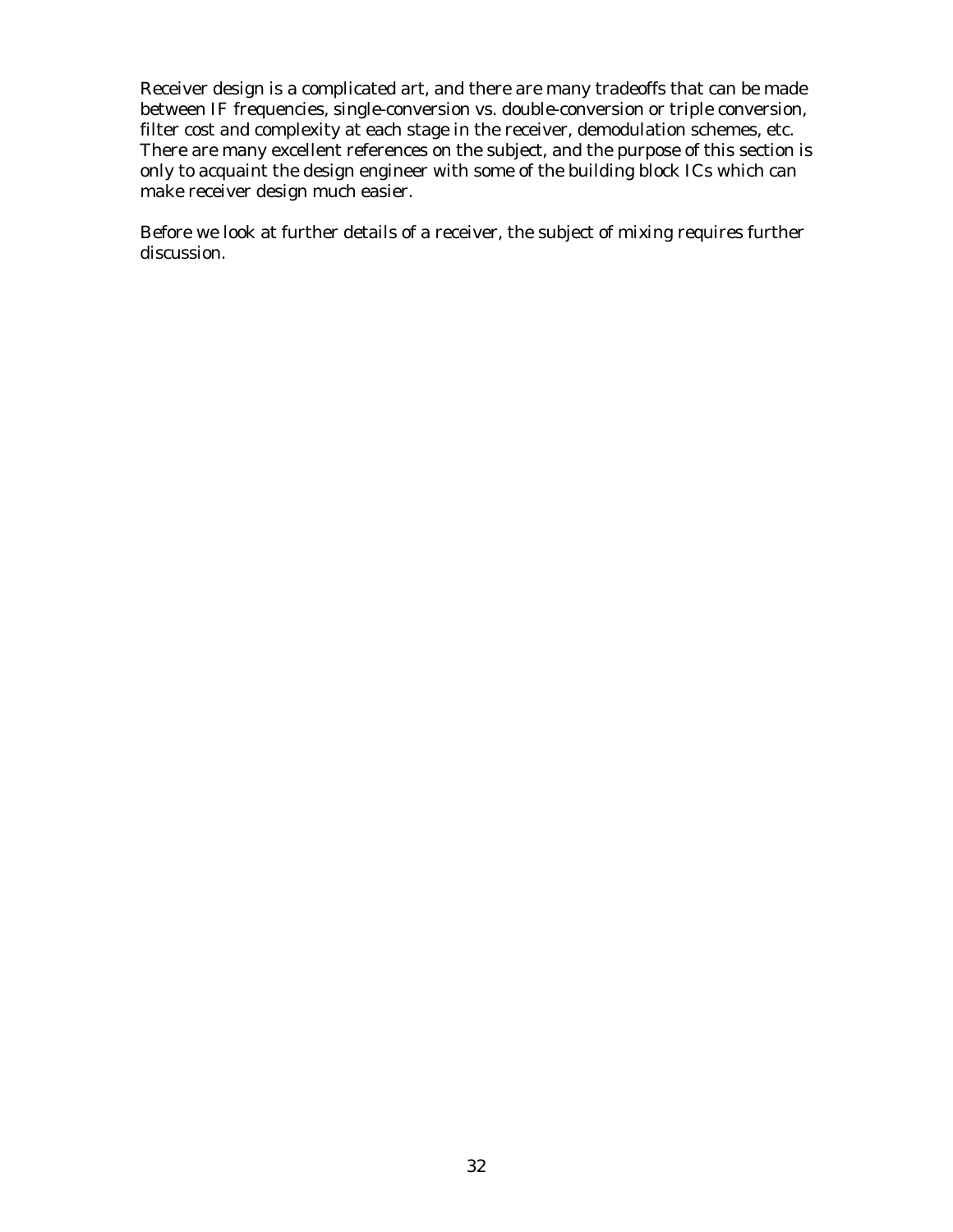# **MULTIPLIERS, MODULATORS, AND MIXERS** *Barrie Gilbert, Bob Clarke*

An idealized mixer is shown in Figure 3.37. An RF (or IF) mixer (not to be confused with video and audio mixers) is an active or passive device that converts a signal from one frequency to another. It can either modulate or demodulate a signal. It has three signal connections, which are called *ports* in the language of radio engineers. These three ports are the radio frequency (RF) input, the local oscillator (LO) input, and the intermediate frequency (IF) output.



# **THE MIXING PROCESS**

A mixer takes an RF input signal at a frequency  $f_{RF}$ , mixes it with a LO signal at a frequency  $f_{LO}$ , and produces an IF output signal that consists of the sum and difference frequencies,  $f_{RF}$  ±  $f_{LO}$ . The user provides a bandpass filter that follows the mixer and selects the sum  $(f_{RF} + f_{LO})$  or difference  $(f_{RF} - f_{LO})$  frequency.

Some points to note about mixers and their terminology:

• When the sum frequency is used as the IF, the mixer called an *upconverter*; when the difference is used, the mixer is called a *downconverter*. The former is often used in a transmit channel, the latter in a receive channel.

• In a receiver, when the LO frequency is below the RF, it is called *low-side injection* and the mixer *a low-side downconverter*; when the LO is above the RF, it is called *high-side injection*, and the mixer *a high-side downconverter*.

• Each of the outputs is only half the amplitude (one-quarter the power) of the individual inputs; thus, there is a loss of 6dB in this ideal linear mixer. (In a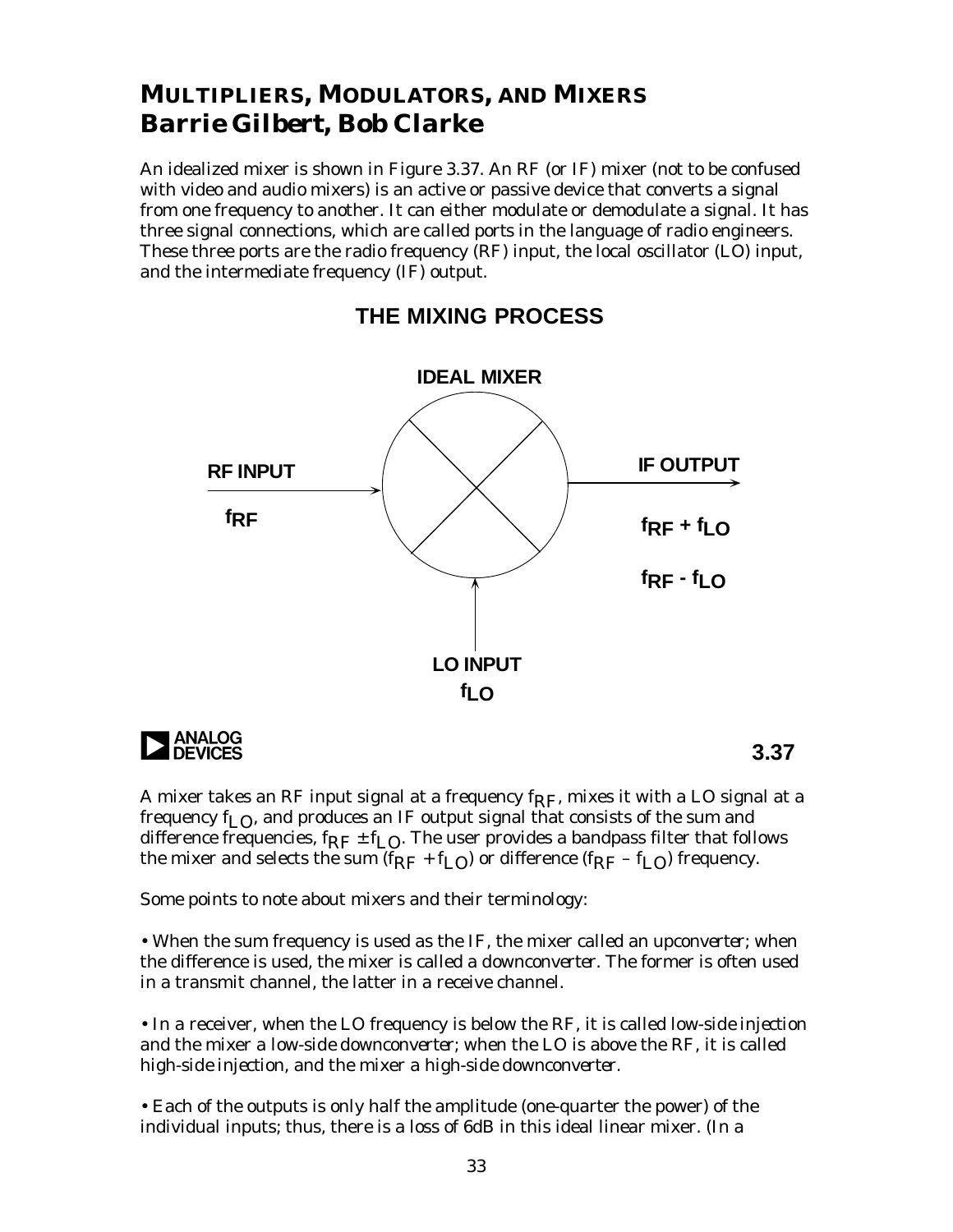practical multiplier, the conversion loss may be greater than 6dB, depending on the scaling parameters of the device. Here, we assume a *mathematical* multiplier, having no dimensional attributes.

A mixer can be implemented in several ways, using active or passive techniques. A brief review of the various classes of nonlinear elements that can be used for frequency translation may be helpful in setting the context. We can identify three subclasses of circuits, sharing certain similarities. All are in the class of signal multipliers, producing at their output a signal which is, in one way or another, the product of its two inputs. They are *multipliers*, *modulators*, and *mixers*.

An *analog multiplier* generally has two signal input ports, which can be called X and Y, and generates an output W that is the linear product of the voltages applied to these two ports. To retain dimensional consistency, the analog linear multiplication function must invoke the use of a reference voltage, which we can call U, thus W=XY/U. In some cases, U is actually a third input that can be used to implement analog division.

There are three functional categories of multipliers: In *single-quadrant* multipliers, X and Y must be unipolar; in *two-quadrant* multipliers, one of the inputs may be bipolar; in *four-quadrant* multipliers, both X and Y may be bipolar. Analog Devices produces a wide range of "linear" multipliers, including the AD534, AD538, AD539, AD633, AD734, AD834 and AD835, providing the highest available accuracy (±0.02% for the AD734) to the highest speed (more than 500MHz for the AD834).

*Modulators* (sometimes called *balanced-modulators*, *doubly-balanced modulators* or even on occasions *high level mixers*) can be viewed as *sign-changers*. The two inputs, X and Y, generate an output W, which is simply one of these inputs (say, Y) multiplied by just the sign of the other (say, X), that is  $W = Ysign(X)$ . Therefore, no reference voltage is required. A good modulator exhibits very high linearity in its signal path, with precisely equal gain for positive and negative values of Y, and precisely equal gain for positive and negative values of X. Ideally, the amplitude of the X input needed to fully switch the output sign is very small, that is, the X-input exhibits a comparator-like behavior. In some cases, where this input may be a logic signal, a simpler X-channel can be used. A highly-linear mixer such as the AD831 is well-suited as a modulator.

A *mixer* is a modulator optimized for frequency-translation. Its place in the signal path is usually close to the antenna, where both the wanted and (often large) unwanted signals coexist at its signal input, usually called the *RF port*. Thus, the mixer must exhibit excellent linearity in the sense that its output (at the IF port) is expected to increase by the same number of dB as a test signal applied to the RF port, up to as high as level as possible. This attribute is defined both by the 1dB gain-compression and the 3rd-order intercept (later explained). The conversion process is driven by an input applied to the LO port.

Noise and matching characteristics are crucial to achieving acceptable levels of performance in a receiver's mixer. It is desirable to keep the LO power to a minimum to minimize cross-talk between the three ports, but this often conflicts with other requirements. The gain from the RF port to its IF port at specified RF and LO frequencies is called the *conversion gain* and in classical diode-bridge mixers is less than –4dB. *Active mixers* provide higher conversion gain, and better port-port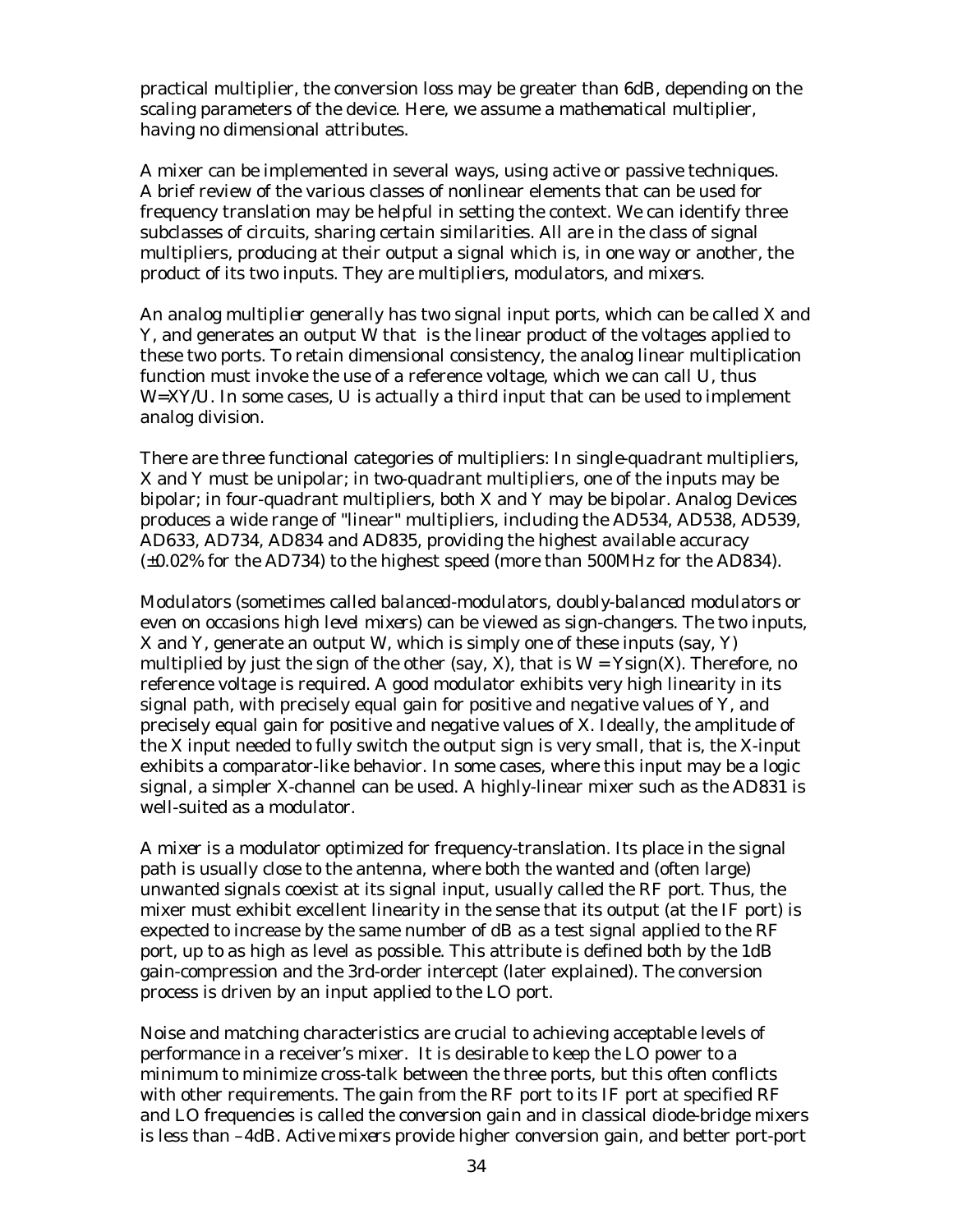isolation, but often at the expense of noise and linearity. It is not usually possibly (nor even desirable) to describe mixer behavior using equations relating the instantaneous values of inputs and outputs; instead, we generally seek to characterize mixers in terms of their non-ideal cross-product terms at the output. In this class, Analog Devices has the AD831, and mixers are found embedded in the AD607, AD608 and other signal-processing ICs.

Thus far, we have seen that multipliers are linear in their response to the instantaneous value of both of their input voltages; modulators are linear in their response to one input, the other merely flipping the sign of this signal at regular intervals, with virtually zero transition time, and beyond that having ideally no other effect on the signal; mixers are a sort of RF half-breed, ideally being very linear on the RF input, and 'binary' in their switching function in response to the LO input, but in reality being nonideal in both respects; they are optimized for very low noise and minimal intermodulation distortion.

### **Mixing Using an Ideal Analog Multiplier**

Figure 3.38 shows a greatly simplified RF mixer by assuming the use of an analog multiplier.

Ideally, the multiplier has no noise, no limit to the maximum signal amplitude, and no intermodulation between the various RF signals (that is, no spurious nonlinearities). Figure 3.39 shows the result of *mixing* (= multiplying) an RF input of sin $\omega_{\text{RF}}$ t with (= by) a LO input of sin $\omega_{\text{LO}}$ , where  $\omega_{\text{RF}} = 2\pi \times 11$ MHz and  $\omega_{\text{LO}} =$  $2\pi\times10$ MHz.

Clearly, to better understand mixer behavior, we will need to consider not only the time-domain waveforms, as shown here, but also the spectrum of the IF output. Figure 3.40 shows the output spectrum corresponding to the above IF waveform.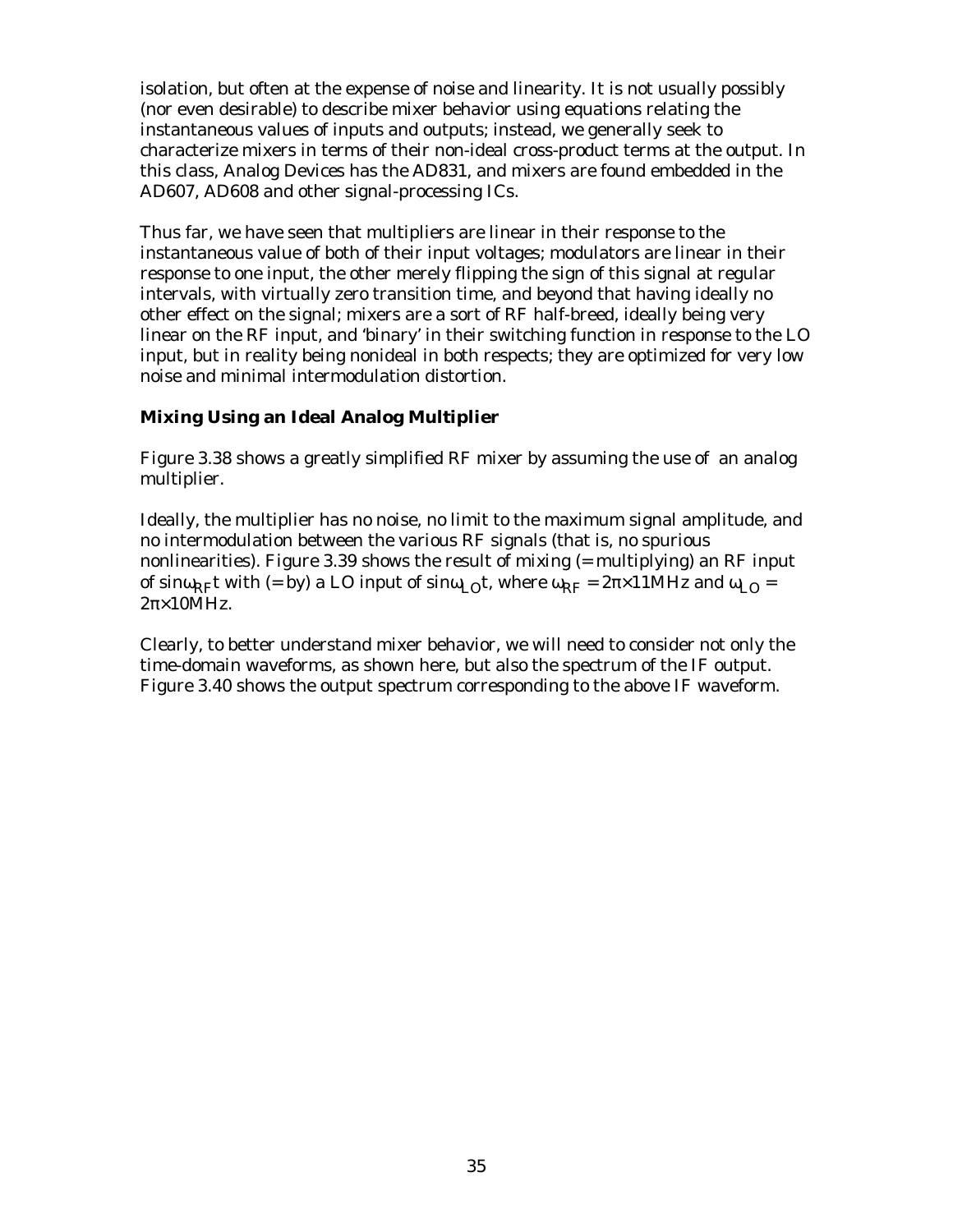**"MIXING" USING AN ANALOG MULTIPLIER**

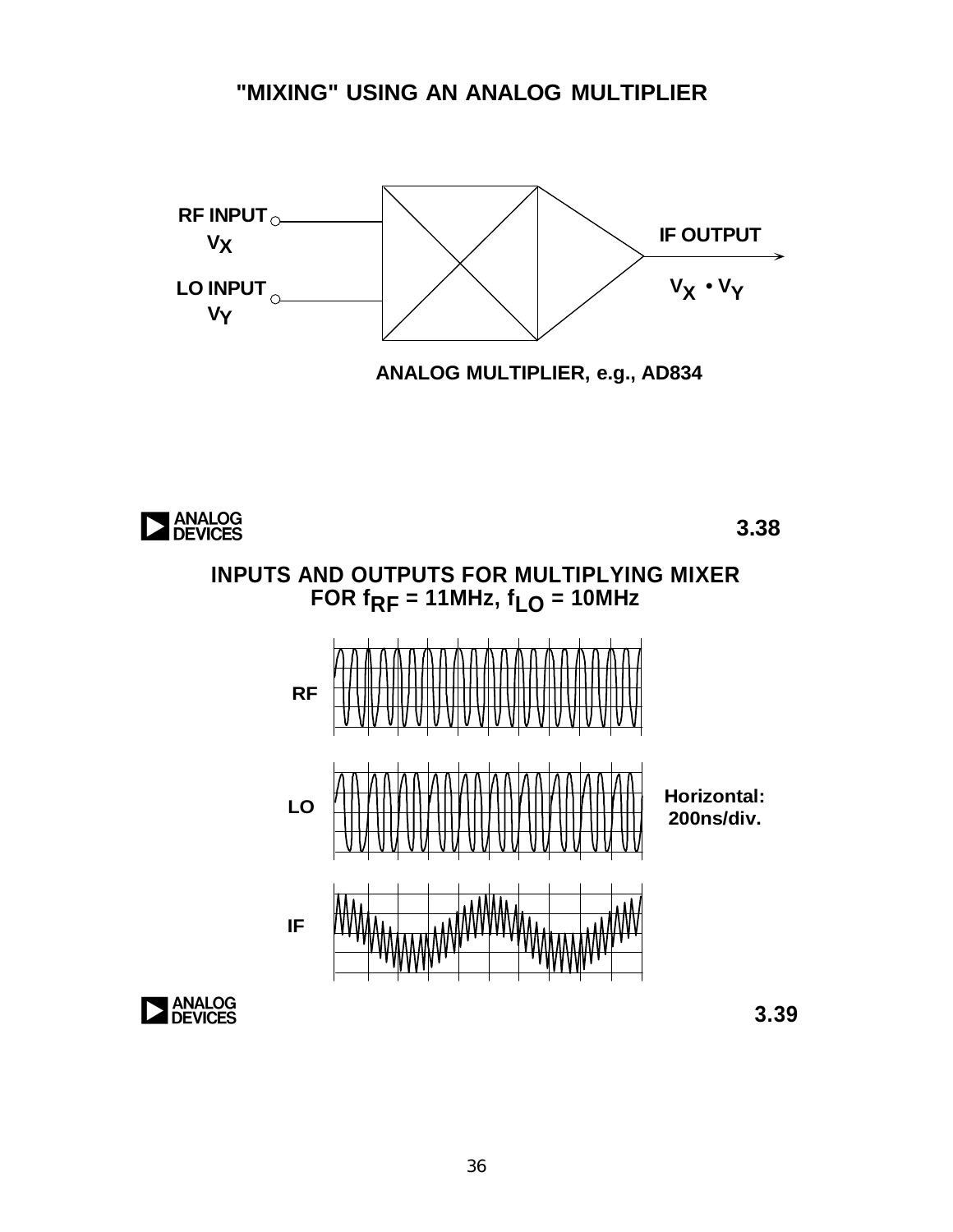

There is no mystery so far. The mathematics are simple. Neglecting scaling issues (real signals are voltages; thus a practical multiplier needs an embedded voltage reference, ignored here) the relationship is:

 $\sin\omega_{RF}t \sin\omega_{LO}t = 1/2 \{ \cos(\omega_{RF} + \omega_{LO})t + \cos(\omega_{RF} - \omega_{LO})t \}$  Eq. 1

The multiplier has thus transformed the RF input into two, equal-amplitude cosinusoidal components at its output (the IF port), one at the sum frequency,  $\omega_{\text{RF}}$  + ω<sub>LO</sub>, and the other at the difference frequency,  $ω_{RF} - ω_{LQ}$ .

In practice, an analog multiplier would be a poor choice for a mixer because the two linear inputs bring with them a serious noise penalty.

### **Image Response**

A receiver using even this mathematically perfect mixer suffers a basic problem, that of *image response*. Consider the use of a low-side downconverter. The wanted output is found at the frequency  $\omega_{IF} = \omega_{RF} - \omega_{LO}$ . So we might suppose that the only component of the RF spectrum that finds its way through the mixer "sieve" to the narrow IF passband is the wanted component at  $\omega_{RF}$ . But we could have just as easily written (1) as

 $\sin\omega_{RF}t \sin\omega_{LO}t = \frac{1}{2} \left\{ \cos(\omega_{RF} + \omega_{LO})t + \cos(\omega_{LO} - \omega_{RF})t \right\}$  Eq. 1a

because the cosine function is symmetric about  $t = 0$ . So there is another spectral component at the RF input that falls in the IF passband, namely the one for which  $\omega_{IF} = \omega_{LO} - \omega_{RF}$ , in this case, the *image* frequency.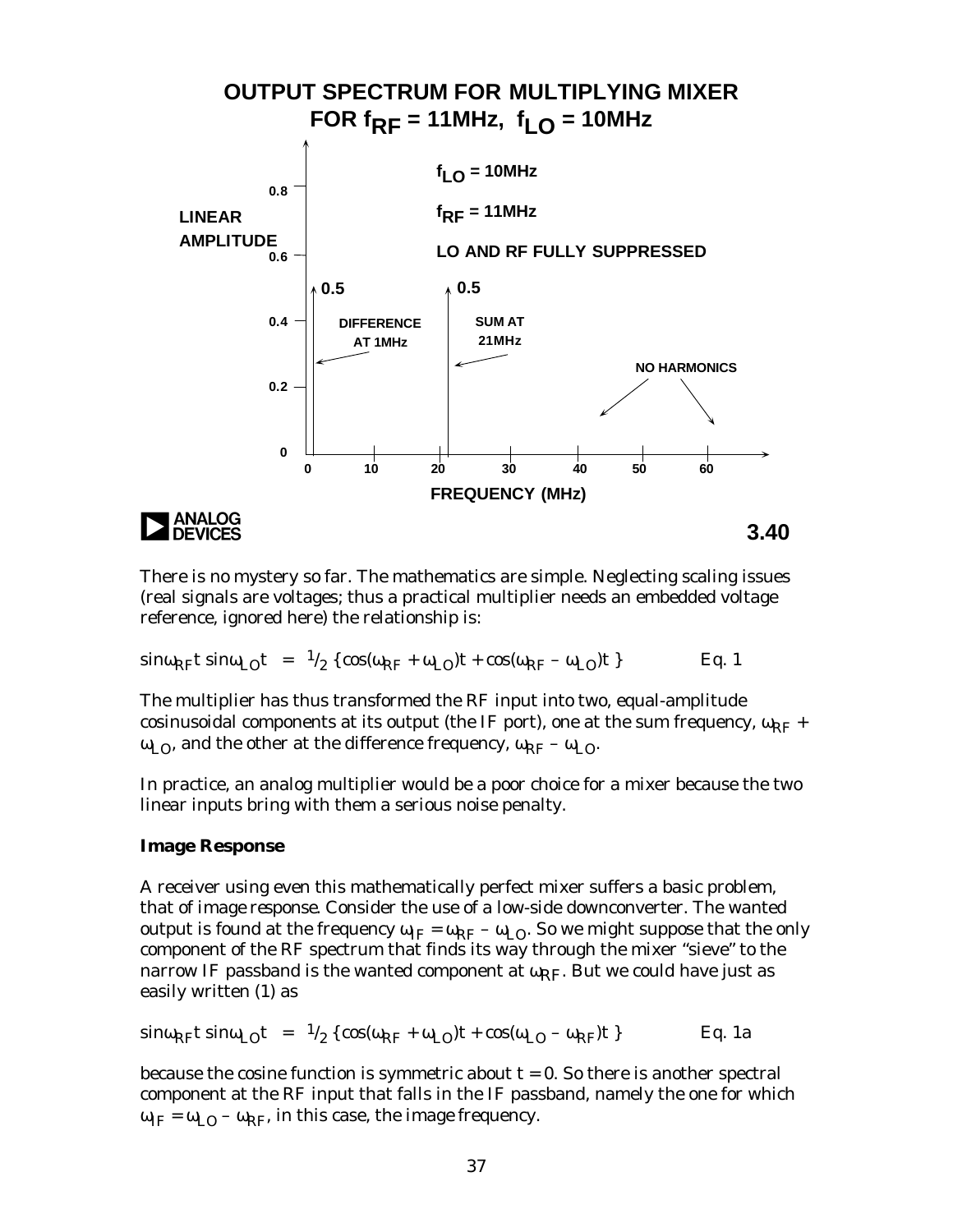Consider the above example, where  $f_{LO} = 10 MHz$  and  $f_{IF} = 1 MHz$ ; the wanted response is at the IF frequency,  $f_{IF} = 1$ MHz for  $f_{RF} = 11$ MHz. However, the mixer produces the same IF in response to the *image frequency*, f IMAGE = 9MHz (see Figure 3.41).



### **IMAGE RESPONSE**

### **3.41**

The most practical solution to this dilemma is to carefully choose the IF frequency to minimize the likelihood of image sensitivity and also include an image-reject filter at the RF input, just ahead of the mixer. Another approach is to use a special type of mixer circuit that does not respond to the image frequency. This approach requires circuitry which is considerably more complex, and for this reason has generally been unpopular, but it is becoming more practical in a modern IC implementation. It has the further disadvantage of higher power consumption, since two mixer cells operating in quadrature are required.

### **The Ideal Mixer**

Ideally, to meet the low-noise, high-linearity objectives of a mixer we need some circuit that implements a polarity-switching function in response to the LO input. Thus, the mixer can be reduced to Figure 3.42, which shows the RF signal being split into in-phase  $(0^{\circ})$  and anti-phase  $(180^{\circ})$  components; a changeover switch, driven by the local oscillator (LO) signal, alternately selects the in-phase and antiphase signals. Thus reduced to essentials, the ideal mixer can be modeled as a sign-switcher.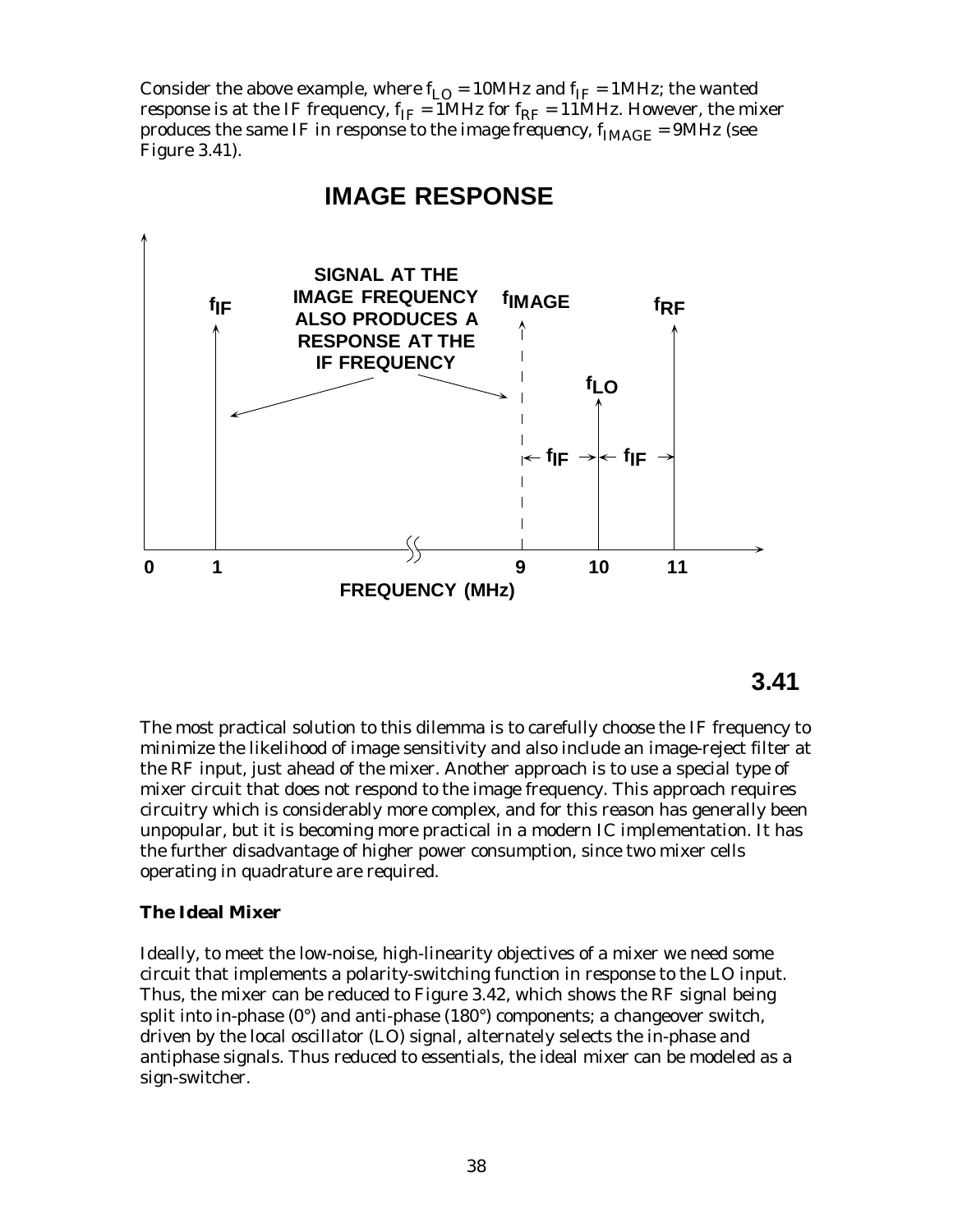



**3.42**

In a perfect embodiment, this mixer would have no noise (the switch would have zero resistance), no limit to the maximum signal amplitude, and would develop no intermodulation between the various RF signals. Although simple in concept, the waveform at the intermediate frequency (IF) output can be very complex for even a small number of signals in the input spectrum. Figure 3.43 shows the result of *mixing* just a single input at 11MHz with an LO of 10MHz.

The *wanted* IF at the difference frequency of 1MHz is still visible in this waveform, and the 21MHz sum is also apparent. But the spectrum of this waveform is clearly more complex than that obtained using the analog multiplier. How are we to analyze this?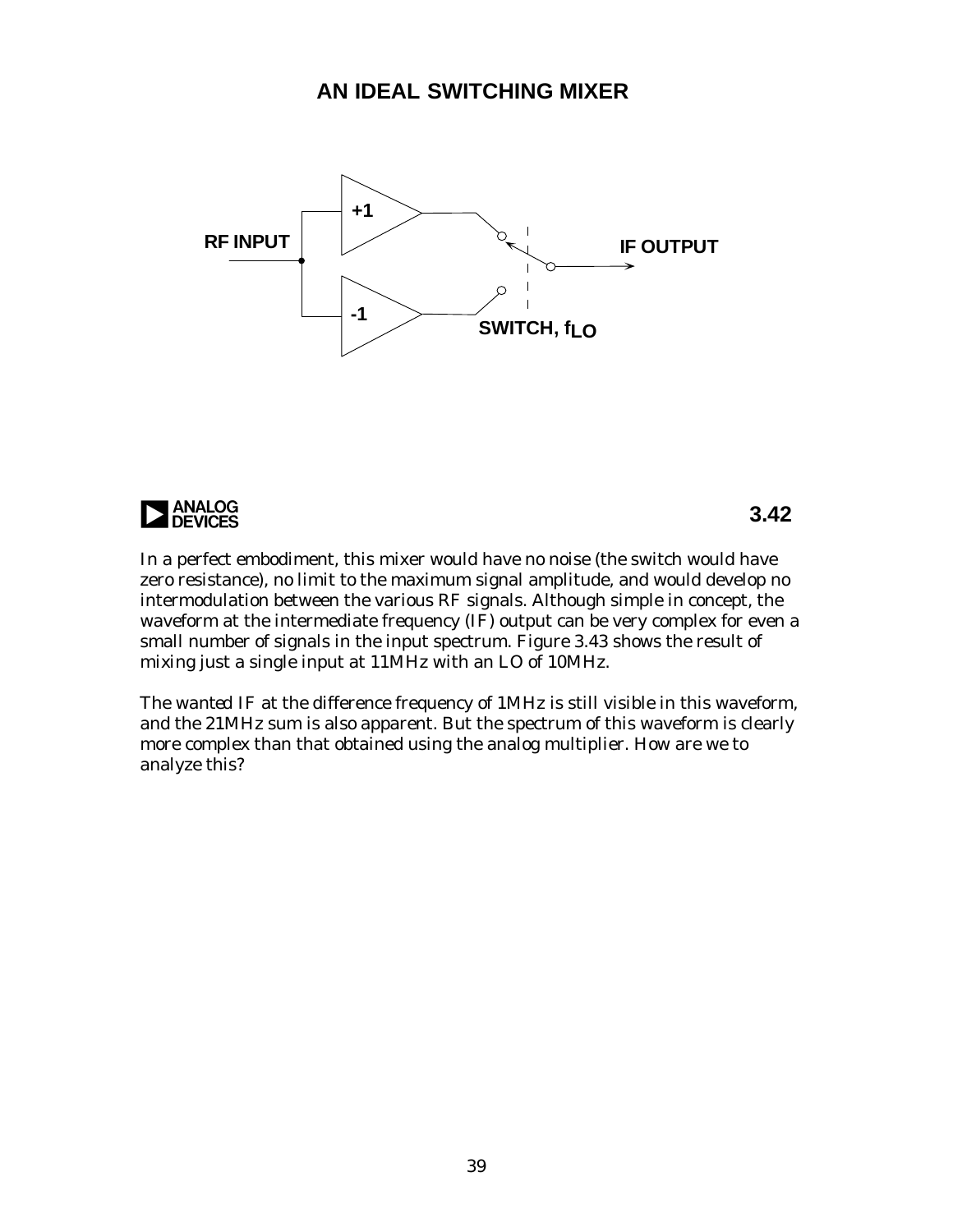

We still have a product, but now it is that of a sinusoid (the RF input) at  $\omega_{\text{RF}}$  and a variable that can only have the values +1 or -1, that is, a unit square wave at  $\omega_{\text{LO}}$ . The latter can be expressed as a Fourier series

$$
S_{LO} = \frac{4}{\pi} {\sin \omega_{LO} t} - \frac{1}{3} \sin 3\omega_{LO} t + \frac{1}{5} \sin 5\omega_{LO} t - \dots
$$
 Eq. 2

Thus, the output of the switching mixer is its RF input, which we can simplify as  $\sin\omega_{RF}$ t, multiplied by the above expansion for the square wave, producing

$$
S_{IF} = \frac{4}{\pi} \{ \sin \omega_{RF} t \sin \omega_{LO} t - \frac{1}{3} \sin \omega_{RF} t \sin 3\omega_{LO} t + \frac{1}{5} \sin 5\omega_{RF} t \sin 5\omega_{LO} t - \dots \}
$$
 Eq. 3

Now expanding each of the products, we obtain

$$
S_{IF} = \frac{2}{\pi} \{ \sin(\omega_{RF} + \omega_{LO})t + \sin(\omega_{RF} - \omega_{LO})t - \frac{1}{3} \sin(\omega_{RF} + 3\omega_{LO})t - \frac{1}{3} \sin(\omega_{RF} - 3\omega_{LO})t + \frac{1}{5} \sin(\omega_{RF} + 5\omega_{LO})t + \frac{1}{5} \sin(\omega_{RF} - 5\omega_{LO})t - \dots \}
$$
 Eq. 4

or simply

$$
S_{IF} = \frac{2}{\pi} \left\{ \sin(\omega_{RF} + \omega_{LO})t + \sin(\omega_{RF} - \omega_{LO})t + harmonics \right\} \qquad Eq. 5
$$

The most important of these harmonic components are sketched in Figure 3.44 for the particular case used to generate the waveform shown in Figure 3.43, that is,  $\rm{f_{RF}}$ = 11MHz and  $f_{LO}$  = 10MHz. Because of the  $2/\pi$  term, a mixer has a minimum 3.92 dB insertion loss (and noise figure) in the absence of any gain.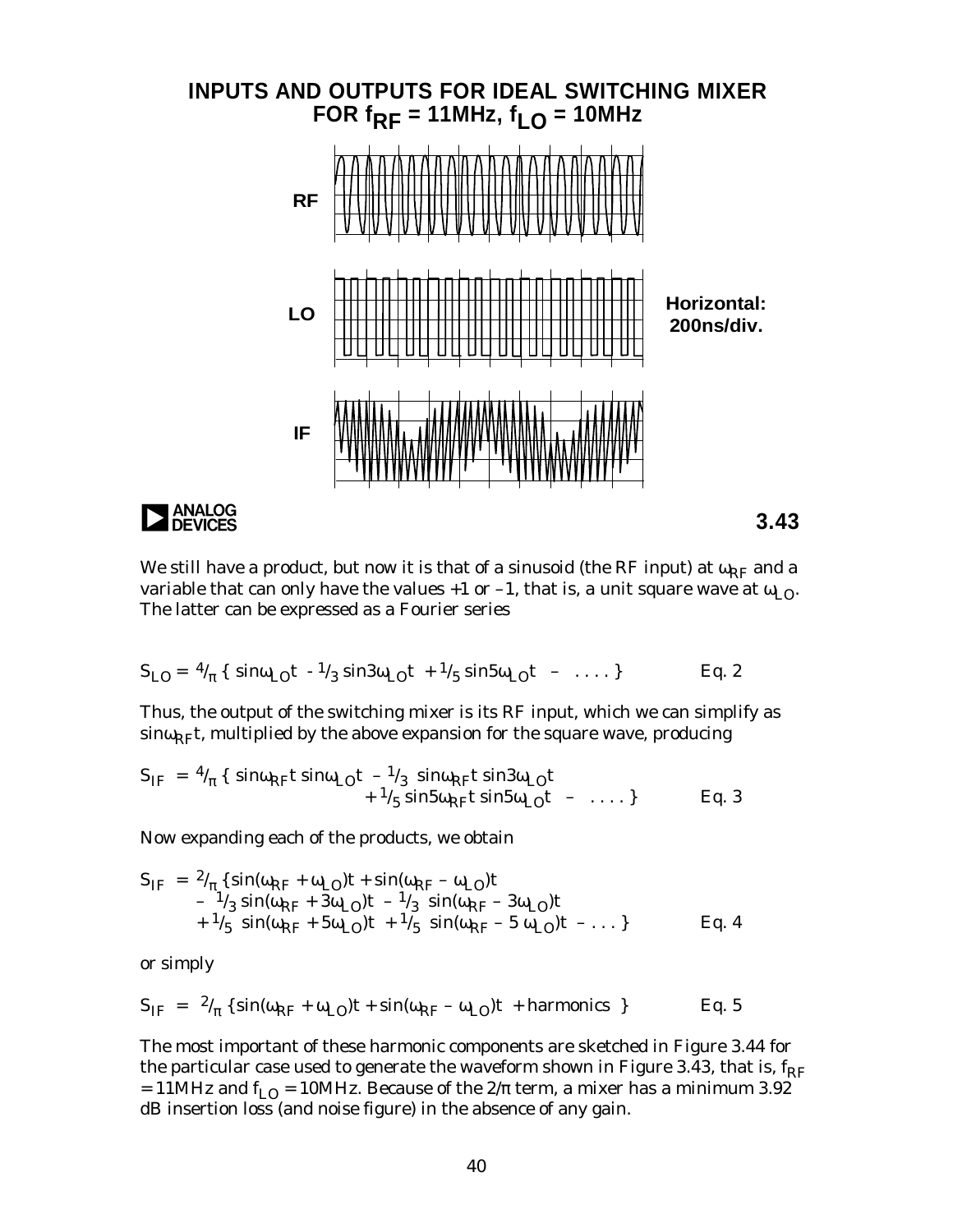

Note that the ideal (switching) mixer has exactly the same problem of image response to  $\omega_{\text{LO}}$  –  $\omega_{\text{RF}}$  as the linear multiplying mixer. The image response is somewhat subtle, as it does not immediately show up in the output spectrum: it is a latent response, awaiting the occurrence of the "wrong" frequency in the input spectrum.

### **Diode-Ring Mixer**

For many years, the most common mixer topology for high-performance applications has been the diode-ring mixer, one form of which is shown in Figure 3.45. The diodes, which may be silicon junction, silicon Schottky-barrier or gallium-arsenide types, provide the essential switching action. We do not need to analyze this circuit in great detail, but note in passing that the LO drive needs to be quite high—often a substantial fraction of one watt—in order to ensure that the diode conduction is strong enough to achieve low noise and to allow large signals to be converted without excessive spurious nonlinearity.

Because of the highly nonlinear nature of the diodes, the impedances at the three ports are poorly controlled, making matching difficult. Furthermore, there is considerable coupling between the three ports; this, and the high power needed at the LO port, make it very likely that there will be some component of the (highlydistorted) LO signal coupled back toward the antenna. Finally, it will be apparent that a passive mixer such as this cannot provide conversion gain; in the idealized scenario, there will be a conversion loss of  $2/\pi$  [as Eq. 4 shows], or 3.92dB. A practical mixer will have higher losses, due to the resistances of the diodes and the losses in the transformers.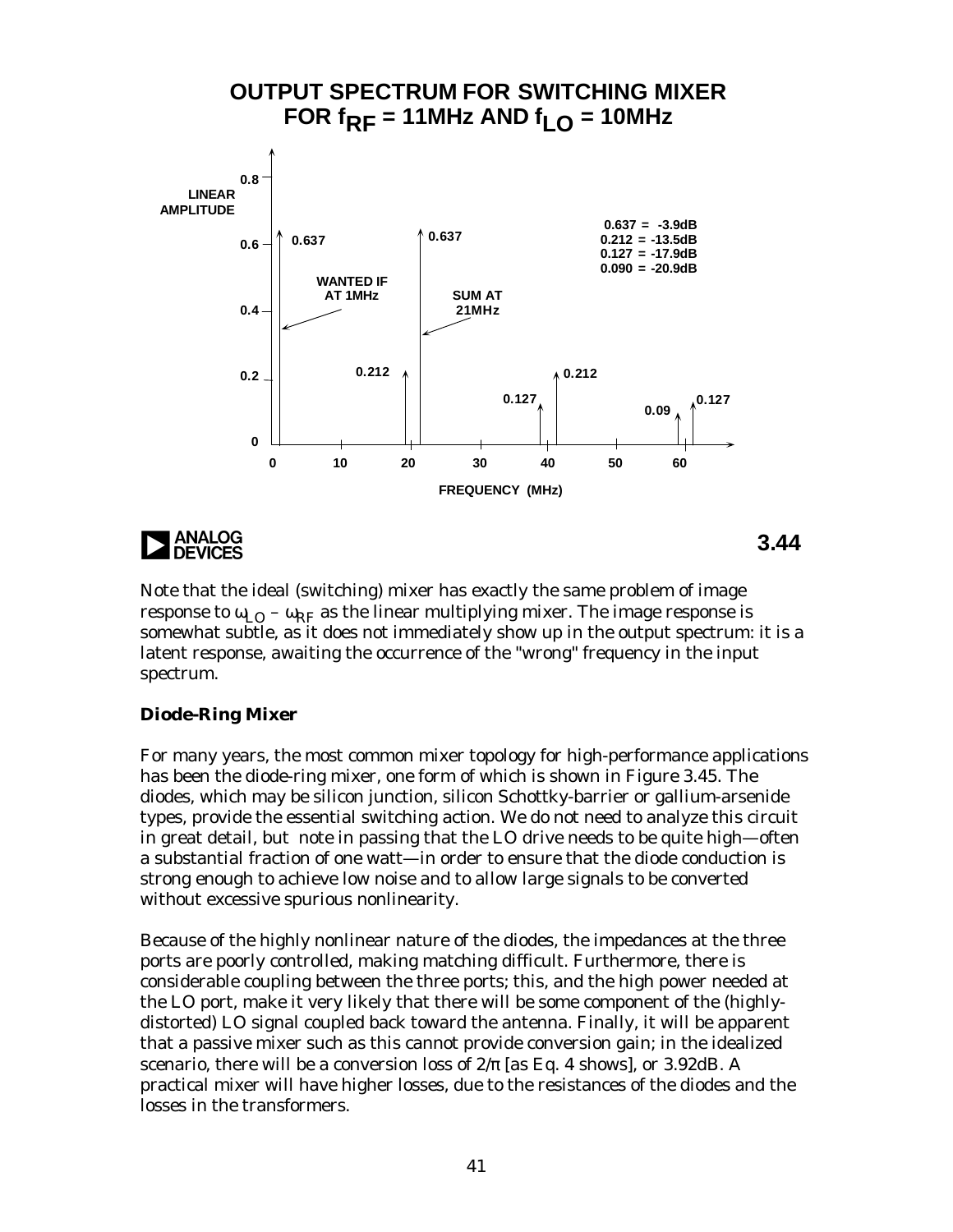



Users of this type of mixer are accustomed to judging the signal handling capabilities by a "Level" rating. Thus, a Level-17 mixer needs +17dBm (50mW) of LO drive and can handle an RF input as high as  $+10$ dBm  $(\pm 1V)$ . A typical mixer in this class would be the Mini-Circuits LRMS-1H, covering 2-500MHz, having a nominal insertion loss of 6.25dB (8.5dB max), a worst-case LO-RF isolation of 20dB and a worst-case LO-IF isolation of 22dB (these figures for an LO frequency of 250- 500MHz). The price of this component is approximately \$10.00 in small quantities. Even the most expensive diode-ring mixers have similar drive power requirements, high losses and high coupling from the LO port.

### **FET Mixers**

A modern alternative to the diode-ring mixer is one in which the diodes are replaced by FETs. The idea here is to reduce the distortion caused by the inherent nonlinearities of junction diodes, whose incremental resistance varies with the instantaneous signal current. To reduce this effect, the diodes are often driven to very high current levels. Indeed, some users of diode-ring mixers push them to extremes, operating at current levels close to those which will cause the diodes to fail by over-dissipation. Thus, in commenting about a certain minor variation to the diode-ring-mixer, we read:

"This helps the mixer to accept higher LO power without burning out the diodes!"

(From Wes Hayward, *Solid State Design for the Radio Amateur*, ARRL, 1986, Chapter 6, p.120)

To avoid "burning out the diodes", some mixers use two or four J-FETs in an analogous way to that shown in Figure 3.45. The idea is that the channel resistance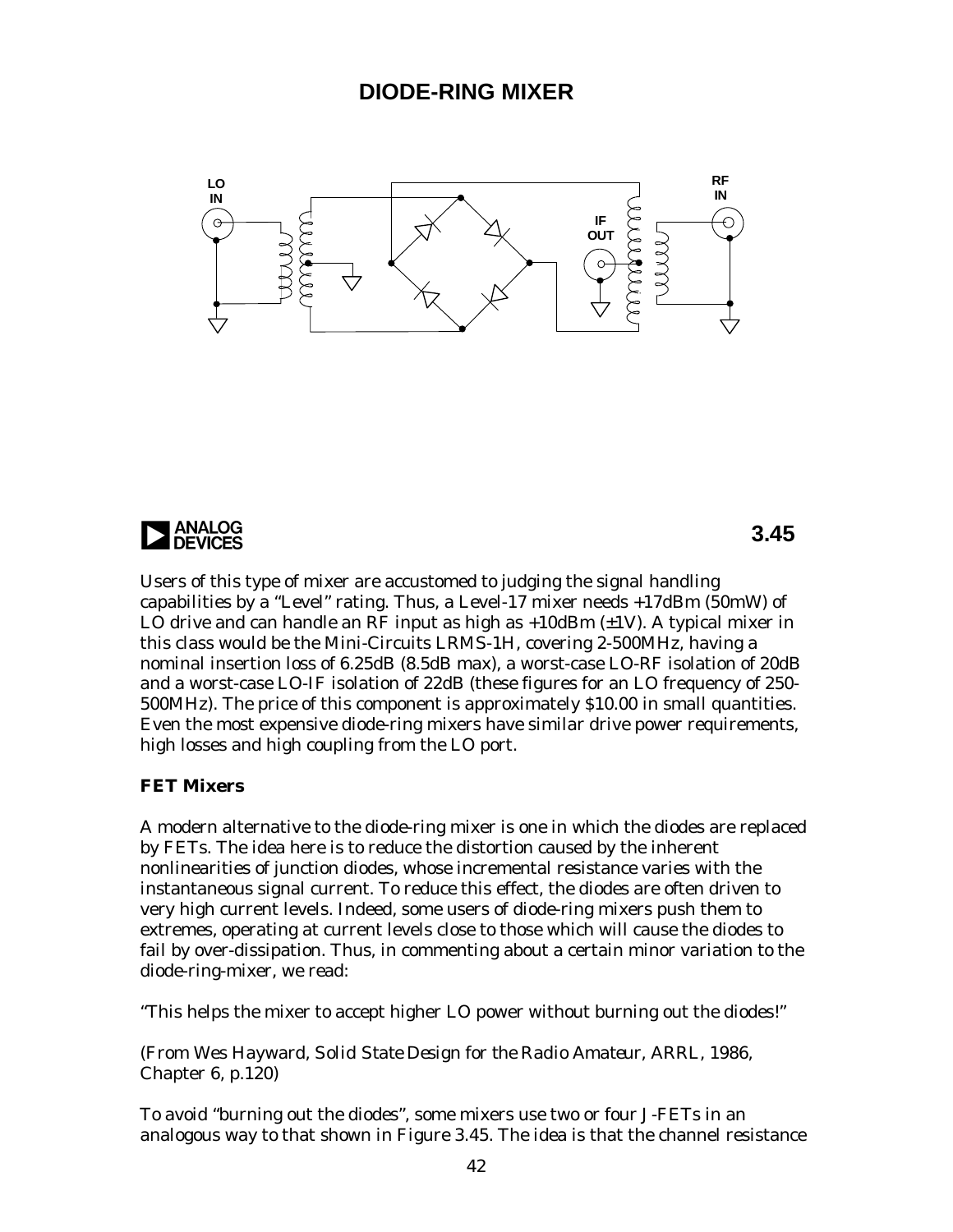of a large FET driven into its triode region of conduction can be as low as the dynamic resistance of a diode, thus achieving similar conversion gain and noise levels. But this low resistance arises without any current flow in the channel and it is also more linear than that of the diodes when signal current does flow, thus resulting in lower intermodulation, and hence a larger overall dynamic range. MOS-FETs can also be used in a similar way.

This style of FET-based mixers is very attractive for many high-performance applications. However, since the active devices are still used only as switches, they do not provide power gain, and have typical insertion losses of 6 to 8dB. Furthermore, the balance of these mixers is still critically dependent on such things as transistor matching and transformer winding accuracy, large LO drives (volts) are needed, and the overall matching requirements continue to be difficult to achieve over the full frequency range. Finally, of course, they are not directly amenable to monolithic integration.

Another popular circuit, widely used in many inexpensive receivers, is the dual-gate MOS-FET mixer. In this type of mixer, the RF signal is applied to one gate of the FET and the LO signal to the second gate. The multiplication process is not very well-defined, but in general terms relies on the fact that both the first and second gates influence the current in the channel. The structure can be modeled as two FETs, where the drain of the lower FET (having the RF input applied to it) is intimately connected to the source of the upper FET (having the LO input on its gate). The lower FET operates in its triode region, and thus exhibits a  $g<sub>m</sub>$  that is a function of its drain voltage, controlled by the LO. Though not readily modeled to great accuracy, this mixer, like many others, can be pragmatically optimized to achieve useful performance, though not without the support of many associated passive components for biasing and matching.

### **Classic Active Mixer**

The diode-ring mixer not only has certain performance limitations, but it is also not amenable to fabrication using integrated circuit technologies, at least in the form shown in Figure 3.45. In the mid 'sixties it was realized that the four diodes could be replaced by four transistors to perform essentially the same switching function. This formed the basis of the now-classical bipolar circuit shown in Figure 3.46, which is a minimal configuration for the fully-balanced version. Millions of such mixers have been made, including variants in CMOS and GaAs. We will limit our discussion to the BJT form, an example of which is the Motorola MC1496, which, although quite rudimentary in structure, has been a mainstay in semi-discrete receiver designs for about 25 years.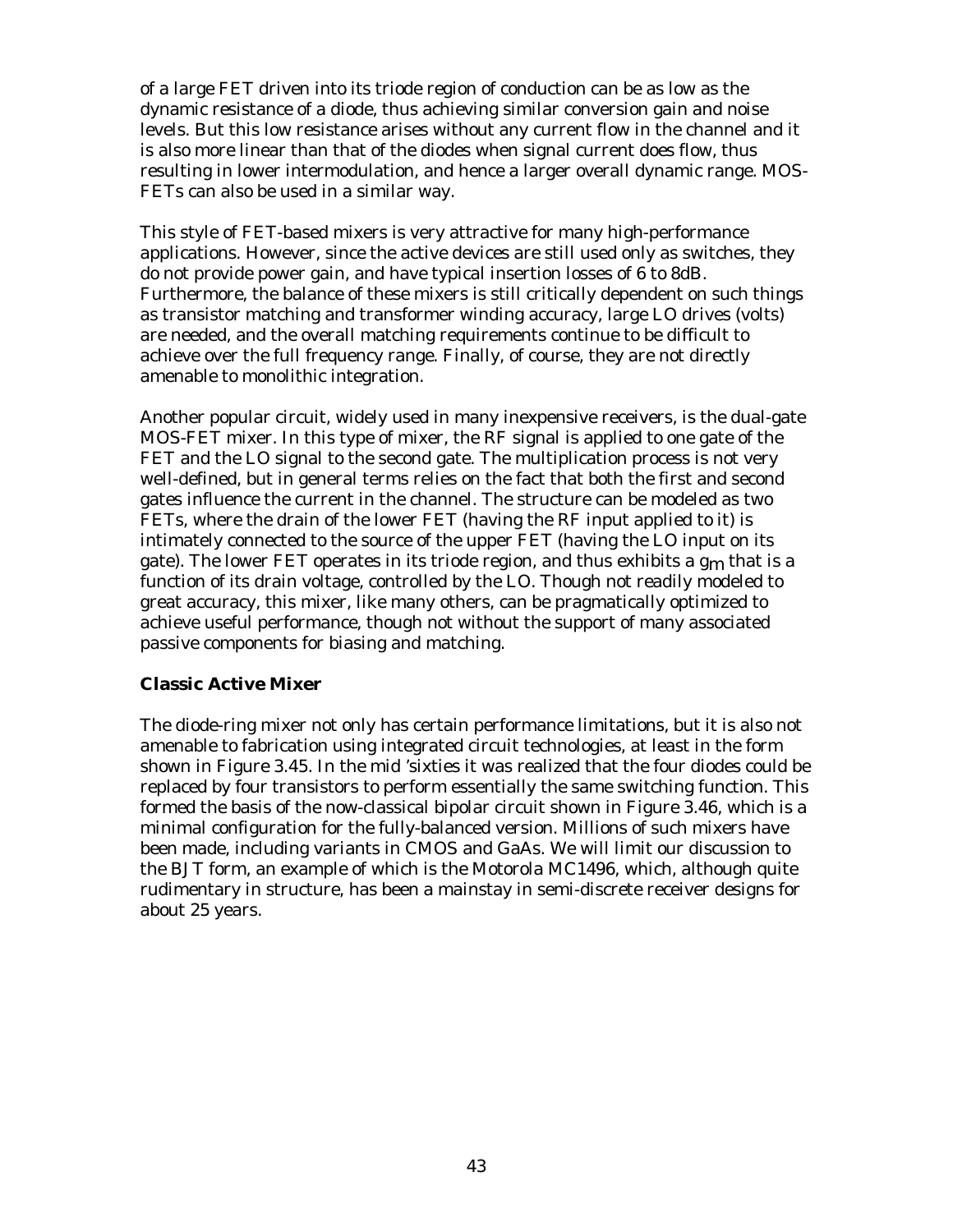# **CLASSIC ACTIVE MIXER**



The *active mixer* is attractive for the following reasons:

• It can be monolithically integrated with other signal processing circuitry.

• It can provide conversion gain, whereas a diode-ring mixer always has an insertion loss. (Note: Active mixers may have gain. The analog Devices' AD831 active mixer, for example, amplifies the result in Eq. 5 by  $\pi/2$  to provide unity gain from RF to IF.)

• It requires much less power to drive the LO port.

• It provides excellent isolation between the signal ports.

• Is far less sensitive to load-matching, requiring neither diplexer nor broadband termination.

Using appropriate design techniques it can provide trade-offs between third-order intercept (3OI or IP3) and the 1dB gain-compression point  $(P_{1dB})$ , on the one hand, and total power consumption  $(P_D)$  on the other. (That is, including the LO power, which in a passive mixer is "hidden" in the drive circuitry.)

### **Basic Operation of the Active Mixer**

Unlike the diode-ring mixer, which performs the polarity-reversing switching function in the voltage domain, the active mixer performs the switching function in the current domain. Thus the active mixer core (transistors Q3 through Q6 in Figure 3.46) must be driven by current-mode signals. The voltage-to-current converter formed by Q1 and Q2 receives the voltage-mode RF signal at their base terminals and transforms it into a differential pair of currents at the their collectors.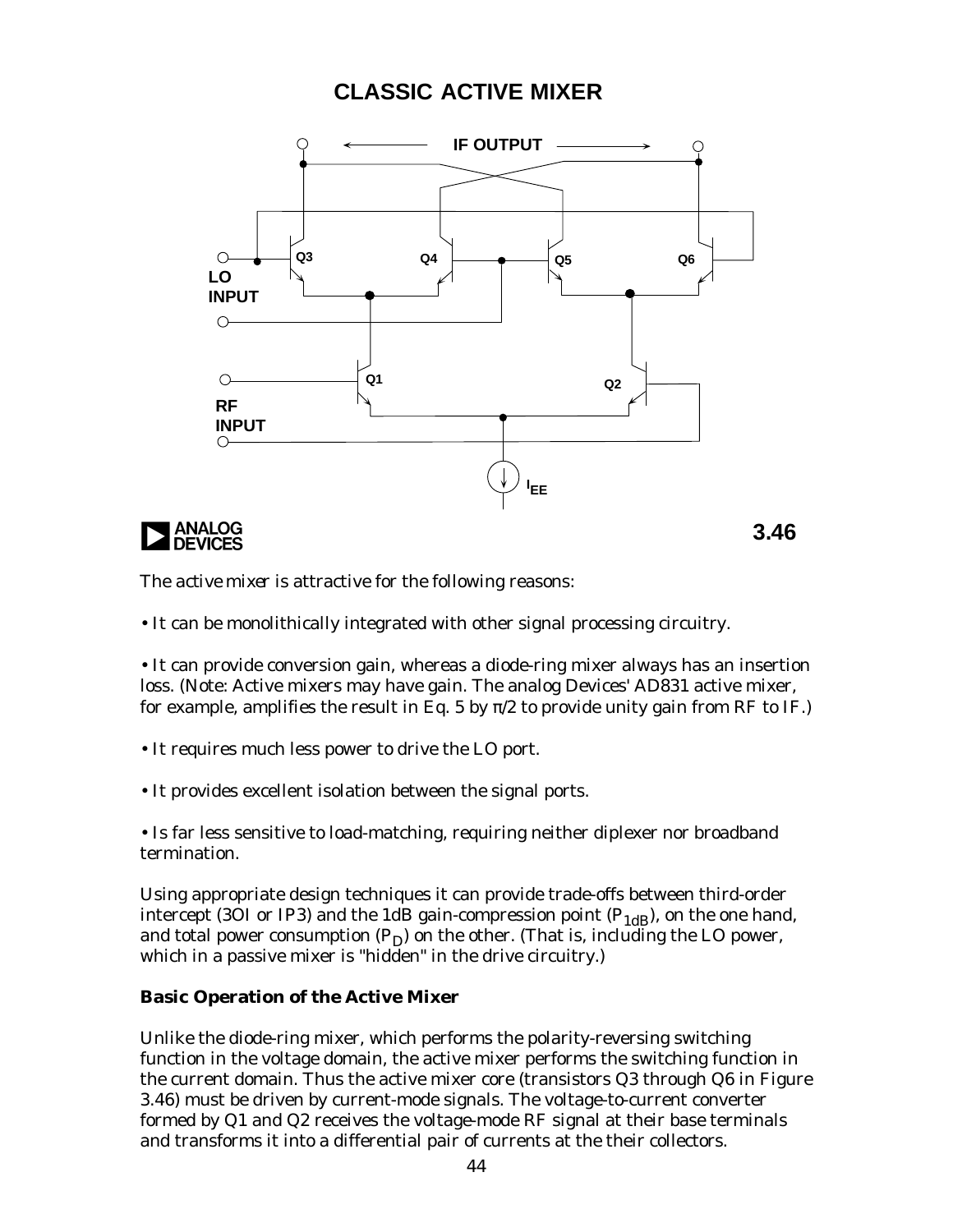A second point of difference between the active mixer and diode ring mixer, therefore, is that the active mixer responds only to magnitude of the input voltage, not to the input power; that is, the active mixer is not matched to the source. (The concept of matching is that both the current and the voltage at some port are used by the circuitry which forms that port). By altering the bias current,  $I_{\text{FF}}$ , the transconductance of the input pair Q1-Q2 can be set over a wide range. Using this capability, an active mixer can provide variable gain.

A third point of difference is that the output (at the collectors of Q3–Q6) is in the form of a current, and can be converted back to a voltage at some other impedance level to that used at the input, hence, can provide further gain. By combining both output currents (typically, using a transformer) this voltage gain can be doubled. Finally, it will be apparent that the isolation between the various ports, in particular, from the LO port to the RF port, is inherently much lower than can be achieved in the diode ring mixer, due to the reversed-biased junctions that exist between the ports.

Briefly stated, though, the operation is as follows. In the absence of any voltage difference between the bases of Q1 and Q2, the collector currents of these two transistors are essentially equal. Thus, a voltage applied to the LO input results in no change of output current. Should a small DC offset voltage be present at the RF input (due typically to mismatch in the emitter areas of Q1 and Q2), this will only result in a small feedthrough of the LO signal to the IF output, which will be blocked by the first IF filter.

Conversely, if an RF signal is applied to the RF port, but no voltage difference is applied to the LO input, the output currents will again be balanced. A small offset voltage (due now to emitter mismatches in Q3–Q6) may cause some RF signal feedthrough to the IF output; as before, this will be rejected by the IF filters. It is only when a signal is applied to both the RF and LO ports that a signal appears at the output; hence, the term doubly-balanced mixer.

Active mixers can realize their gain in one other way: the matching networks used to transform a  $50\Omega$  source to the (usually) high input impedance of the mixer provides an impedance transformation and thus voltage gain due to the impedance step up. Thus, an active mixer that has loss when the input is terminated in a broadband 50 $\Omega$  termination can have "gain" when an input matching network is used.

### **The AD831, 500MHz, Low Distortion Active Mixer**

The AD831 is a low distortion, wide dynamic range, monolithic mixer for use in such applications as RF to IF down conversion in HF and VHF receivers, the second mixer in digital mobile radio base stations, direct-to-baseband conversion, quadrature modulation and demodulation, and doppler-frequency shift detection in ultrasound imaging applications. The mixer includes a local oscillator driver and a low-noise output amplifier. The AD831 provides a +24dBm third-order intercept point for –10dBm local oscillator power, thus improving system performance and reducing system cost, compared to passive mixers, by eliminating the need for a high power local oscillator driver and its associated shielding and isolation problems. A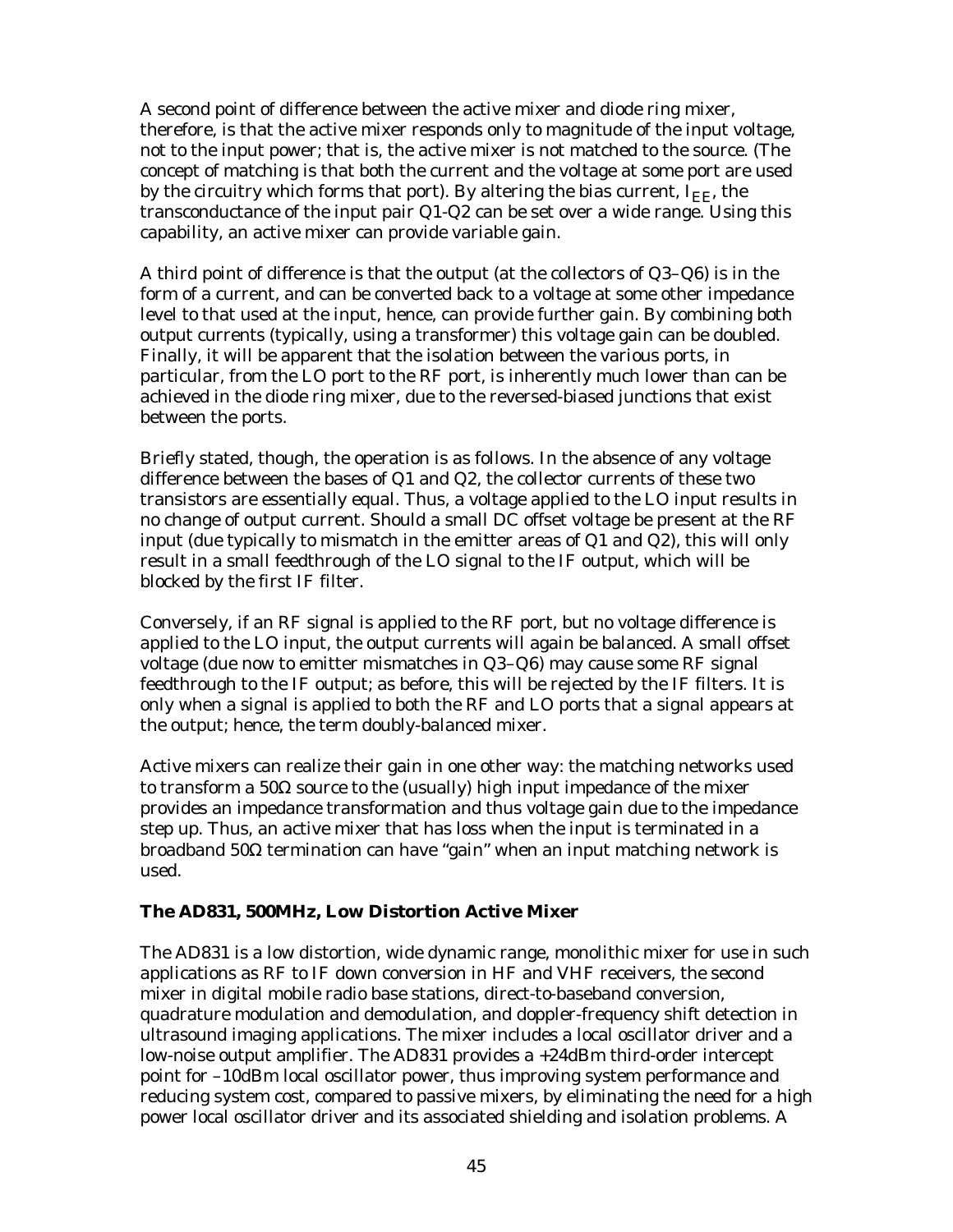simplified block diagram of the AD831 is shown in Figure 3.47, and key specifications in Figure 3.48.



### **AD831 500MHz LOW DISTORTION ACTIVE MIXER**

### **AD831 ACTIVE MIXER KEY SPECIFICATIONS**

- Doubly-Balanced Mixer, 10dB Noise Figure
- Low Distortion (IF = 10.7MHz, RF to 200MHz):
	- **+24dBm Third Order Intercept**
	- u **+10dBm 1dB Compression Point**
- Low LO Drive Required: -10dBm
- **n** Bandwidth:
	- u **500MHz RF and LO Input Bandwidths**
	- ◆ 250MHz Differential Current IF Output
	- DC to > 200MHz Single-Ended Voltage IF Output



**3.48**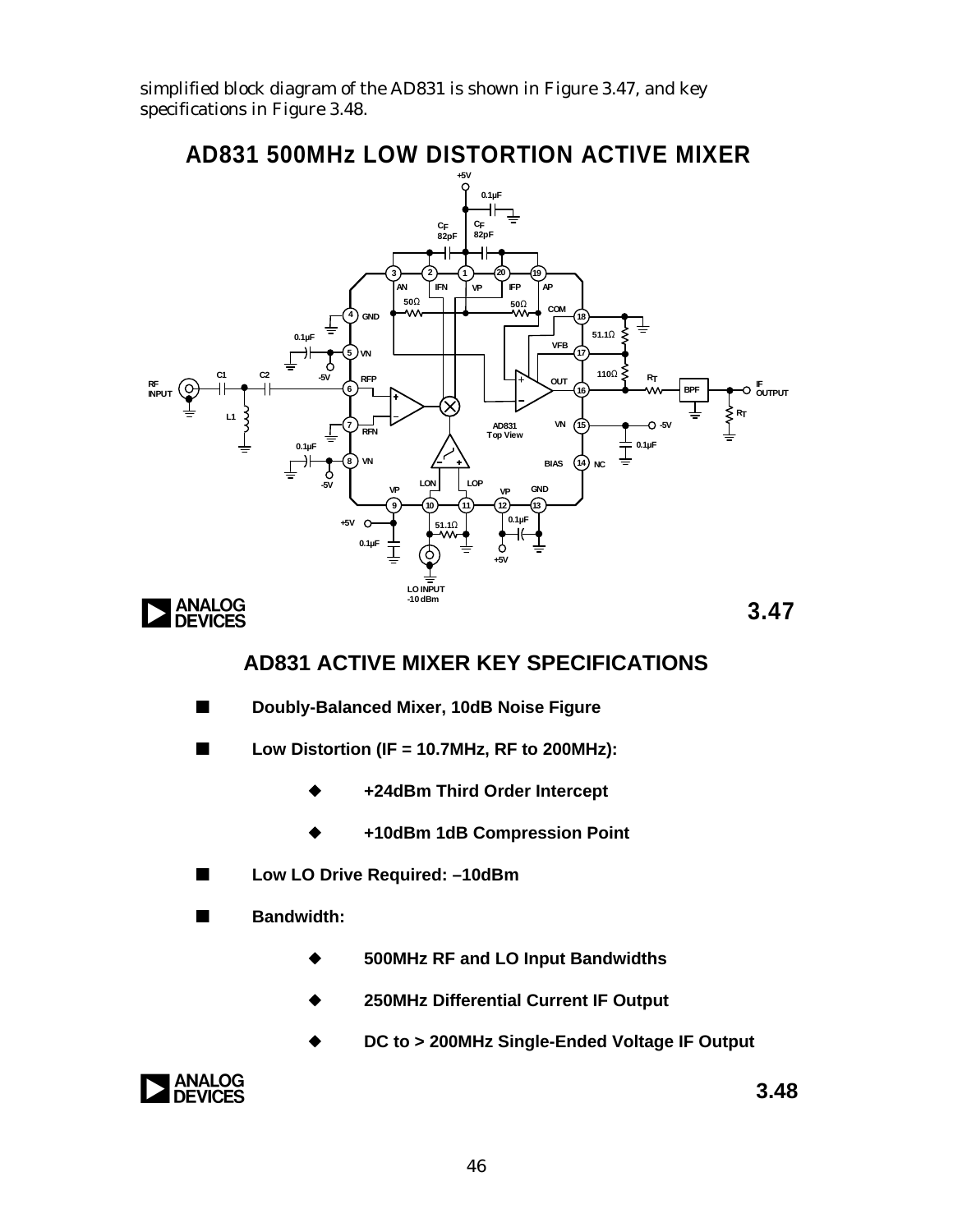### **Noise Figure**

Noise Figure (NF) is a figure of merit used to determine how a device degrades the signal-to-noise ratio of its input. Note: in RF systems, the impedance is  $50\Omega$  unless otherwise stated. Mathematically, noise figure is defined as:

$$
NF = 20 \log_{10} \frac{S_I / N_I}{S_O / N_O},
$$

where  $\rm{S_I/N_I}$  is the input signal-to-noise ratio, and  $\rm{S_O/N_O}$  is the output signal-tonoise ratio.

Typical noise figures for passive mixers with post amplifiers are 12 to 15dB. The NF of the AD831 is 10dB with a matched input, which is adequate for applications in which there is gain in front of the mixer.

Noise Figure is used in a "cascaded noise figure calculation", which gives the overall noise figure of a receiver. Basically, the noise figure of each stage is converted into a noise factor  $(F = antilog NF/10)$  and plugged into a spreadsheet containing the Friis Equation:

$$
F_{RECEIVER} = F_1 + \frac{F_2 - 1}{G_1} + \frac{F_3 - 1}{G_1 G_2} + \sum_{K=4}^{N} \frac{F_K - 1}{\prod_{J=1}^{K-1} G_J},
$$

where  $F_N$  and  $G_N$  are the noise factor and gain, respectively, of the Nth stage in the receiver.

For a passive diode-ring mixer, the noise figure is the same as the insertion loss. For an active mixer, however, noise is added to the signal by the active devices in the signal path. The difference between the noise figure of a matched active mixer and an unmatched active mixer can be several dB due to the "voltage gain" of the impedance-matching network, which acts as a "noiseless" preamplifier (Figure 3.49). In the case of the AD831, the noise figure for the matched circuit is 10 dB (at 70MHz) and the unmatched circuit with its input terminated with a 50 $\Omega$  resistor is 16dB.

The noise figure is 11.7dB at 220 MHz using the external matching network shown in Figure 3.49. The values shown are for 220 MHz and provide 10 dB of voltage gain.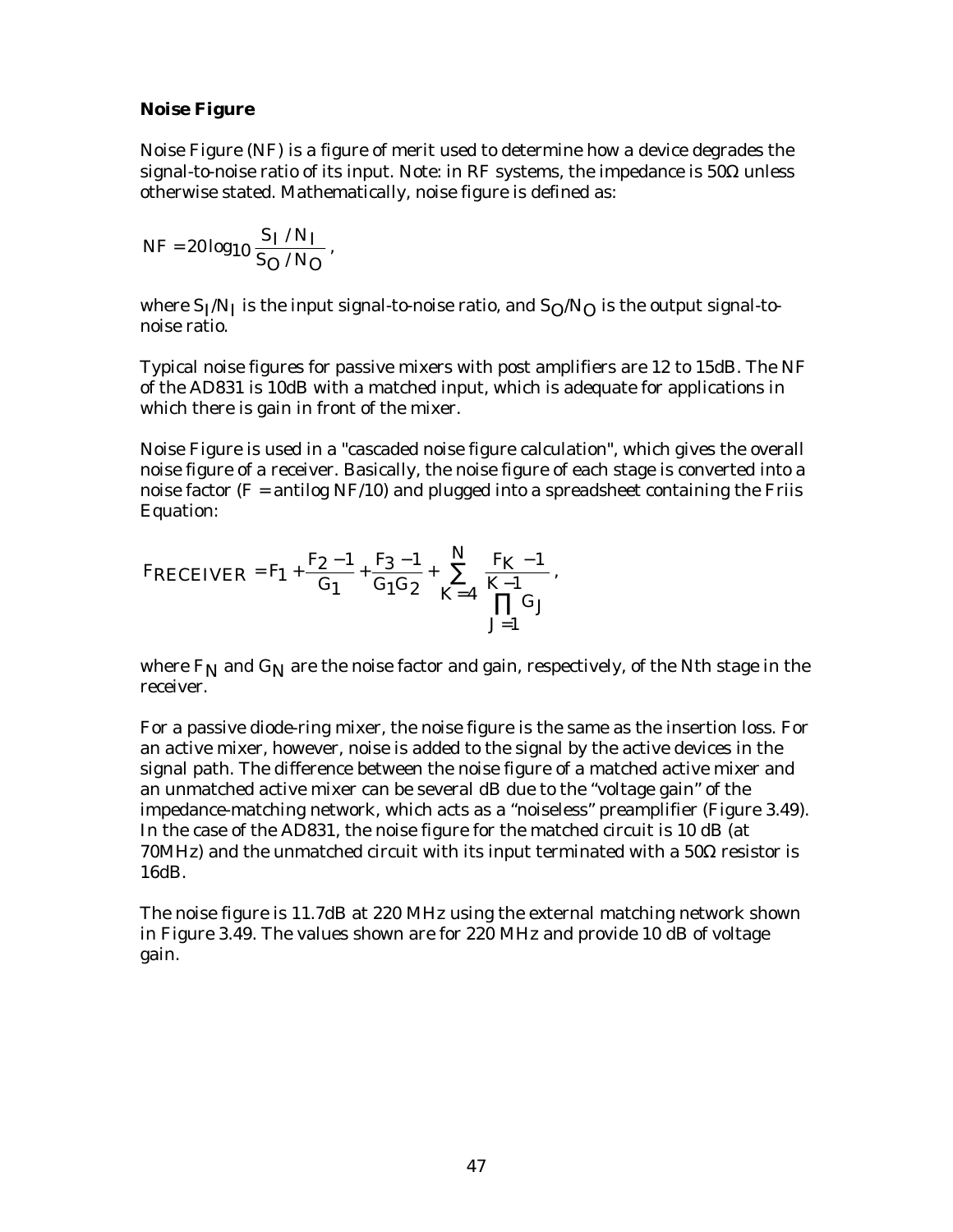# **AD831 ACTIVE MIXER WITH 220MHz EXTERNAL MATCHING NETWORK**



**C1, C2: 2-10pF CERAMIC VARIABLE**



### **Intermodulation Distortion**

Even before the 'mixing' process in the core, the entire signal spectrum co-exists within the RF input stage. This part of the mixer is inevitably nonlinear, to a greater or lesser extent, and, with or without the LO input operative, generates a very large number of intermodulation products.

Thus, the key objectives in the design of a high-performance active mixer are to achieve a very linear RF input section, followed by a near-ideal polarity-switching stage, followed by a very linear IF output amplifier (if used) prior to the first filter.

### **1dB Compression Point and Third-Order Intercept Point**

For a single-sinusoid input to a system, a point will be reached as the input amplitude is increased at which the apparent gain becomes 1dB lower than that observed at lower input amplitudes. This is called the 1dB gain compression level, which we'll abbreviate P1dB, and is usually quoted in dBm, or 'decibels above 1mW, that is, it is expressed as a power measurement. When using an active mixer with an input matching network, the gain of the input matching network must be taken into account when defining the system in terms of an active mixer's 1dB compression point, since the impedance transformation of the network increases the input voltage to mixer.

Another metric used in characterizing mixers is the third-order intercept, known as  $\mathrm{P_{3OI}}$  or IP3. If two tones of frequency  $\mathrm{f_{1}}$  and  $\mathrm{f_{2}}$  (representing two adjacent channels in a communications system, for example) are applied to a non-linear system, there will be a large number of intermodulation products generated. The third-order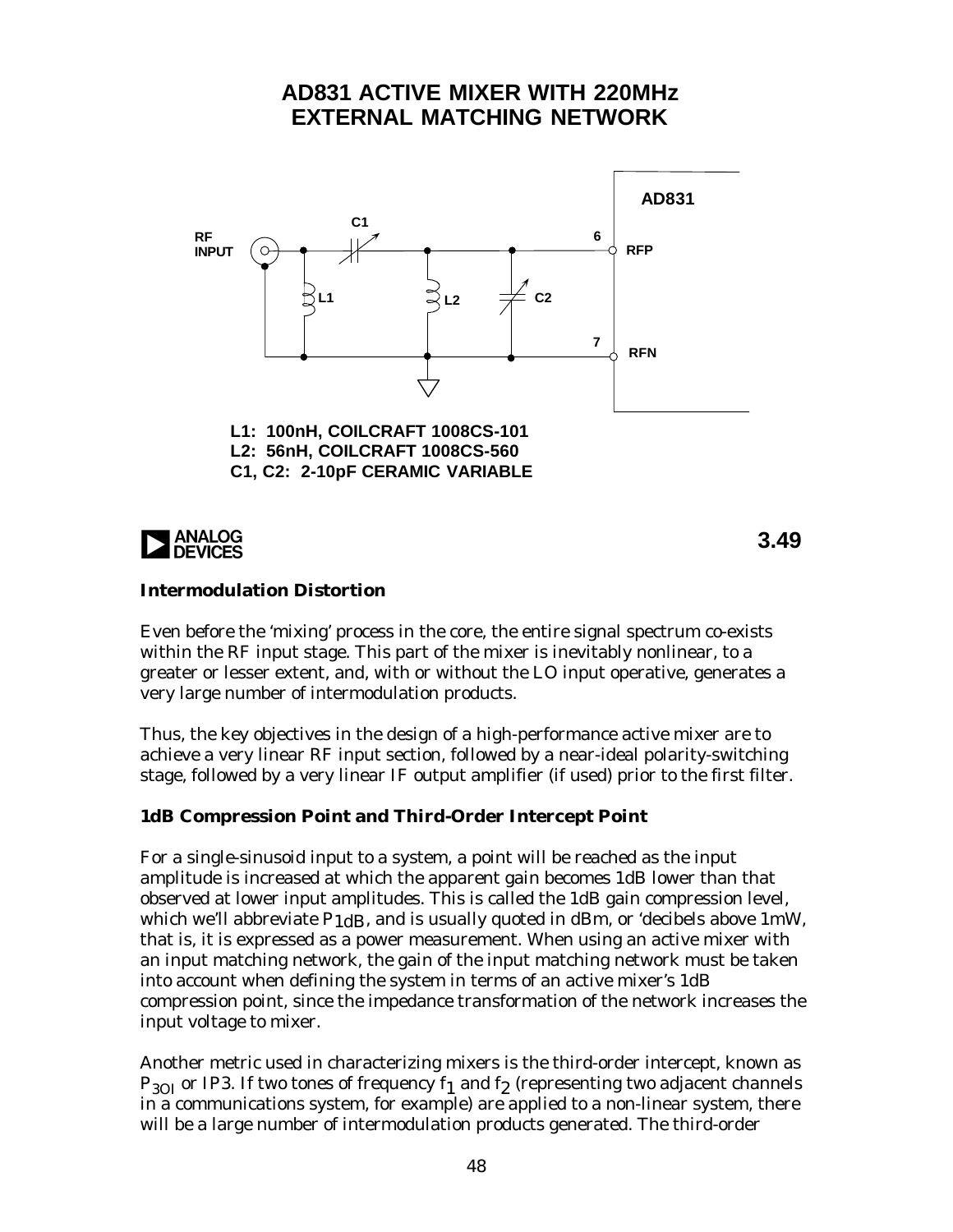distortion products which fall at 2f $_2$ -f $_1$  and 2f $_1$ -f $_2$  are particularly troublesome, because they are close to the original frequencies (see Figure 3.50). If the two tones represent true signals, then the third-order IMD products can interfere with signals in the adjacent channels.



### **THIRD-ORDER INTERMODULATION DISTORTION**



Rather than measuring the third-order distortion products for a variety of signal amplitudes, the concept of third-order intercept can be used to extract the IMD information and is often used as a figure of merit for mixers and amplifiers in RF applications.

**3.50**

A plot (Figure 3.51) of the power levels at the output of the system for the fundamental of the output frequency and for its third harmonic, plotted versus the input power, will generally yield a pair of straight lines which eventually intersect (at the 3rd order intercept point, IP3).

49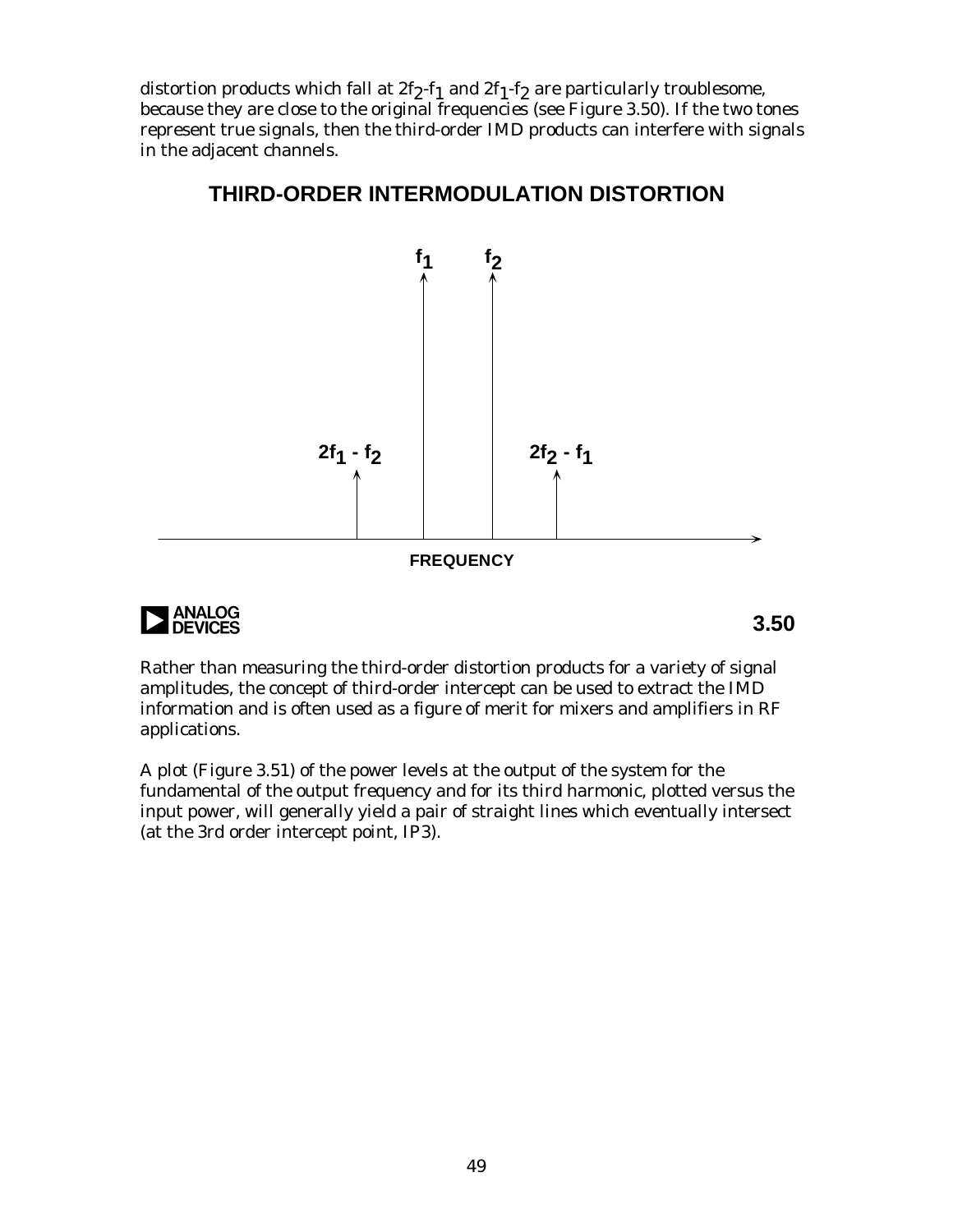### **THIRD-ORDER INTERCEPT USING DATA FOR AD831**



The problem with this metric is that it has meaning only for certain simple cases. In particular, the 3rd harmonic is assumed to increase at three times the rate of the fundamental. The appeal of  $P_{30I}$  lies in the fact that it is easily measured, or at least, it is easy to obtain measurements. (The measurements are not hard to make, but it will be found that the apparent  $P_{3OI}$  is signal-dependent). Apply a low level signal, at some known level  $P_{\Omega}$  (in dBm, see Figure 3.51), measure the output power at the fundamental,  ${\sf P}_1$  (in relative terms, dBc) and at the third harmonic,  ${\sf P}_3$  (also in dBc) and from simple geometry calculate

 $P_{3OI} = P_{O} + \frac{1}{2} (P_1 - P_3)$ ) Eq. 6

The non-linearity in some classical circuits, such as the diode-ring mixer, approximates a cubic function, and the above relationship holds, but in practice, the  $P<sub>30I</sub>$  can be quite misleading, for several reasons. First, other circuits may not, in general, exhibit this type of non-linearity. This type of behavior could easily lead to apparent third-order intercept values which were impressively high (theoretically infinite, if 'measured' using signals of less than the critical amplitude).

A *spur chart* is a compilation of the  $\text{nf}_1 \pm \text{mf}_2$  products that result from the mixing process. The spur chart is useful because it allows an engineer developing a frequency plan for a radio to identify possible problems due to spurious signals created in the mixer. However, the spur chart is also tedious to create; for  $n = m = 7$ , a chart requires 112 measurements.

The compilation of results is the spur chart (also called a "mixer table"). Details of making the spur chart measurements and results are given in the AD831 data sheet (see Reference 17).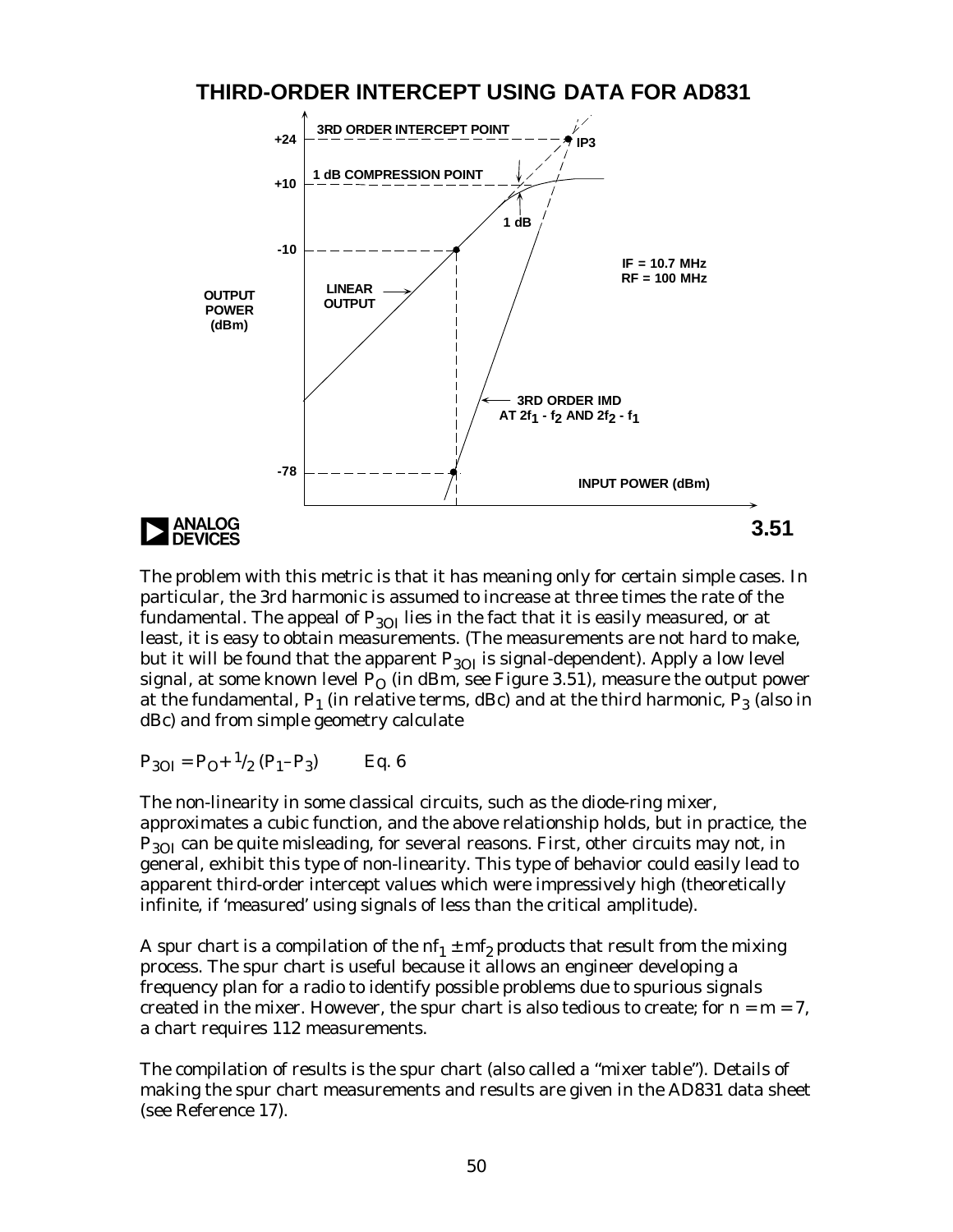### **Mixer Summary**

Mixers are a special kind of analog multiplier optimized for use in frequency translation, having one linear input (that associated with the RF signal) and a second (that associated with the LO input) which alternates the phase of the first input by 0/180°. In integrating complete receivers in monolithic form, certain basic circuit forms have proven useful. So far, we have considered a classic form, a sixtransistor circuit exemplified by the AD831. Compared to a diode-ring mixer, this circuit has several advantages, including much better isolation between ports, the ability to provide conversion gain (which may also be variable), the need for much lower LO drive levels, and the elimination of special matching networks.

Often cited as a disadvantage of the active mixer is it's poorer dynamic range: we have just begun to examine what defines this, beginning with a consideration of the linearity of the RF port, traditionally characterized by the 1dB gain-compression input power,  $P_{1dB}$ , and the third-order intercept,  $P_{3OL}$ . The second of these measures was shown to be meaningful only if the nonlinearity is essentially cubic in form, which may not always be true. In passing, we pointed out that while inputs and outputs are invariably characterized in terms of a power level of so-many-dBm, active mixers respond to instantaneous signal voltages at their inputs, which are usually not matched to their source, which can be confusing at times.

Now that we have examined each of the fundamental receiver building blocks, we are ready to look at receiver subsystems.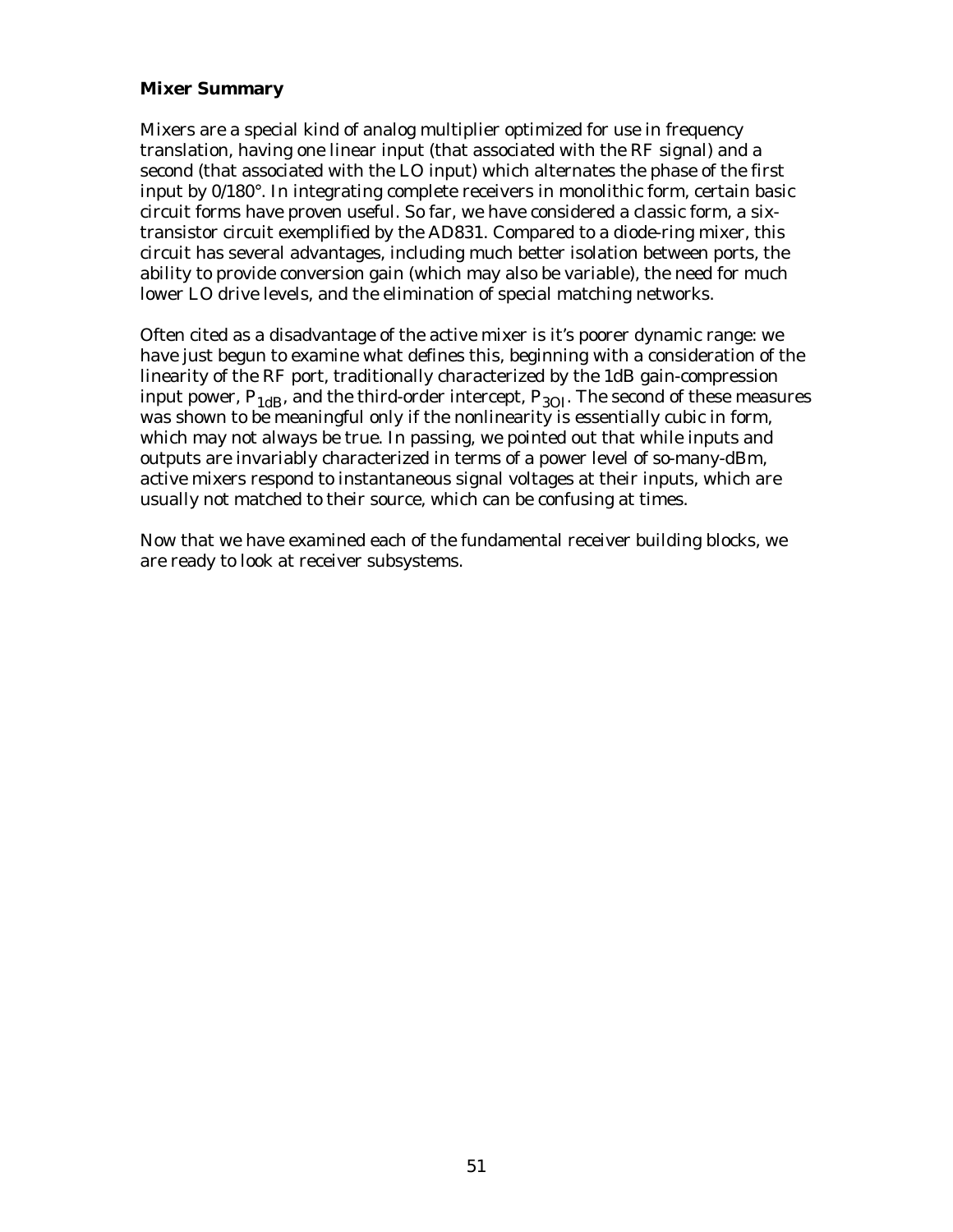# **RECEIVER SUBSYSTEMS** *Bob Clarke, Walt Kester*

In order to design a communications receiver, a clear understanding of the modulation technique is essential. There are many types of modulation, ranging from simple amplitude modulation (AM), phase modulation (PM), and frequency modulation (FM) to multi-level quadrature-amplitude-modulation (QAM) where both amplitude and phase are modulated. Most modern modulation schemes make use of both signal amplitude and phase information. A complex signal can thus be represented in two ways as shown in the diagrams in Figure 3.52. The left-hand diagram represents the signal in rectangular coordinates as an inphase (I) and quadrature (Q) signal of the form:

$$
S(t) = I(t) + jQ(t).
$$

The right hand diagram represents the same signal expressed in polar coordinates:

 $S(t) = A(t)e^{j\mathcal{O}(t)}$ .

The conversions between the two coordinate systems are:

$$
S(t) = A(t)e^{j\mathcal{O}(t)} = I(t) + jQ(t),
$$
 where

$$
A(t) = \sqrt{I(t)^{2} + Q(t)^{2}} ,
$$

$$
\varnothing(t) = \arctan\left[\frac{Q(t)}{I(t)}\right].
$$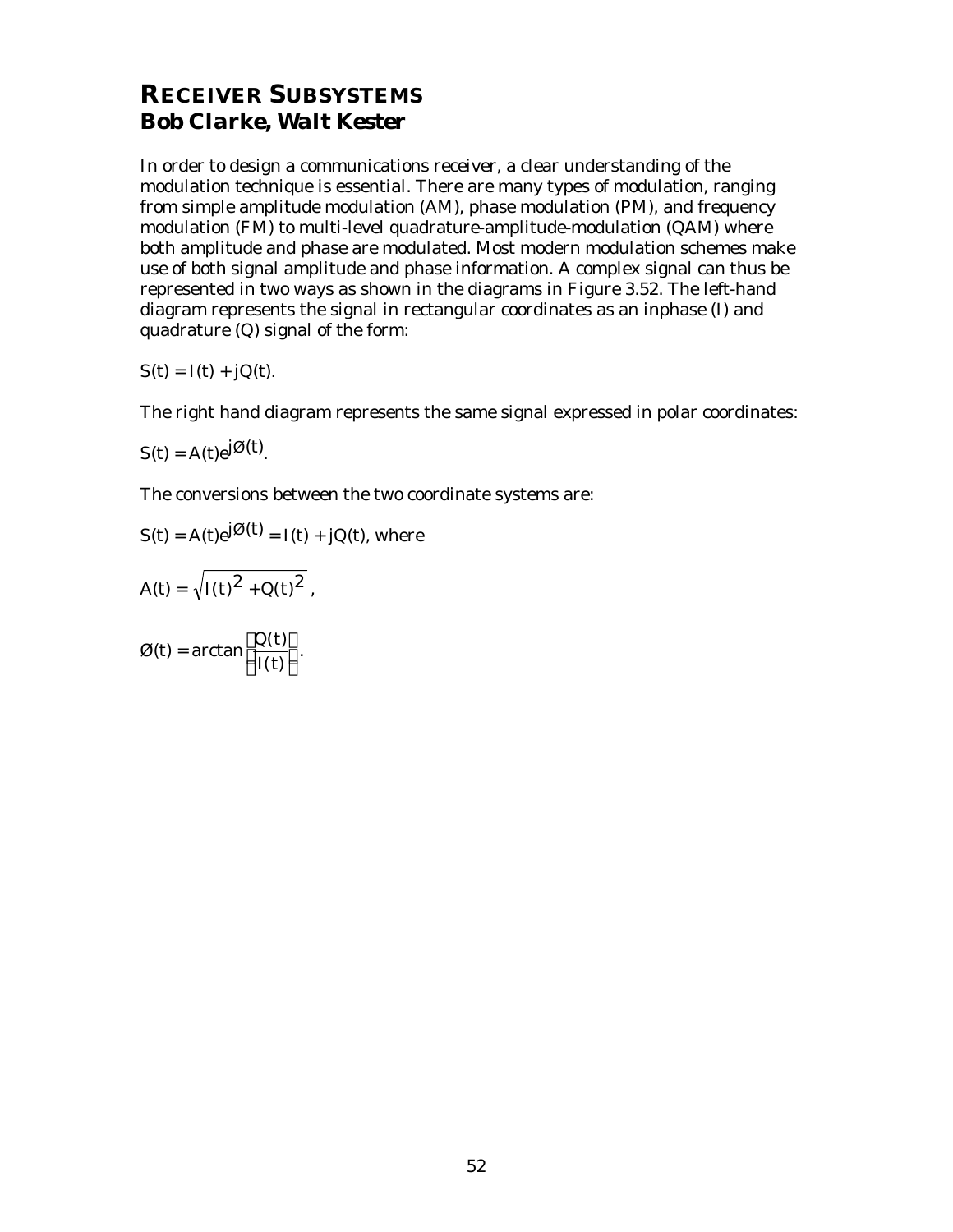# **RECTANGULAR AND POLAR REPRESENTATIONS OF AMPLITUDE AND PHASE MODULATED SIGNAL**



Note that the signals are identical, only their representation is different.

In the case of the I/Q (rectangular) representation, a linear IF strip is required. Variable gain is required because of the wide dynamic range, and amplitude and phase information must be preserved. This type of IF strip often incorporates an I/Q demodulator whose outputs drive baseband ADCs followed by a DSP. Linear IF amplifiers are used in these systems.

For the case of the polar representation, the signal amplitude is derived from the RSSI (log) output of a log/limiting amplifier and the phase information from the limited output. This type of IF strip operates at a high fixed gain, retains the phase information in the limited output, and often incorporates a phase demodulator.

In order to handle these two fundamental representations of modulation, ADI has developed two IF subsystems, the AD607 and the AD608. These are used in such applications as PHS, PCN, DECT, CT2, and GSM where the modulation mode is some form of phase-shift keying (PSK).

The chose of demodulation technique depends on the receiver architecture. The standard architecture in GSM and PHS uses a rectangular representation of the signal, that is  $S(t) = I(t) + iQ(t)$  and requires a linear IF amplifier stage such as that in the AD607. In this architecture, a baseband converter consisting of two signal inputs; each with individual low-pass filters, digitizes the  $I(t)$  and  $Q(t)$  outputs of the IF IC's quadrature demodulator. Further demodulation is performed digitally using a DSP. An equalizer in the DSP then determines the correct manual gain control (MGC) voltage (or digital signal) to change the IF gain to center the signal in the dynamic range of the baseband ADCs. The equalizer calculates the RSSI value as part of this process (see Figure 3.53).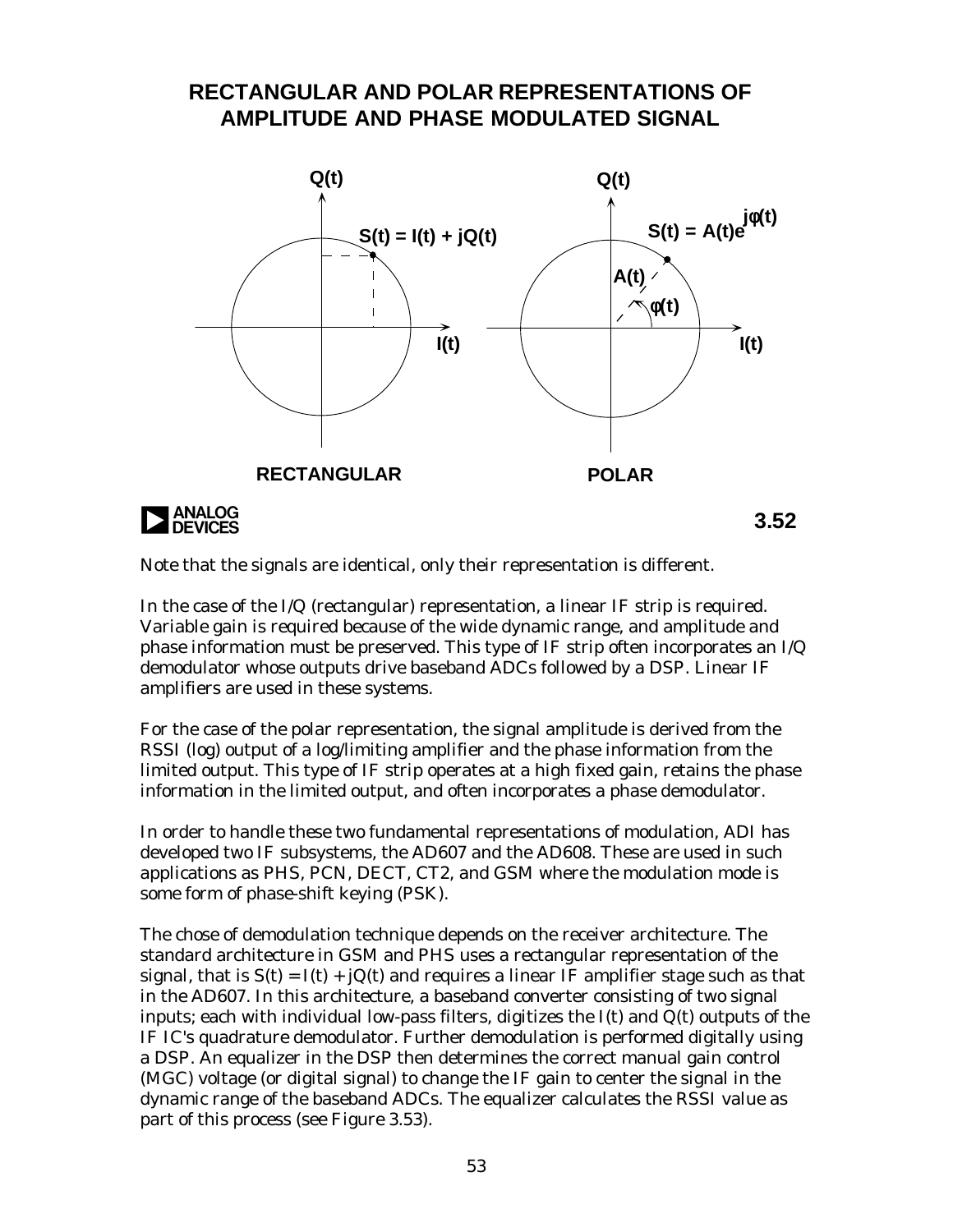### **RECEIVER BASED ON AD607 SUBSYSTEM USING INPHASE/QUADRATURE MODULATION**



A detailed block diagram of the AD607 Mixer/AGC/RSSI 3V receiver IF subsystem is shown in Figure 3.54. The RF input frequency can be as high as 500MHz, and the IF frequency from 400kHz to 12MHz. It consists of a mixer, linear IF amplifiers, I and Q demodulators, a phase-locked quadrature oscillator, AGC detector, and a biasing system with external power-down. Total power on +3V is 25mW.

# **AD607 FUNCTIONAL BLOCK DIAGRAM**



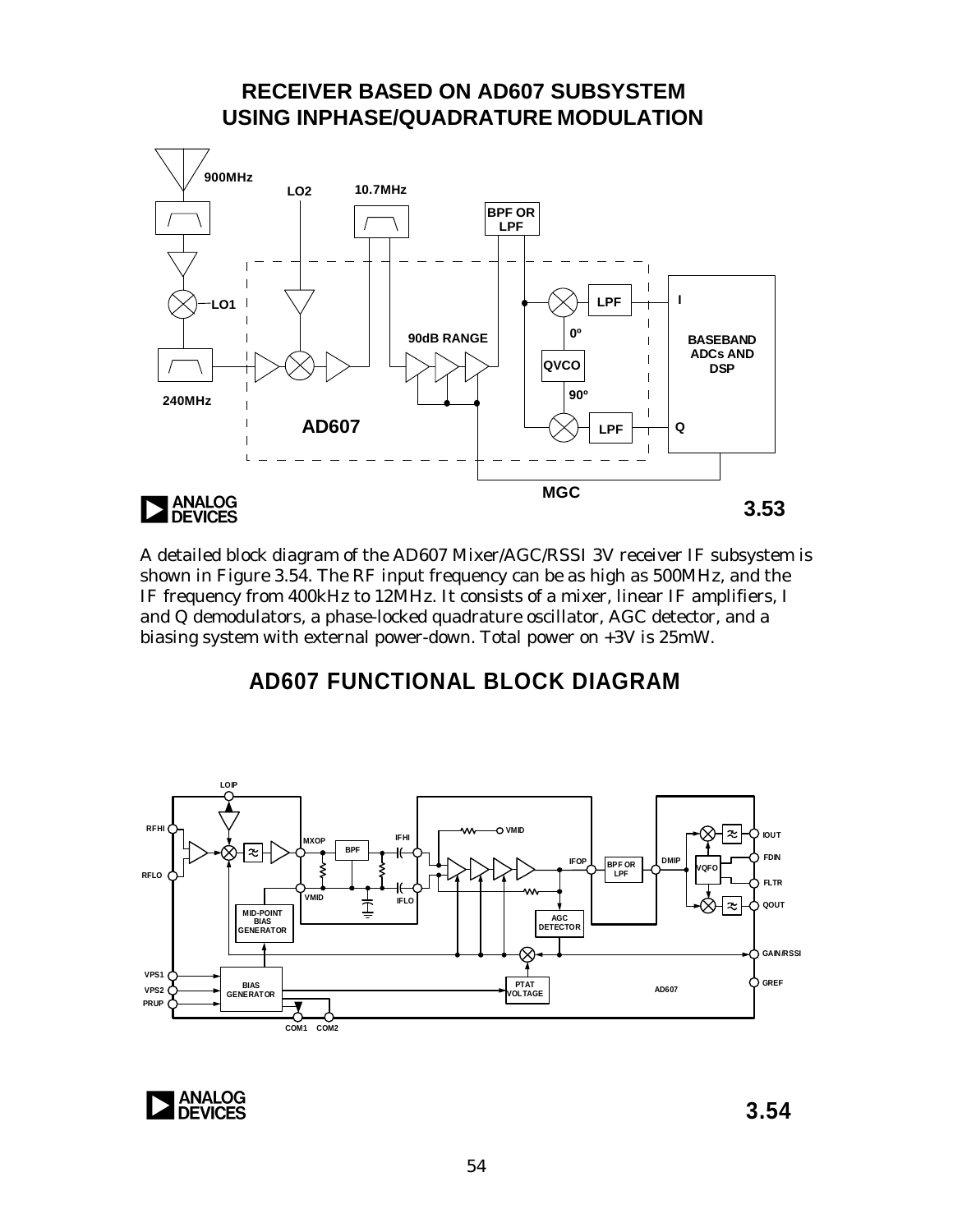The AD607's low noise, high intercept mixer is a doubly-balanced Gilbert cell type. It has a nominal –15dBm input-referred 1dB compression point and a –8dBm inputreferred third-order intercept. The mixer section also includes a local oscillator preamplifier, which lowers the required external LO drive to –16dBm.

The variable-gain mixer and the linear four-stage IF amplifier strip together provide a voltage controlled gain range of more than 90dB. The I and Q demodulators, each consisting of a multiplier followed by a 2-pole, 2MHz low-pass filter, are driven by a phase-locked loop providing inphase and quadrature clocks. An internal AGC detector is included, and the temperature stable gain control system provides an accurate RSSI capability.

The I and Q demodulators provide inphase and quadrature baseband outputs to interface with Analog Devices' AD7013 (IS54/IS136, TETRA, MSAT) and AD7015 (GSM) baseband converters.

Key specifications for the AD607 are summarized in Figure 3.55.

# **AD607 MIXER / AGC / RSSI 3V RECEIVER KEY FEATURES**

- **n** Mixer:
	- u **–15dBm Input 1dB Compression Point**
	- **–8dBm Input Third Order Intercept Point**
	- ◆ RF/LO Inputs to 500MHz
	- **12dB Noise Figure, Matched Input**
	- u **–16dBm LO Drive**
- **n** Linear IF Amplifier:
	- u **45MHz Bandwidth**
	- **Linear-in-dB Gain Control Over 90dB Gain Range**
	- u **–15dBm Input 1dB Compression Point**
	- u **+18dBm Output Third Order Intercept Point**
- $\blacksquare$  In-Phase and Quadrature Demodulators:
	- u **1.5MHz Output Bandwidth**
	- **Compatible with Baseband Converters (AD7013, AD7015)**
- 25mW Total Power @ Single +3V Supply



**3.55**

For cases where the signal is represented in polar form, the AD608 is the proper choice. The AD608 Mixer/Limiter/RSSI 3V Receiver IF Subsystem consists of a mixer followed by a logarithmic amplifier; the logarithmic amplifier has both limited output (phase information) and an RSSI output (amplitude information). This architecture is useful in polar demodulation applications as shown in Figure 3.56. A block diagram of the AD608 is shown in Figure 3.57, and key specifications in Figure 3.58.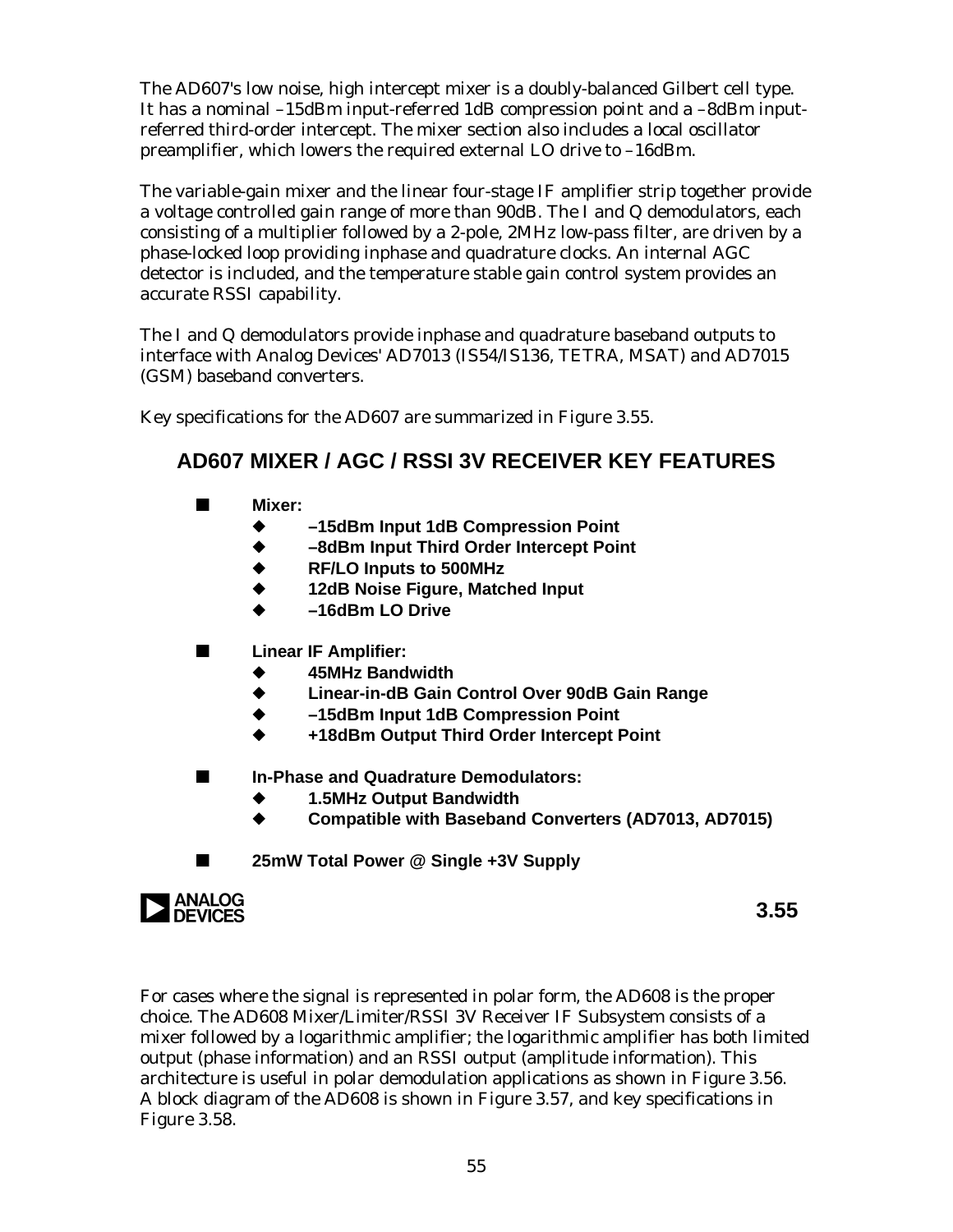### **RECEIVER BASED ON AD608 SUBSYSTEM USING POLAR DEMODULATION**



**3.56**

# **AD608 FUNCTIONAL BLOCK DIAGRAM**





### **AD608 MIXER / LIMITER / RSSI 3V RECEIVER KEY FEATURES**

**n Mixer:** u **–15dBm Input 1dB Compression Point**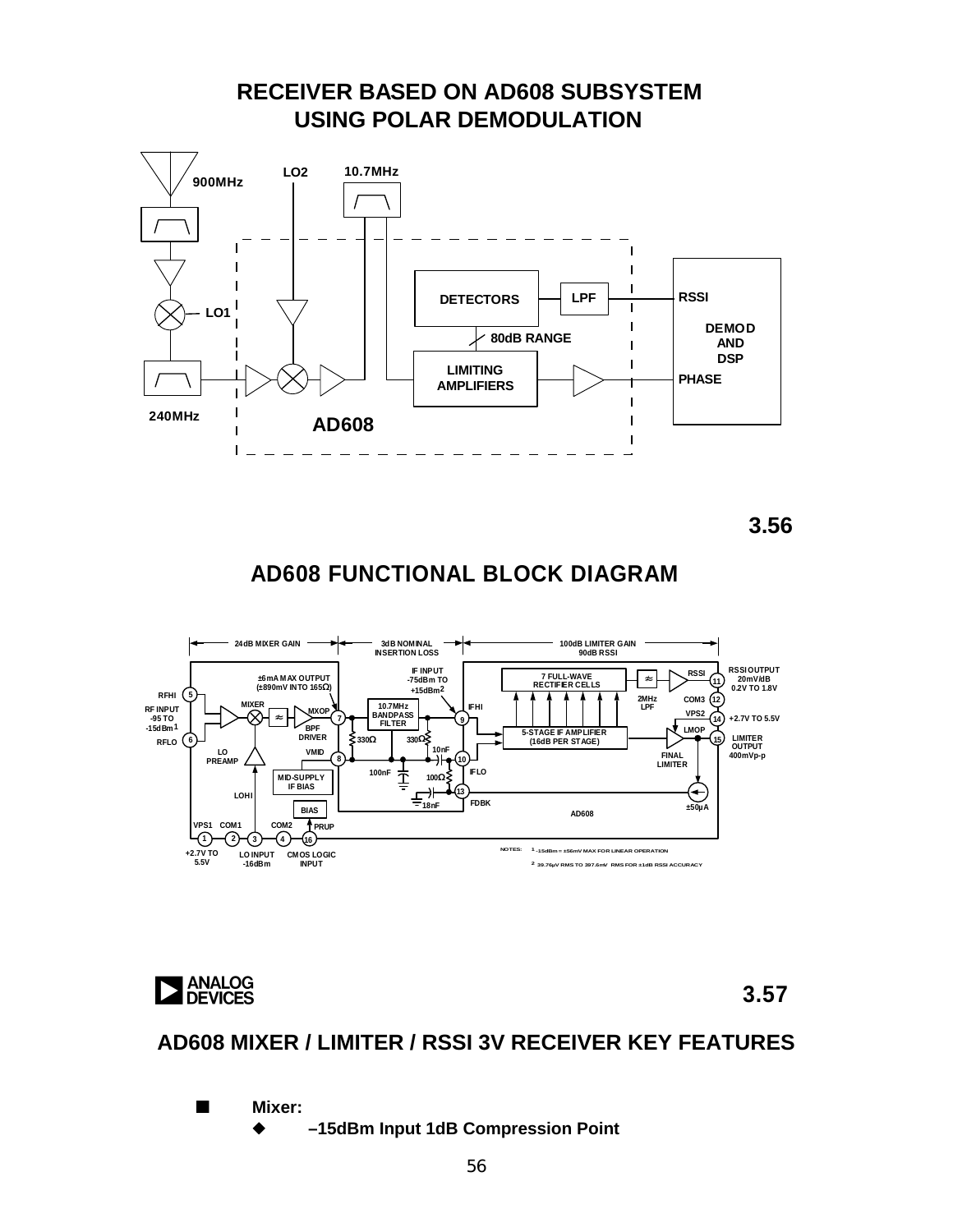- u **–5dBm Input Third Order Intercept Point**
- u **RF/LO Inputs to 500MHz**
- **12dB Noise Figure, Matched Input**
- u **–16dBm LO Drive**

■ Logarithmic Amplifier / Limiter:

- u **100dB Limiter Gain, 90dB RSSI**
- ◆ **±1dB Log Linearity**
- u **±3° Phase Variation, –75dBm to +5dBm IF @ 10.7MHz**





**3.58**

The log amp both measures the level of the signal (like the AD641 and AD606) and limits the signal. The RSSI or Received Signal Strength Indicator output is proportional to the log of the input signal. As a limiting amplifier, the AD608 removes any amplitude changes in the signal and keeps only the phase or frequency changes. These phase or frequency changes are proportional to the modulating signal and contain the intelligence in the signal. The AD608's limiting amplifier is a 5-stage log amp with more than 80dB of dynamic range.

In a typical mobile phone application, the RF signal (typically 900MHz or 1800MHz) is mixed down to the first IF (typically 240MHz), is filtered, and enters the AD608, where it is mixed down to a second IF at 10.7MHz, where it is amplified, limited, and measured. The limited output is demodulated by an external frequency or phase demodulator. The RSSI output is digitized by an ADC and used for active power control in the phone system.

As a practical note, the cutoff frequency of the log amp's internal low pass filter depends on what range of frequencies the log amp was designed for. In analog cellular systems, where the modulation mode is narrow-band FM, the IF is typically 450kHz. The low pass filters in the IF ICs designed for these standards have a fairly low cutoff frequency, and the filter's voltage output response provides a "slow" RSSI. In GSM (Global System for Mobile Communications) and PHS (Personal Handy System) applications, the IF is typically 10.7MHz or higher, and the filter's voltage output response provides a "fast" RSSI. The cutoff frequency of the low pass filter in the AD608 is 2MHz.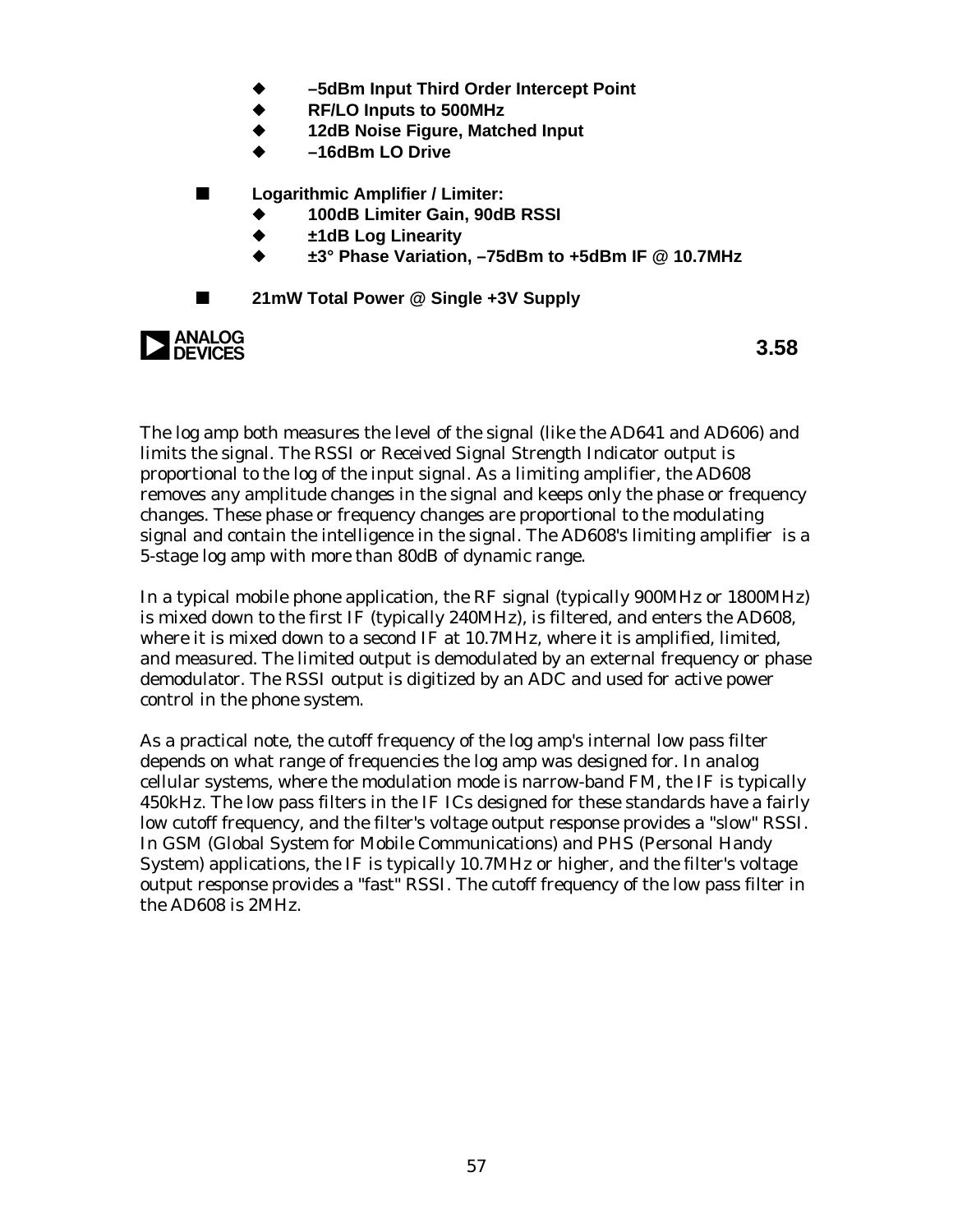# **REFERENCES**

- 1. Barrie Gilbert, **ISSCC Digest of Technical Papers 1968**, pp. 114-115 February 16, 1968.
- 2. Barrie Gilbert, **Journal of Solid State Circuits**, Vol. SC-3, December 1968, pp. 353-372.
- 3. C.L. Ruthroff, *Some Broadband Transformers*, **Proc. I.R.E.**, Vol.47, August, 1959, pp.1337-1342.
- 4. James M. Bryant, *Mixers for High Performance Radio*, **Wescon 1981: Session 24** (Published by Electronic Conventions, Inc., Sepulveda Blvd., El Segundo, CA)
- 5. P.E. Chadwick, *High Performance IC Mixers*, **IERE Conference on Radio Receivers and Associated Systems**, Leeds, 1981, IERE Conference Publication No. 50.
- 6. P.E. Chadwick, *Phase Noise, Intermodulation, and Dynamic Range*, **RF Expo**, Anaheim, CA, January, 1986.
- 7. Daniel H. Sheingold, Editor, **Nonlinear Circuits Handbook**, Analog Devices, Inc., l974.
- 8. Richard Smith Hughes, **Logarithmic Amplifiers**, Artech House, Inc., Dedham, MA., 1986.
- 9. William L. Barber and Edmund R. Brown, *A True Logarithmic Amplifier for Radar IF Applications*, **IEEE Journal of Solid State Circuits**, Vol. SC-15, No. 3, June, 1980, pp. 291-295.
- 10. **Broadband Amplifier Applications**, Plessey Co. Publication P.S. 1938, September, 1984.
- 11. M. S. Gay, **SL521 Application Note**, Plessey Co., 1966.
- 12. **Amplifier Applications Guide**, Analog Devices, Inc., 1992. Section 9.
- 13. Charles Kitchen and Lew Counts, **RMS-to-DC Conversion Application Guide, Second Edition**, Analog Devices, Inc., 1986.
- 14. Barrie Gilbert, *A Low Noise Wideband Variable-Gain Amplifier Using an Interpolated Ladder Attenuator*, **IEEE ISSCC Technical Digest**, 1991, pp. 280, 281, 330.
- 15. Barrie Gilbert, *A Monolithic Microsystem for Analog Synthesis of Trigonometric Functions and their Inverses*, **IEEE Journal of Solid State Circuits**, Vol. SC-17, No. 6, December, 1982, pp. 1179-1191.
- 16. **Linear Design Seminar**, Analog Devices, 1995, Section 3.